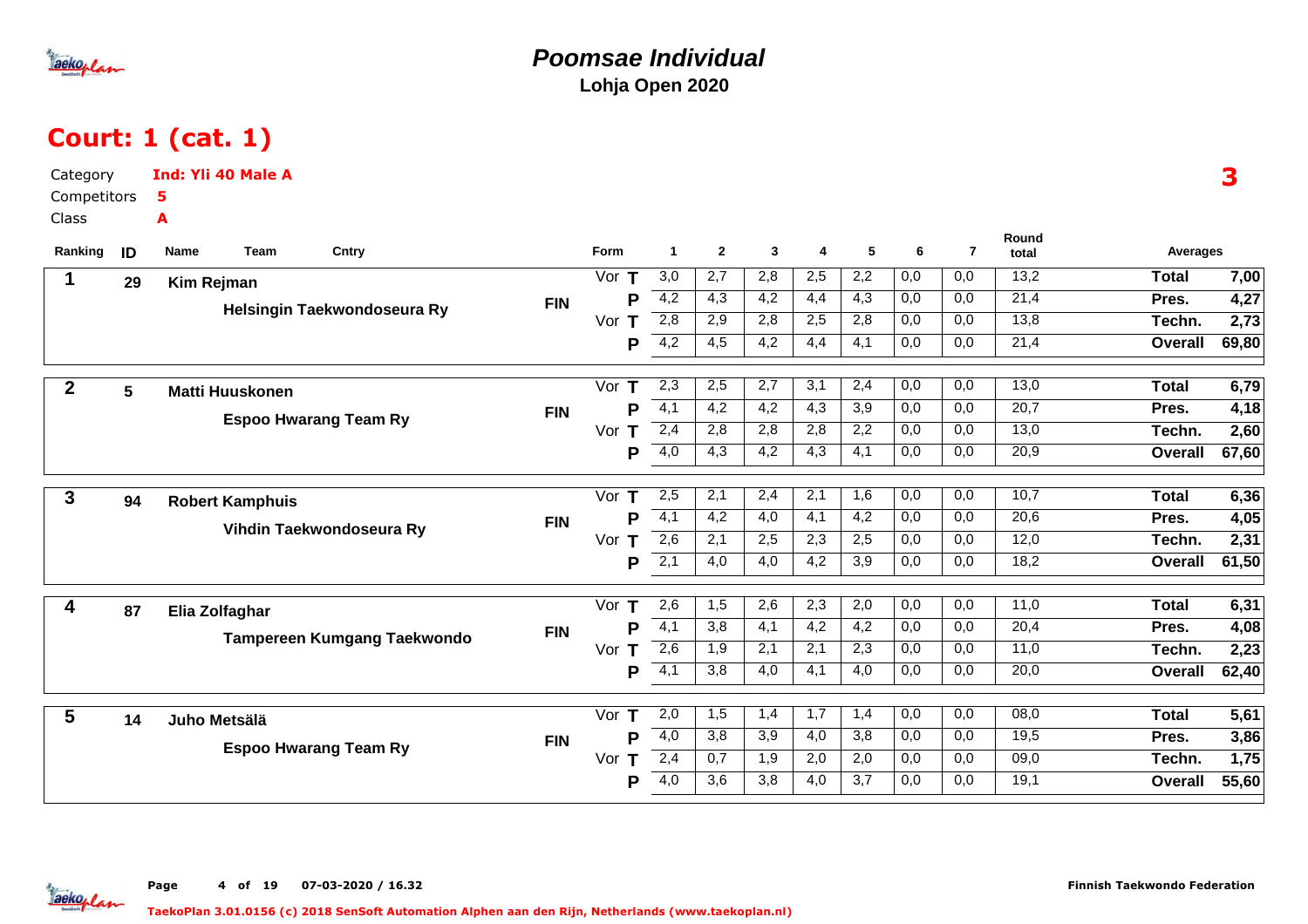

### **Poomsae IndividualLohja Open 2020**

# Court: 1 (cat. 3)

| Category         | <b>Ind: Alle 30 Female A</b> |                              |            |                    |                  |                  |                  |                  |                  |                  |                  |                   |                 | 3     |
|------------------|------------------------------|------------------------------|------------|--------------------|------------------|------------------|------------------|------------------|------------------|------------------|------------------|-------------------|-----------------|-------|
| Competitors      | 5                            |                              |            |                    |                  |                  |                  |                  |                  |                  |                  |                   |                 |       |
| Class            | A                            |                              |            |                    |                  |                  |                  |                  |                  |                  |                  |                   |                 |       |
| Ranking<br>ID    | Name<br>Team                 | Cntry                        |            | Form               | $\mathbf{1}$     | $\overline{2}$   | $\mathbf{3}$     | 4                | 5                | 6                | $\overline{7}$   | Round<br>total    | <b>Averages</b> |       |
| 1<br>6           | Eevi Huuskonen               |                              |            | Vor $T$            | 3,1              | 3,3              | 3,0              | 3,3              | 3,3              | 0,0              | 0,0              | 16,0              | <b>Total</b>    | 7,69  |
|                  |                              |                              | <b>FIN</b> | P                  | 4,3              | 4,6              | 4,5              | $\overline{4,6}$ | $\overline{4,5}$ | 0,0              | 0,0              | 22,5              | Pres.           | 4,51  |
|                  | <b>Espoo Hwarang Team Ry</b> |                              |            | Vor<br>Т           | 3,1              | 3,3              | 3,2              | 3,1              | 3,0              | 0,0              | 0,0              | 15,7              | Techn.          | 3,18  |
|                  |                              |                              |            | P                  | 4,4              | 4,7              | 4,5              | 4,6              | 4,4              | 0,0              | 0,0              | 22,6              | Overall         | 76,80 |
| $\boldsymbol{2}$ |                              |                              |            | Vor $T$            | 2,7              | 3,1              | 3,1              | 3,1              | 3,3              | 0,0              | 0,0              | 15,3              | <b>Total</b>    | 7,46  |
| 28               | Linda Räkköläinen            |                              | <b>FIN</b> | P                  | $-4,2$           | 4,4              | $\overline{4,6}$ | 4,5              | $\overline{4,5}$ | 0,0              | 0,0              | 22,2              | Pres.           | 4,45  |
|                  |                              | Helsingin Itsepuolustuskoulu |            | Vor $T$            | 3,1              | 2,7              | 3,2              | 3,0              | 2,7              | 0,0              | 0,0              | 14,7              | Techn.          | 3,01  |
|                  |                              |                              |            | P                  | 4,4              | 4,4              | 4,5              | $\overline{4,6}$ | 4,4              | $\overline{0,0}$ | 0,0              | 22,3              | <b>Overall</b>  | 74,50 |
|                  |                              |                              |            |                    |                  |                  |                  |                  |                  |                  |                  |                   |                 |       |
| 3<br>63          | <b>Naam Suomalainen</b>      |                              |            | Vor $T$            | $\overline{3,0}$ | 2,8              | 3,1              | 3,1              | $\overline{3,2}$ | $\overline{0,0}$ | 0,0              | 15,2              | <b>Total</b>    | 7,23  |
|                  | Mudo Lohja                   |                              | <b>FIN</b> | P                  | 4,3              | 4,1              | 4,3              | 4,4              | 4,4              | 0,0              | 0,0              | 21,5              | Pres.           | 4,28  |
|                  |                              |                              |            | Vor $T$            | $\overline{3,1}$ | 2,7              | 3,0              | 2,8              | 2,7              | 0,0              | 0,0              | $\overline{14,3}$ | Techn.          | 2,95  |
|                  |                              |                              |            | P                  | $\overline{4,3}$ | $\overline{4,2}$ | $\overline{4,2}$ | $\overline{4,4}$ | $\overline{4,2}$ | 0,0              | $\overline{0,0}$ | 21,3              | Overall         | 72,30 |
| 4<br>86          | <b>Elina Tikkanen</b>        |                              |            | Vor<br>Т           | 2,9              | 2,7              | 2,4              | 2,8              | 2,7              | 0,0              | 0,0              | 13,5              | <b>Total</b>    | 6,66  |
|                  |                              |                              | <b>FIN</b> | P                  | 4,2              | 4,4              | 4,2              | 4,3              | 4,3              | 0,0              | 0,0              | 21,4              | Pres.           | 4,20  |
|                  | Taekwondourheilijat 2011     |                              |            | Vor $T$            | 2,2              | 1,6              | 2,3              | 2,1              | 2,6              | 0,0              | 0,0              | 10,8              | Techn.          | 2,46  |
|                  |                              |                              |            | P                  | 4,2              | 4,1              | 4,0              | 4,1              | $\overline{4,2}$ | 0,0              | 0,0              | 20,6              | <b>Overall</b>  | 66,30 |
|                  |                              |                              |            |                    |                  |                  |                  |                  |                  |                  |                  |                   |                 |       |
| 5<br>26          | <b>Mira Mänty</b>            |                              |            | Vor<br>$\mathbf T$ | 2,6              | $\overline{2,7}$ | 2,6              | $\overline{2,7}$ | 2,9              | $\overline{0,0}$ | $\overline{0,0}$ | 13,5              | <b>Total</b>    | 6,53  |
|                  |                              | Helsingin Itsepuolustuskoulu | <b>FIN</b> | Þ                  | $\overline{4,1}$ | 4,0              | 4,0              | 4,2              | 4,0              | 0,0              | 0,0              | 20,3              | Pres.           | 4,03  |
|                  |                              |                              |            | Vor<br>Т           | 2,2              | 2,1              | 2,4              | 2,4              | 2,6              | 0,0              | 0,0              | 11,7              | Techn.          | 2,50  |
|                  |                              |                              |            | P                  | $\overline{4,1}$ | 4,0              | 4,0              | 4,1              | 3,9              | 0,0              | 0,0              | 20,1              | <b>Overall</b>  | 65,60 |

Page 5 of 19 07-03-2020 / 16.32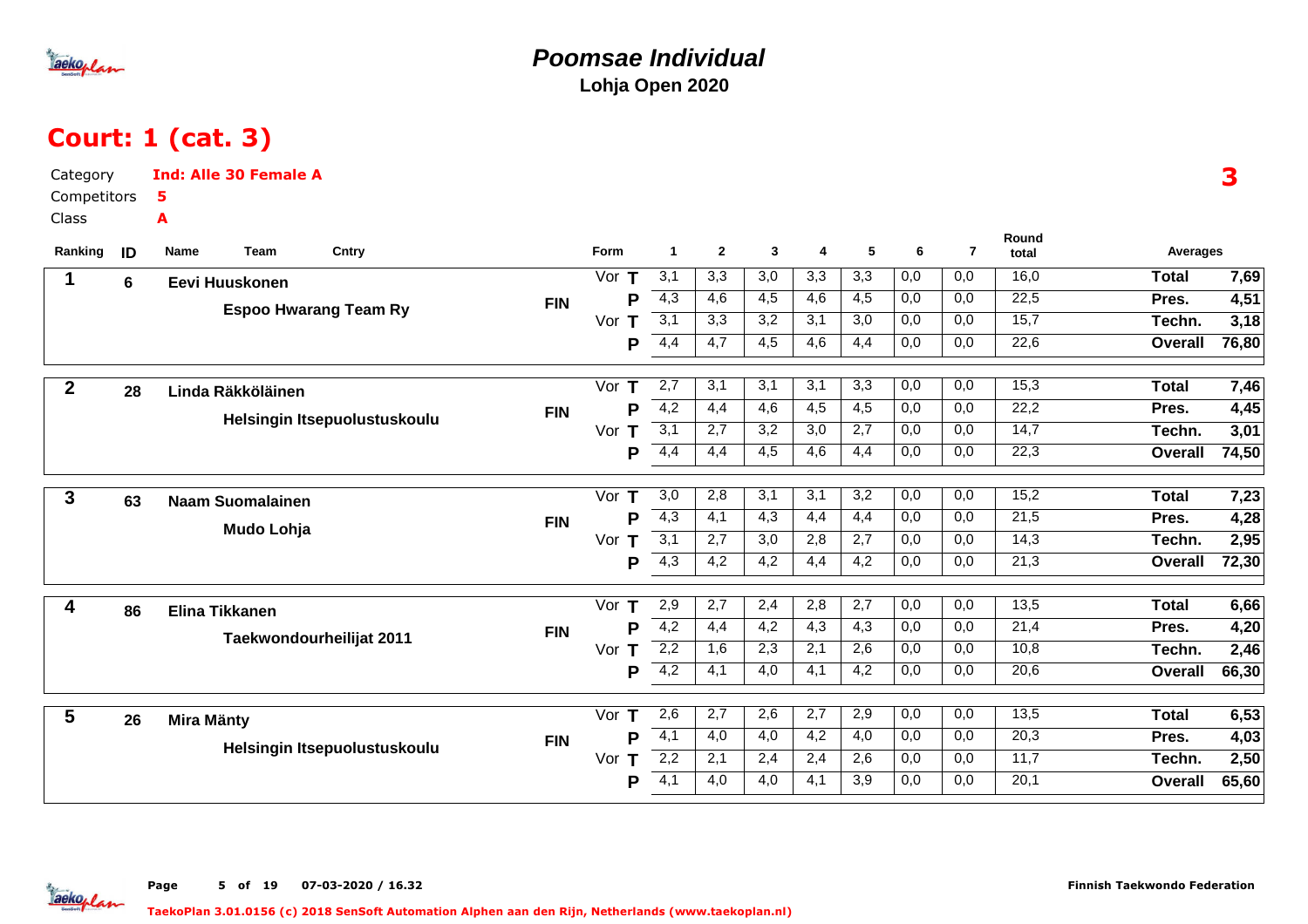

## Court: 1 (cat. 9)

| Category<br>Competitors<br>Class<br>Ranking | ID | $\mathbf{2}$<br>A<br>Name | <b>Ind: Alle 40 Male A</b><br>Team | Cntry                        |            | <b>Form</b> |     | $\mathbf{2}$ | $\mathbf{3}$ | 4   | 5   | 6   |     | Round<br>total | Averages     | 3     |
|---------------------------------------------|----|---------------------------|------------------------------------|------------------------------|------------|-------------|-----|--------------|--------------|-----|-----|-----|-----|----------------|--------------|-------|
|                                             | 91 | <b>Jeppe Aukio</b>        |                                    |                              |            | т<br>Vor    | 3,1 | 3,2          | 3,1          | 2,9 | 3,3 | 0,0 | 0,0 | 15,6           | Total        | 7,53  |
|                                             |    |                           |                                    |                              | <b>FIN</b> | P           | 4,4 | 4,4          | 4,5          | 4,3 | 4,5 | 0,0 | 0,0 | 22,1           | Pres.        | 4,42  |
|                                             |    |                           |                                    | Vihdin Taekwondoseura Ry     |            | Vor<br>т    | 3,1 | 3,0          | 3,1          | 3,1 | 3,3 | 0,0 | 0,0 | 15,6           | Techn.       | 3,11  |
|                                             |    |                           |                                    |                              |            | P           | 4,4 | 4,4          | 4,4          | 4,3 | 4,5 | 0,0 | 0,0 | 22,0           | Overall      | 75,30 |
| 2                                           | 27 | <b>Tommi Petjoi</b>       |                                    |                              |            | т<br>Vor    | 1,7 | 1,7          | 1,2          | 2,1 | 2,2 | 0,0 | 0,0 | 08,9           | <b>Total</b> | 5,59  |
|                                             |    |                           |                                    |                              | <b>FIN</b> | P           | 3,5 | 4,0          | 3,8          | 3,9 | 4,0 | 0,0 | 0,0 | 19,2           | Pres.        | 3,83  |
|                                             |    |                           |                                    | Helsingin Itsepuolustuskoulu |            | Vor         | 1,9 | 1,5          | 0,9          | 2,2 | 1,6 | 0,0 | 0,0 | 08,1           | Techn.       | 1,75  |
|                                             |    |                           |                                    |                              |            | P           | 3,5 | 3,7          | 3,7          | 3,9 | 3,9 | 0,0 | 0,0 | 18,7           | Overall      | 54,90 |

aekoplan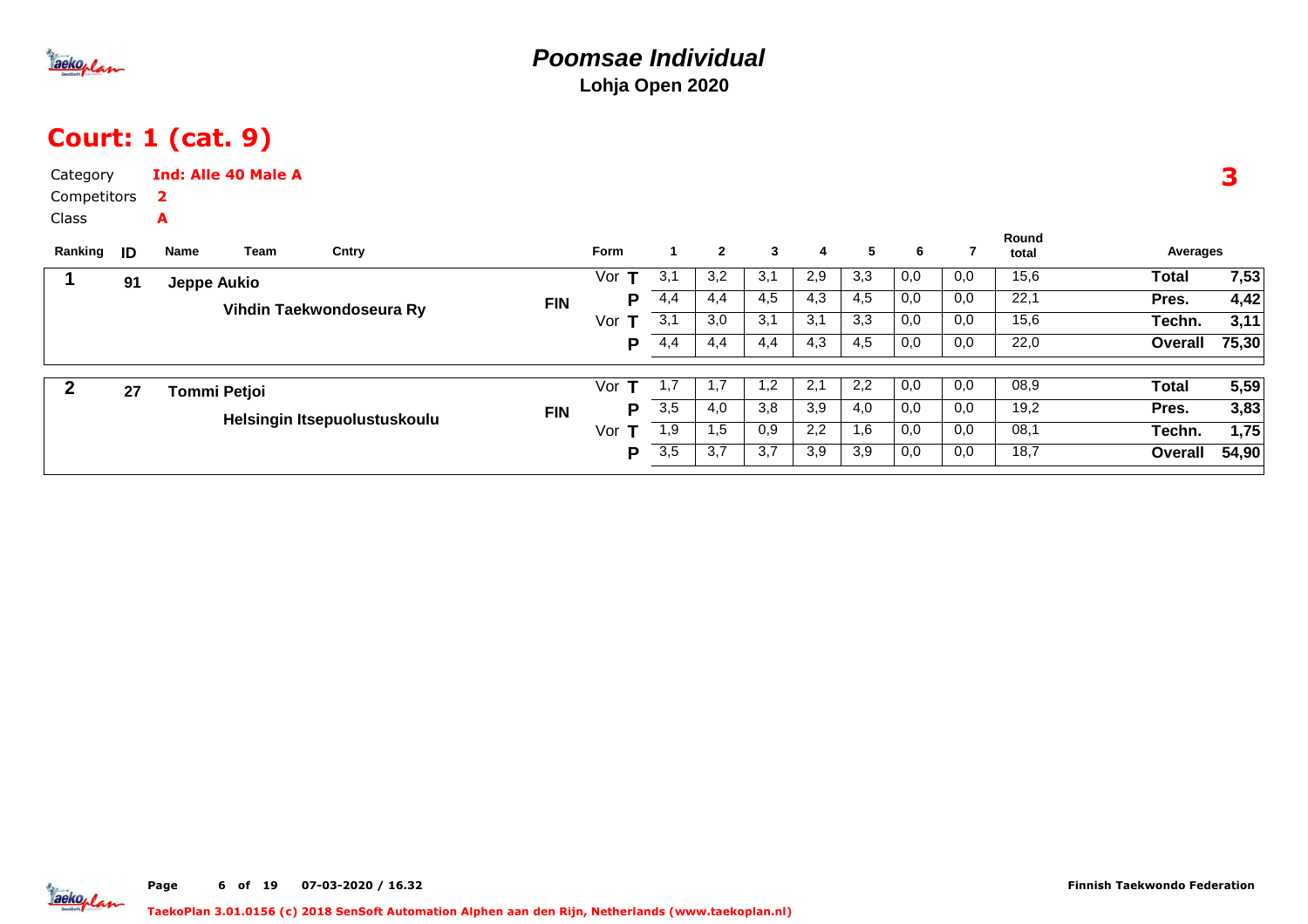

## Court: 1 (cat. 10)

| Category     |                |                      | <b>Ind: Alle 30 Male A</b> |                              |            |          |                      |                |              |     |     |     |     |                   |                |       |
|--------------|----------------|----------------------|----------------------------|------------------------------|------------|----------|----------------------|----------------|--------------|-----|-----|-----|-----|-------------------|----------------|-------|
| Competitors  |                | з                    |                            |                              |            |          |                      |                |              |     |     |     |     |                   |                |       |
| <b>Class</b> |                | A                    |                            |                              |            |          |                      |                |              |     |     |     |     |                   |                |       |
| Ranking      | ID             | Name                 | Team                       | Cntry                        |            | Form     | $\blacktriangleleft$ | $\overline{2}$ | $\mathbf{3}$ | 4   | 5   | 6   | 7   | Round<br>total    | Averages       |       |
|              | 3              | <b>Olli Siltanen</b> |                            |                              |            | Vor $T$  | 3,3                  | 3,4            | 3,0          | 3,4 | 3,4 | 0,0 | 0,0 | 16,5              | <b>Total</b>   | 7,91  |
|              |                |                      |                            | <b>Budokwai Taekwondo</b>    | <b>FIN</b> | P        | 4,6                  | 4,5            | 4,5          | 4,6 | 4,8 | 0,0 | 0,0 | 23,0              | Pres.          | 4,59  |
|              |                |                      |                            |                              |            | Vor $T$  | 3,1                  | 3,3            | 3,3          | 3,4 | 3,2 | 0,0 | 0,0 | 16,3              | Techn.         | 3,32  |
|              |                |                      |                            |                              |            | Р        | 4,6                  | 4,5            | 4,6          | 4,6 | 4,7 | 0,0 | 0,0 | 23,0              | <b>Overall</b> | 78,80 |
| $\mathbf{2}$ | $\overline{7}$ |                      | <b>Mico Knutsson</b>       |                              |            | Vor $T$  | 3,1                  | 3,1            | 2,8          | 3,1 | 3,0 | 0,0 | 0,0 | 15,1              | <b>Total</b>   | 7,49  |
|              |                |                      |                            |                              | <b>FIN</b> | Р        | 4,5                  | 4,4            | 4,3          | 4,5 | 4,6 | 0,0 | 0,0 | 22,3              | Pres.          | 4,44  |
|              |                |                      |                            | <b>Espoo Hwarang Team Ry</b> |            | т<br>Vor | 2,9                  | 3,1            | 2,7          | 3,2 | 3,1 | 0,0 | 0,0 | 15,0              | Techn.         | 3,05  |
|              |                |                      |                            |                              |            | P        | 4,4                  | 4,4            | 4,4          | 4,4 | 4,6 | 0,0 | 0,0 | $\overline{22,2}$ | Overall        | 74,60 |
| 3            | 79             |                      | <b>Eero Halenius</b>       |                              |            | Vor<br>т | 3,0                  | 2,7            | 2,8          | 2,8 | 3,0 | 0,0 | 0,0 | 14,3              | <b>Total</b>   | 7,11  |
|              |                |                      |                            |                              | <b>FIN</b> | P        | 4,4                  | 4,3            | 4,1          | 4,2 | 4,5 | 0,0 | 0,0 | 21,5              | Pres.          | 4,26  |
|              |                |                      |                            | Taekwondourheilijat 2011     |            | Vor<br>Т | 2,8                  | 2,6            | 2,8          | 2,9 | 2,9 | 0,0 | 0,0 | 14,0              | Techn.         | 2,85  |
|              |                |                      |                            |                              |            | P        | 4,3                  | 4,2            | 4,2          | 4,1 | 4,4 | 0,0 | 0,0 | 21,2              | <b>Overall</b> | 71,00 |
|              |                |                      |                            |                              |            |          |                      |                |              |     |     |     |     |                   |                |       |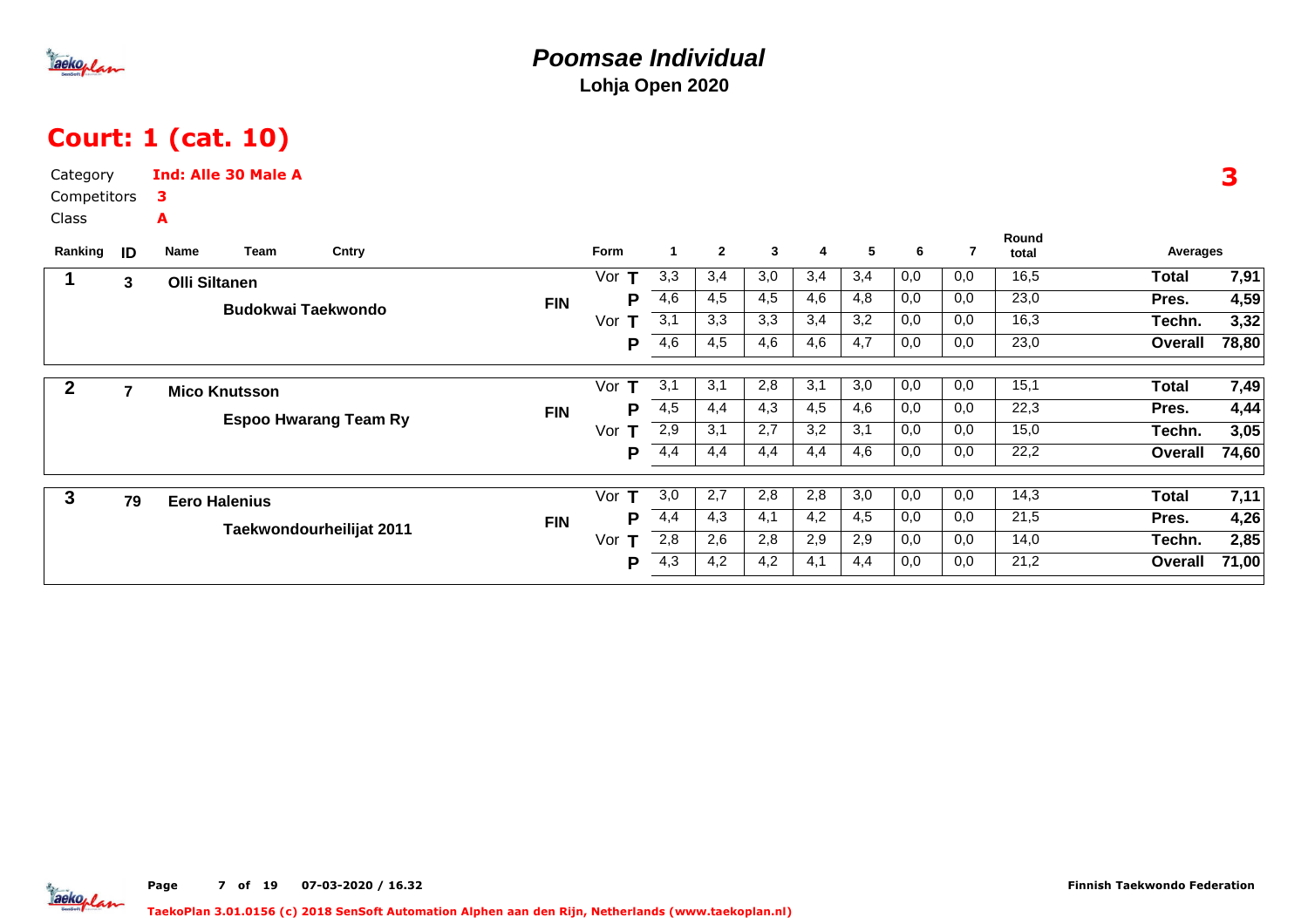

## Court: 1 (cat. 11)

| Category    |    |      | <b>Ind: Juniorit Male A</b> |                              |            |             |     |     |     |     |     |     |     |                |          | 3     |
|-------------|----|------|-----------------------------|------------------------------|------------|-------------|-----|-----|-----|-----|-----|-----|-----|----------------|----------|-------|
| Competitors |    |      |                             |                              |            |             |     |     |     |     |     |     |     |                |          |       |
| Class       |    | A    |                             |                              |            |             |     |     |     |     |     |     |     |                |          |       |
| Ranking     | ID | Name | Team                        | Cntry                        |            | <b>Form</b> |     | 2   | 3   | 4   | 5   | 6   |     | Round<br>total | Averages |       |
|             | 18 |      | <b>Klaus Rehnberg</b>       |                              |            | Vorl        | 1,9 | 1.1 | 0,6 | 2,1 | 1,6 | 0,0 | 0,0 | 07,3           | Total    | 5,00  |
|             |    |      |                             |                              | <b>FIN</b> | P           | 3,8 | 3,7 | 3,5 | 3,9 | 3,8 | 0,0 | 0,0 | 18,7           | Pres.    | 3,75  |
|             |    |      |                             | <b>Espoo Hwarang Team Ry</b> |            | Vor $T$     | 2,1 | 0,6 | 0,9 | 1,4 | 0,6 | 0,0 | 0,0 | 05,6           | Techn.   | 1,25  |
|             |    |      |                             |                              |            | D           | 3,9 | 3,7 | 3,6 | 3,8 | 3,7 | 0,0 | 0,0 | 18,7           | Overall  | 50,30 |
|             |    |      |                             |                              |            |             |     |     |     |     |     |     |     |                |          |       |

**Jackoplan**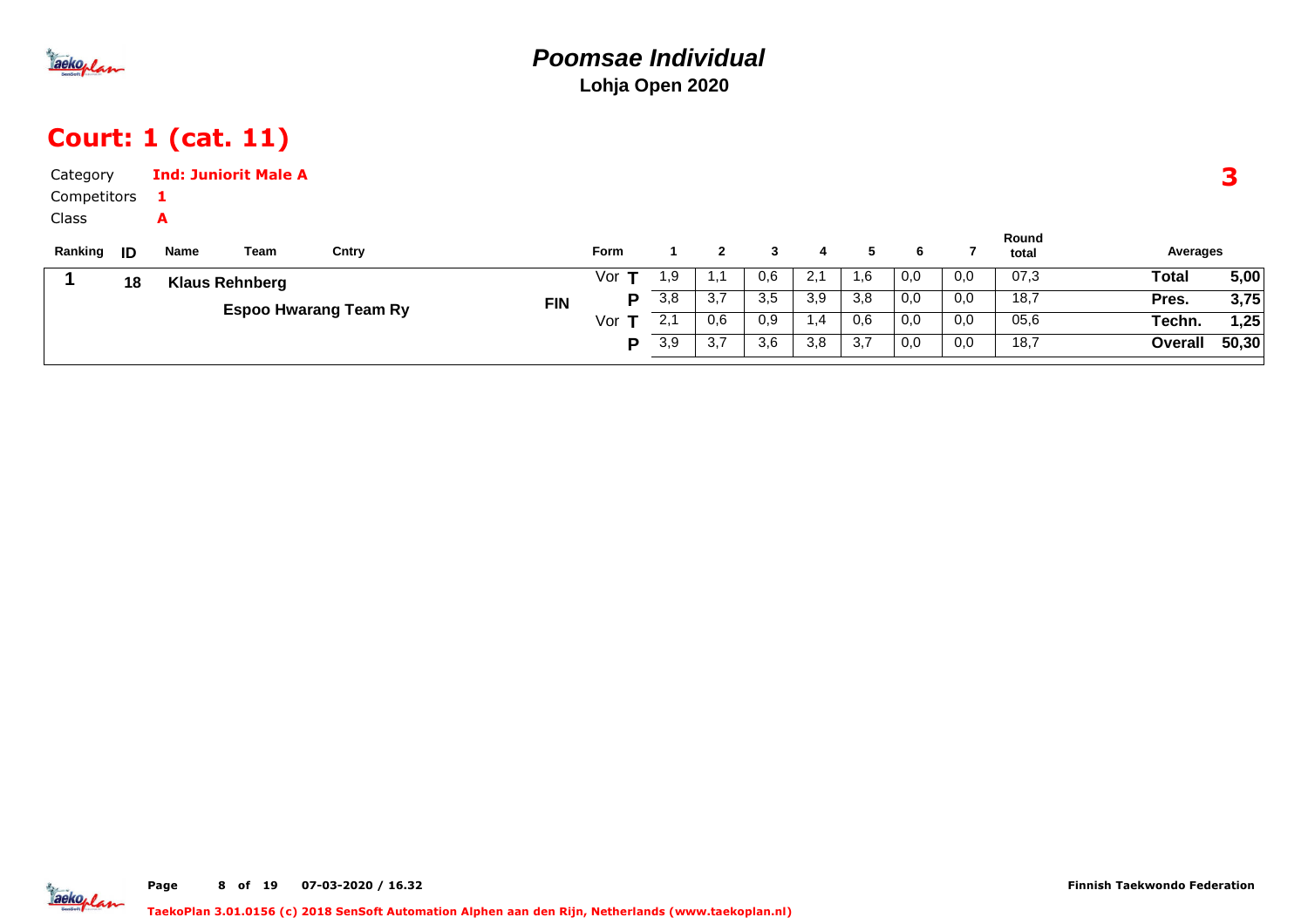

## Court: 1 (cat. 13)

| Category     |    | <b>Ind: Kadetit Female A</b> |                             |            |                     |                      |                |     |     |     |     |                |                |              |       |
|--------------|----|------------------------------|-----------------------------|------------|---------------------|----------------------|----------------|-----|-----|-----|-----|----------------|----------------|--------------|-------|
| Competitors  |    | з                            |                             |            |                     |                      |                |     |     |     |     |                |                |              |       |
| <b>Class</b> |    | A                            |                             |            |                     |                      |                |     |     |     |     |                |                |              |       |
| Ranking      | ID | Team<br>Name                 | Cntry                       |            | Form                | $\blacktriangleleft$ | $\overline{2}$ | 3   | 4   | 5   | 6   | $\overline{7}$ | Round<br>total | Averages     |       |
|              | 52 | Airada Heikkinen             |                             |            | T<br>Vor            | 3,1                  | 3,1            | 3,3 | 2,9 | 3,0 | 0,0 | 0,0            | 15,4           | <b>Total</b> | 7,41  |
|              |    |                              | <b>Kuopion Taekwondo Ry</b> | <b>FIN</b> | Р                   | 4,4                  | 4,5            | 4,3 | 4,4 | 4,3 | 0,0 | 0,0            | 21,9           | Pres.        | 4,37  |
|              |    |                              |                             |            | Vor                 | 2,9                  | 2,7            | 3,3 | 3,1 | 3,0 | 0,0 | 0,0            | 15,0           | Techn.       | 3,03  |
|              |    |                              |                             |            | P                   | $\overline{4,3}$     | 4,4            | 4,3 | 4,4 | 4,4 | 0,0 | 0,0            | 21,8           | Overall      | 74,10 |
| 2            | 83 | <b>Aino Kortelainen</b>      |                             |            | Vor<br>$\mathbf{T}$ | 2,7                  | 3,4            | 3,0 | 2,9 | 2,7 | 0,0 | 0,0            | 14,7           | <b>Total</b> | 7,22  |
|              |    |                              |                             | <b>FIN</b> | Р                   | 4,2                  | 4,5            | 4,3 | 4,3 | 4,2 | 0,0 | 0,0            | 21,5           | Pres.        | 4,30  |
|              |    |                              | Taekwondourheilijat 2011    |            | Vor<br>т            | 2,9                  | 2,9            | 3,2 | 3,1 | 2,8 | 0,0 | 0,0            | 14,9           | Techn.       | 2,92  |
|              |    |                              |                             |            | P                   | 4,2                  | 4,4            | 4,3 | 4,4 | 4,3 | 0,0 | 0,0            | 21,6           | Overall      | 72,70 |
| 3            | 85 | Sofia Sarala                 |                             |            | Vor<br>т            | 2,9                  | 2,5            | 2,1 | 2,7 | 2,8 | 0,0 | 0,0            | 13,0           | <b>Total</b> | 6,91  |
|              |    |                              |                             | <b>FIN</b> | Р                   | 4,2                  | 4,2            | 4,3 | 4,3 | 4,3 | 0,0 | 0,0            | 21,3           | Pres.        | 4,22  |
|              |    |                              | Taekwondourheilijat 2011    |            | Vor<br>т            | 2,5                  | 2,3            | 2,8 | 2,8 | 2,8 | 0,0 | 0,0            | 13,2           | Techn.       | 2,69  |
|              |    |                              |                             |            | Р                   | 4,0                  | 4,1            | 4,2 | 4,3 | 4,2 | 0,0 | 0,0            | 20,8           | Overall      | 68,30 |
|              |    |                              |                             |            |                     |                      |                |     |     |     |     |                |                |              |       |

3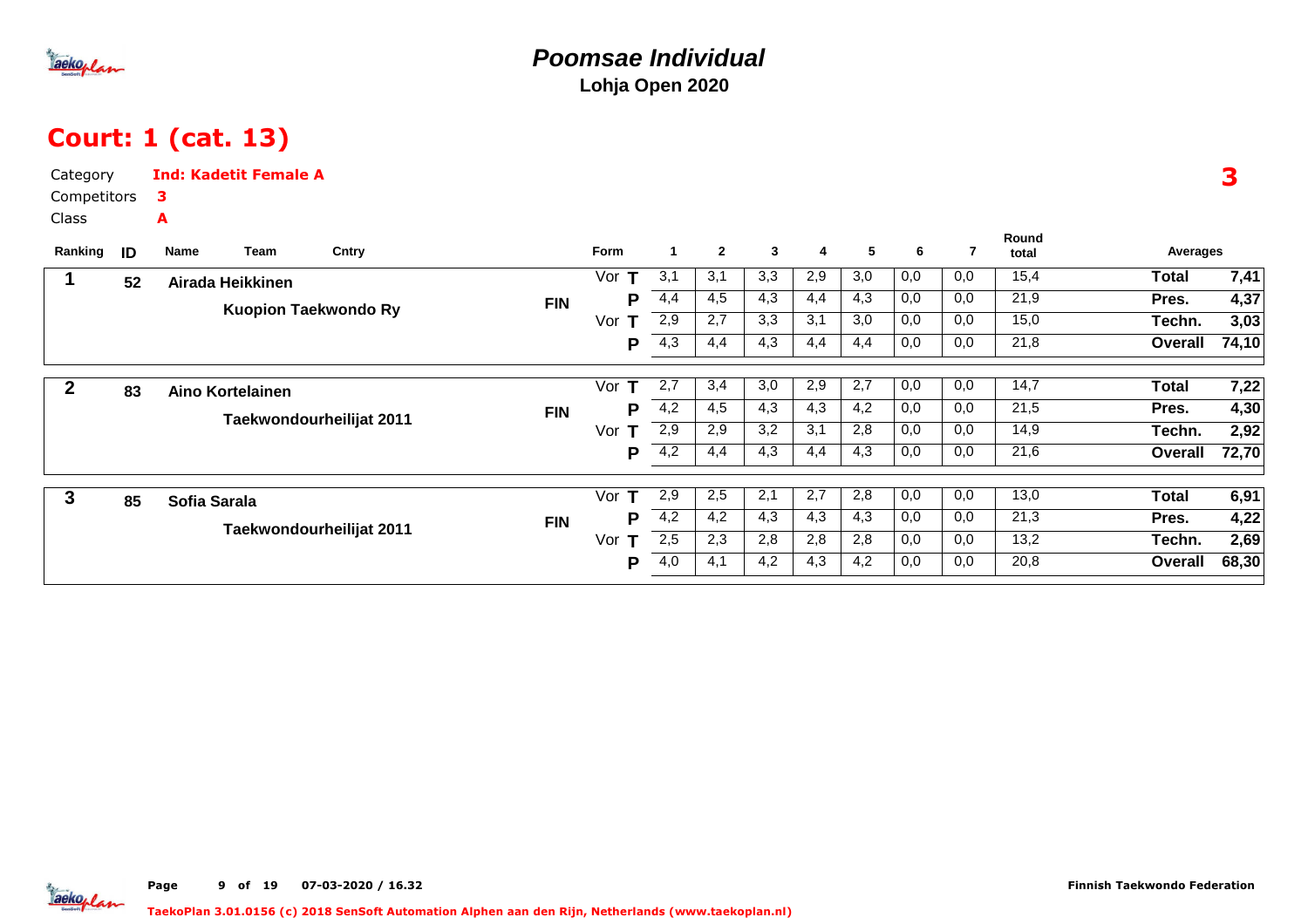

### **Poomsae IndividualLohja Open 2020**

# Court: 1 (cat. 14)

| Category         |     | <b>Ind: Kadetit Male A</b> |                        |                              |            |                    |                  |                  |                         |                  |                  |                  |                  |                | 3                       |  |
|------------------|-----|----------------------------|------------------------|------------------------------|------------|--------------------|------------------|------------------|-------------------------|------------------|------------------|------------------|------------------|----------------|-------------------------|--|
| Competitors      |     | 5                          |                        |                              |            |                    |                  |                  |                         |                  |                  |                  |                  |                |                         |  |
| Class            |     | A                          |                        |                              |            |                    |                  |                  |                         |                  |                  |                  |                  |                |                         |  |
| Ranking          | ID  | Name                       | Team                   | Cntry                        |            | Form               | $\mathbf{1}$     | $\overline{2}$   | $\overline{\mathbf{3}}$ | 4                | 5                | 6                | $\overline{7}$   | Round<br>total | <b>Averages</b>         |  |
| $\mathbf 1$      | 82  | Alex Jürgens               |                        |                              |            | Vor $T$            | 2,8              | 2,9              | 2,7                     | 2,8              | $\overline{2,1}$ | 0,0              | 0,0              | 13,3           | <b>Total</b><br>7,12    |  |
|                  |     |                            |                        |                              | <b>FIN</b> | P                  | 4,0              | $\overline{4,5}$ | 4,2                     | 4,3              | $\overline{4,3}$ | 0,0              | 0,0              | 21,3           | 4,30<br>Pres.           |  |
|                  |     |                            |                        | Taekwondourheilijat 2011     |            | Vor $T$            | 3,0              | $\overline{3,0}$ | 2,6                     | 2,9              | $\overline{2,7}$ | $\overline{0,0}$ | 0,0              | 14,2           | 2,82<br>Techn.          |  |
|                  |     |                            |                        |                              |            | P                  | $\overline{4,2}$ | 4,4              | 4,3                     | 4,3              | 4,4              | 0,0              | 0,0              | 21,6           | 70,40<br>Overall        |  |
| $\boldsymbol{2}$ | 32  | Lassi Kaasinen             |                        |                              |            | Vor $T$            | 2,5              | 2,2              | 3,1                     | 2,5              | 2,7              | 0,0              | 0,0              | 13,0           | <b>Total</b><br>6,92    |  |
|                  |     |                            |                        |                              | <b>FIN</b> | P                  | $\overline{4,1}$ | 4,4              | 4,3                     | 4,3              | $\overline{4,2}$ | 0,0              | 0,0              | 21,3           | 4,25<br>Pres.           |  |
|                  |     |                            |                        | Herttoniemen Taekwondo Hwang |            | Vor $T$            | 2,9              | 2,2              | 2,9                     | 2,5              | 2,9              | 0,0              | 0,0              | 13,4           | 2,67<br>Techn.          |  |
|                  |     |                            |                        |                              |            | P                  | $-4,1$           | 4,3              | $\overline{4,3}$        | $\overline{4,2}$ | $\overline{4,2}$ | 0,0              | 0,0              | 21,1           | 68,80<br>Overall        |  |
| $\mathbf{3}$     | 116 | <b>Noah Mkrtchian</b>      |                        |                              |            | Vor $T$            | 2,8              | 2,6              | $\overline{2,3}$        | $\overline{2,7}$ | 2,4              | $\overline{0,0}$ | $\overline{0,0}$ | 12,8           | <b>Total</b><br>6,91    |  |
|                  |     |                            |                        |                              | <b>SWE</b> | P                  | $\overline{4,3}$ | 4,4              | 4,2                     | 4,3              | 3,9              | 0,0              | 0,0              | 21,1           | 4,24<br>Pres.           |  |
|                  |     |                            | <b>Team Academy If</b> |                              |            | Vor $T$            | 2,9              | 2,5              | 2,6                     | 3,1              | 2,8              | 0,0              | 0,0              | 13,9           | 2,67<br>Techn.          |  |
|                  |     |                            |                        |                              |            | P                  | $\overline{4,2}$ | 4,3              | 4,1                     | 4,4              | 4,0              | 0,0              | 0,0              | 21,0           | 68,80<br><b>Overall</b> |  |
| 4                | 109 | <b>Edvin Drakenberg</b>    |                        |                              |            | Vor<br>$\mathbf T$ | 2,7              | 2,1              | 2,8                     | 2,3              | 2,1              | 0,0              | 0,0              | 12,0           | 6,75<br><b>Total</b>    |  |
|                  |     |                            |                        |                              | <b>SWE</b> | P                  | $-4,1$           | 4,3              | 4,1                     | 4,2              | 4,4              | 0,0              | 0,0              | 21,1           | 4,20<br>Pres.           |  |
|                  |     |                            | <b>Team Academy If</b> |                              |            | Vor $T$            | $\overline{2,7}$ | 2,1              | 3,2                     | 2,7              | 2,8              | 0,0              | 0,0              | 13,5           | 2,55<br>Techn.          |  |
|                  |     |                            |                        |                              |            | P                  | $\overline{4,0}$ | 4,4              | 4,1                     | $\overline{4,2}$ | 4,3              | 0,0              | 0,0              | 21,0           | 67,60<br><b>Overall</b> |  |
| $5\phantom{.0}$  | 106 | <b>Mille Bergh</b>         |                        |                              |            | Vor $T$            | 2,6              | 1,8              | 2,3                     | 2,6              | 2,0              | 0,0              | 0,0              | 11,3           | <b>Total</b><br>6,68    |  |
|                  |     |                            |                        |                              | <b>SWE</b> | P                  | $\overline{4,1}$ | 4,2              | 4,1                     | 4,2              | $\overline{4,0}$ | 0,0              | 0,0              | 20,6           | 4,15<br>Pres.           |  |
|                  |     |                            | <b>Team Academy If</b> |                              |            | Vor $T$            | $\overline{3,0}$ | 2,3              | 2,8                     | 2,8              | 2,7              | 0,0              | 0,0              | 13,6           | 2,53<br>Techn.          |  |
|                  |     |                            |                        |                              |            | P                  | 4,2              | 4,2              | 4,1                     | 4,3              | 3,9              | 0,0              | 0,0              | 20,7           | Overall<br>66,20        |  |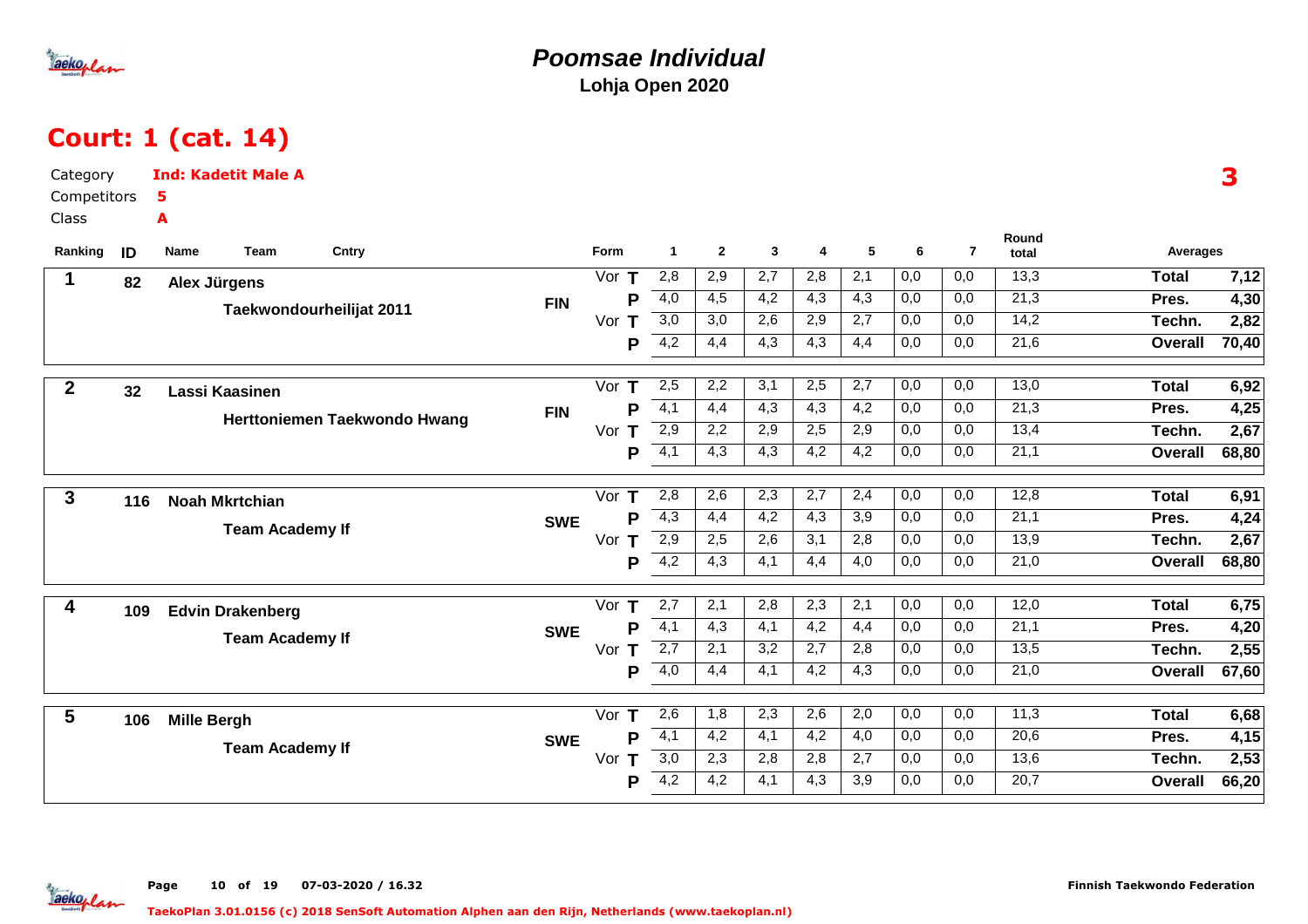

## Court: 1 (cat. 15)

| Category<br>Competitors<br>Class |    | 2         | <b>Ind: Yli 40 Female A</b> |                              |            |             |     |                |     |     |     |     |     |                |          | 3     |
|----------------------------------|----|-----------|-----------------------------|------------------------------|------------|-------------|-----|----------------|-----|-----|-----|-----|-----|----------------|----------|-------|
| Ranking                          | ID | A<br>Name | Team                        | Cntry                        |            | <b>Form</b> |     | $\overline{2}$ | 3   | 4   | 5   | 6   |     | Round<br>total | Averages |       |
|                                  | 15 |           | Johanna Nukari              |                              |            | т<br>Vor    | 2,9 | 3,5            | 3,1 | 3,2 | 3,2 | 0,0 | 0,0 | 15,9           | Total    | 7,54  |
|                                  |    |           |                             |                              | <b>FIN</b> | P           | 4,2 | 4,6            | 4,3 | 4,3 | 4,3 | 0,0 | 0,0 | 21,7           | Pres.    | 4,35  |
|                                  |    |           |                             | <b>Espoo Hwarang Team Ry</b> |            | Vor<br>т    | 3,0 | 3,2            | 3,2 | 3,4 | 3,2 | 0,0 | 0,0 | 16,0           | Techn.   | 3,19  |
|                                  |    |           |                             |                              |            | Р           | 4,3 | 4,6            | 4,3 | 4,5 | 4,4 | 0,0 | 0,0 | 22,1           | Overall  | 75,70 |
|                                  | 45 |           | <b>Riitta Patrikainen</b>   |                              |            | Vor<br>T    | 1,5 | 2,4            | 1,8 | 1,9 | 2,1 | 0,0 | 0,0 | 09,7           | Total    | 6,30  |
|                                  |    |           |                             | Klaukkalan Tae Kwon Do Ry    | <b>FIN</b> | P           | 3,6 | 4,2            | 4,1 | 4,0 | 4,1 | 0,0 | 0,0 | 20,0           | Pres.    | 4,07  |
|                                  |    |           |                             |                              |            | Vor<br>т    | 2,4 | 2,8            | 3,0 | 2,4 | 2,0 | 0,0 | 0,0 | 12,6           | Techn.   | 2,23  |
|                                  |    |           |                             |                              |            | P           | 3,7 | 4,2            | 4,1 | 4,1 | 4,0 | 0,0 | 0,0 | 20,1           | Overall  | 62,40 |

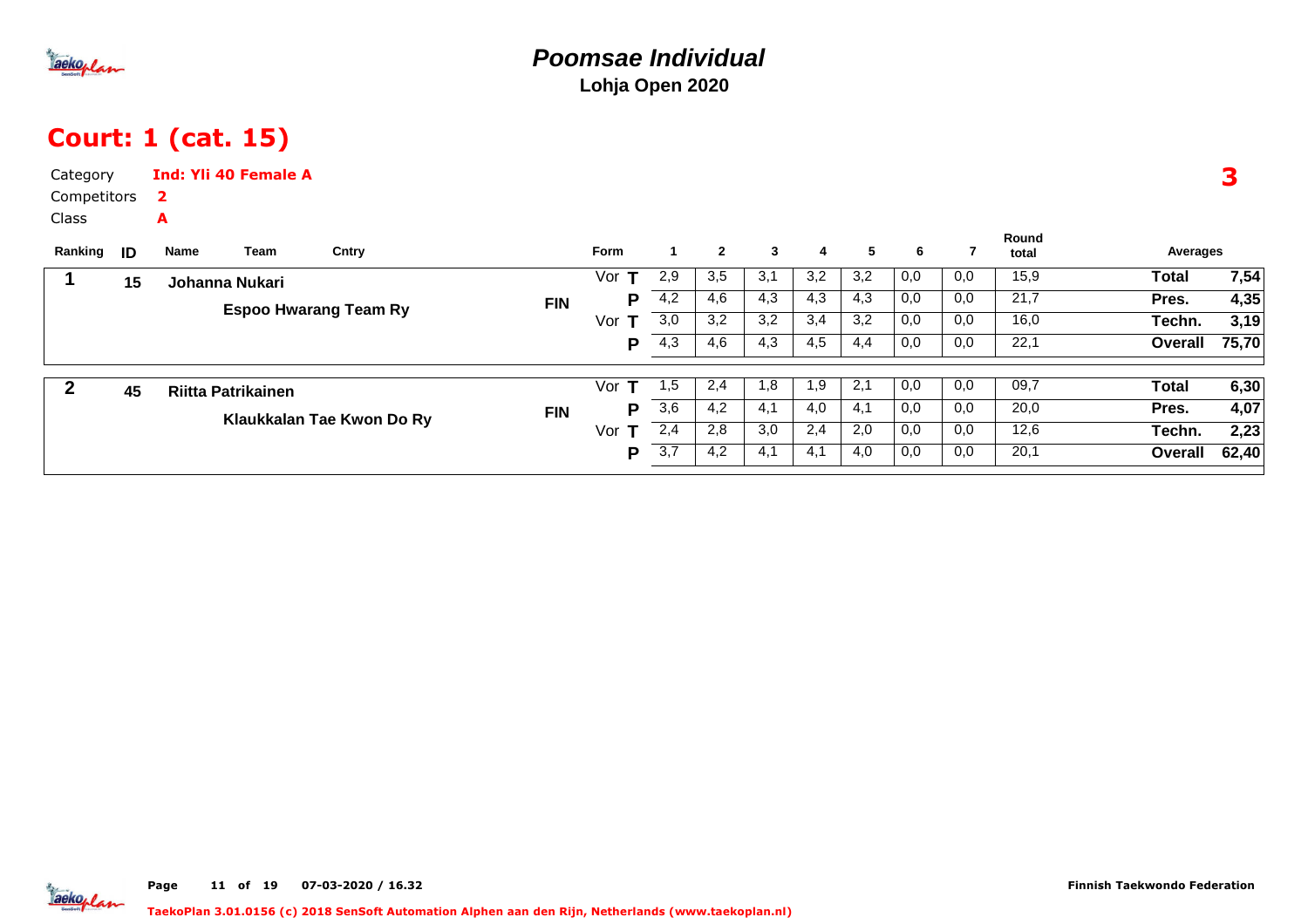

#### **Poomsae IndividualLohja Open 2020**

## Court: 1 (cat. 16)

| Category         |    | <b>Ind: Juniorit Female A</b> |            |         |                  |                  |                  |     |     |                  |                |                |                | 3             |
|------------------|----|-------------------------------|------------|---------|------------------|------------------|------------------|-----|-----|------------------|----------------|----------------|----------------|---------------|
| Competitors      |    | 5                             |            |         |                  |                  |                  |     |     |                  |                |                |                |               |
| Class            |    | A                             |            |         |                  |                  |                  |     |     |                  |                |                |                |               |
| Ranking          | ID | <b>Team</b><br>Cntry<br>Name  |            | Form    | $\overline{1}$   | $\mathbf{2}$     | $\mathbf{3}$     | 4   | 5   | 6                | $\overline{7}$ | Round<br>total | Averages       |               |
| 1                | 8  | <b>Mia Knutsson</b>           |            | Vor $T$ | 3,2              | 3,4              | 3,2              | 3,1 | 3,1 | 0,0              | 0,0            | 16,0           | <b>Total</b>   | 7,57          |
|                  |    |                               | <b>FIN</b> | P       | 4,4              | $\overline{4,7}$ | 4,4              | 4,4 | 4,6 | 0,0              | 0,0            | 22,5           | Pres.          | 4,47          |
|                  |    | <b>Espoo Hwarang Team Ry</b>  |            | Vor $T$ | $\overline{3,0}$ | 2,9              | $\overline{3,3}$ | 3,0 | 3,1 | 0,0              | 0,0            | 15,3           | Techn.         | 3,10          |
|                  |    |                               |            | Р       | $\overline{4,3}$ | 4,6              | 4,4              | 4,4 | 4,6 | 0,0              | 0,0            | 22,3           | Overall        | 76,10         |
| $\boldsymbol{2}$ |    |                               |            | Vor $T$ | $\overline{3,0}$ | 3,3              | 3,2              | 3,1 | 3,2 | 0,0              | 0,0            | 15,8           | <b>Total</b>   | 7,50          |
|                  | 73 | <b>Helmi Riuttala</b>         | <b>FIN</b> | P       | 3,9              | 4,7              | 4,3              | 4,4 | 4,6 | 0,0              | 0,0            | 21,9           | Pres.          | 4,43          |
|                  |    | Porin Taekwondoseura Ry       |            | Vor $T$ | $\overline{2,7}$ | 2,9              | 3,3              | 3,0 | 3,0 | 0,0              | 0,0            | 14,9           | Techn.         | 3,07          |
|                  |    |                               |            | P       | $\overline{3,8}$ | $\overline{4,7}$ | $\overline{4,3}$ | 4,4 | 4,6 | 0,0              | 0,0            | 21,8           | <b>Overall</b> | 74,40         |
|                  |    |                               |            | Vor $T$ | 2,9              | 3,4              | 3,3              | 2,9 | 3,3 | $\overline{0,0}$ | 0,0            | 15,8           | <b>Total</b>   | 7,49          |
| 3                | 59 | <b>Enna Turunen</b>           |            | P       | 3,8              | 4,5              | 4,2              | 4,3 | 4,5 | 0,0              | 0,0            | 21,3           | Pres.          |               |
|                  |    | Lohjan Taekwondoseura Ry      | <b>FIN</b> | Vor T   | $\overline{3,0}$ | $\overline{3,2}$ | 3,3              | 3,0 | 3,1 | 0,0              | 0,0            | 15,6           | Techn.         | 4,35          |
|                  |    |                               |            | P       | $\overline{3,7}$ | 4,5              | 4,2              | 4,4 | 4,5 | 0,0              | 0,0            | 21,3           | <b>Overall</b> | 3,13<br>74,00 |
|                  |    |                               |            |         |                  |                  |                  |     |     |                  |                |                |                |               |
| 4                | 56 | Aino Kangasmaa                |            | Vor T   | 3,0              | 3,3              | $\overline{3,2}$ | 3,0 | 3,3 | 0,0              | 0,0            | 15,8           | <b>Total</b>   | 7,27          |
|                  |    | Lohjan Taekwondoseura Ry      | <b>FIN</b> | P       | $\overline{4,0}$ | 4,6              | 4,3              | 4,4 | 4,4 | 0,0              | 0,0            | 21,7           | Pres.          | 4,35          |
|                  |    |                               |            | Vor $T$ | 2,4              | 2,5              | $\overline{3,0}$ | 2,8 | 2,7 | 0,0              | 0,0            | 13,4           | Techn.         | 2,92          |
|                  |    |                               |            | P       | 4,1              | 4,5              | 4,3              | 4,3 | 4,4 | 0,0              | 0,0            | 21,6           | <b>Overall</b> | 72,50         |
| 5                | 4  | <b>Anna Alatalo</b>           |            | Vor $T$ | $\overline{3,1}$ | $\overline{2,7}$ | 2,9              | 2,9 | 3,3 | $\overline{0,0}$ | 0,0            | 14,9           | <b>Total</b>   | 7,21          |
|                  |    |                               | <b>FIN</b> | P       | $\overline{3,7}$ | 4,3              | 4,2              | 4,3 | 4,4 | 0,0              | 0,0            | 20,9           | Pres.          | 4,27          |
|                  |    | <b>Espoo Hwarang Team Ry</b>  |            | Vor $T$ | 2,6              | 2,9              | 3,1              | 2,7 | 3,2 | 0,0              | 0,0            | 14,5           | Techn.         | 2,93          |
|                  |    |                               |            | Р       | $\overline{3,7}$ | 4,3              | 4,2              | 4,3 | 4,5 | 0,0              | 0,0            | 21,0           | Overall        | 71,30         |

Page 12 of 19 07-03-2020 / 16.32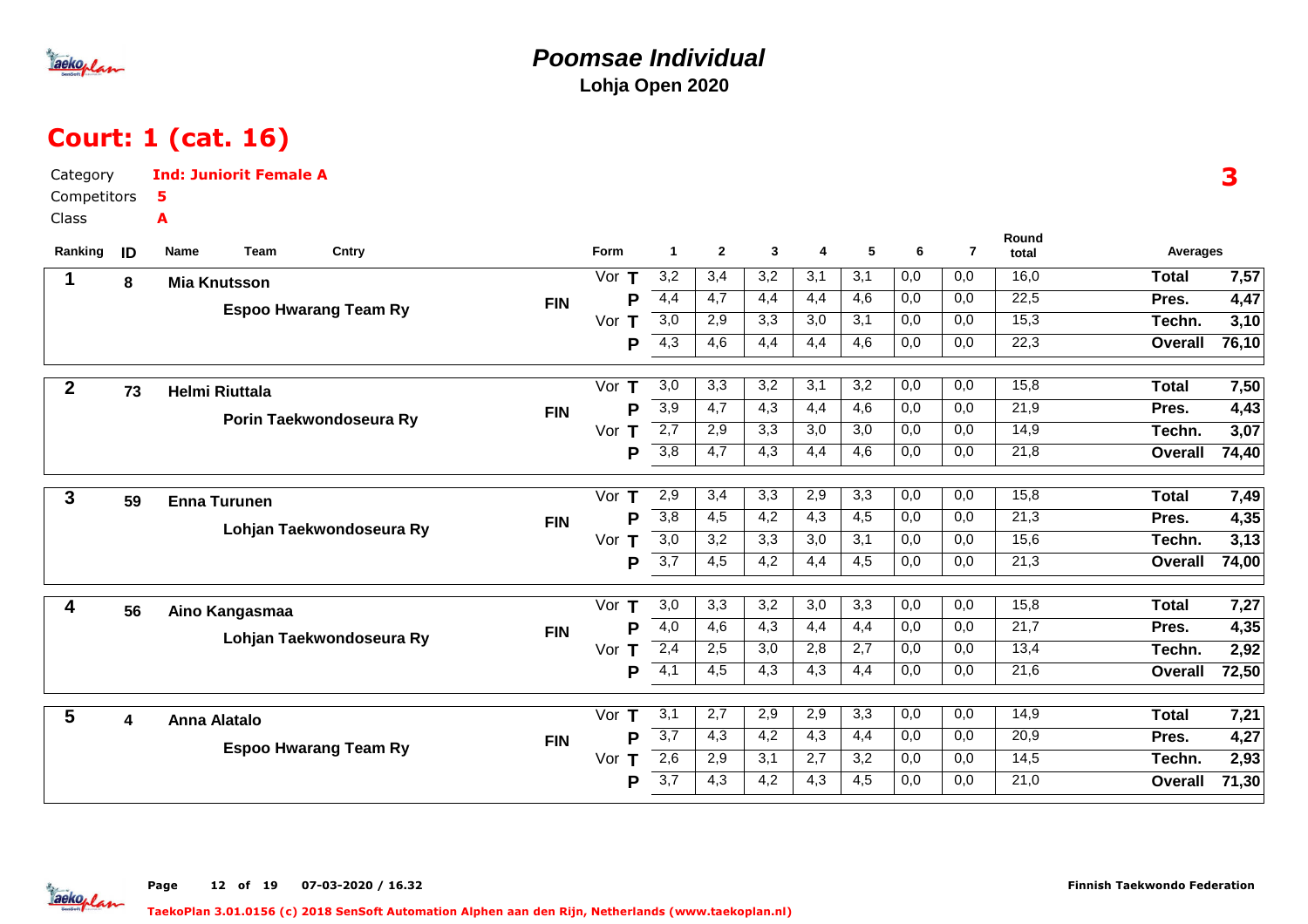

### **Poomsae IndividualLohja Open 2020**

# Court: 1 (cat. 17)

| Category         |     | <b>Ind: Diesel-sarja Female A</b> |                        |                              |            |         |                  |                  |                  |                  |     |                  |                |                |                | 3     |
|------------------|-----|-----------------------------------|------------------------|------------------------------|------------|---------|------------------|------------------|------------------|------------------|-----|------------------|----------------|----------------|----------------|-------|
| Competitors      |     | 15                                |                        |                              |            |         |                  |                  |                  |                  |     |                  |                |                |                |       |
| Class            |     | A                                 |                        |                              |            |         |                  |                  |                  |                  |     |                  |                |                |                |       |
| Ranking          | ID  | Name                              | Team                   | Cntry                        |            | Form    | $\mathbf{1}$     | $\overline{2}$   | $\mathbf{3}$     | 4                | 5   | 6                | $\overline{7}$ | Round<br>total | Averages       |       |
| 1                | 30  | <b>Pirita Salonen</b>             |                        |                              |            | Vor $T$ | 2,2              | 2,4              | 2,8              | 2,6              | 2,6 | 0,0              | 0,0            | 12,6           | <b>Total</b>   | 6,63  |
|                  |     |                                   |                        |                              | <b>FIN</b> | P       | 3,9              | 3,9              | 4,0              | 4,2              | 3,7 | 0,0              | 0,0            | 19,7           | Pres.          | 3,95  |
|                  |     |                                   |                        | Helsingin Taekwondoseura Ry  |            | Vor T   | 3,0              | $\overline{2,7}$ | 2,8              | 2,9              | 2,8 | $\overline{0,0}$ | 0,0            | 14,2           | Techn.         | 2,68  |
|                  |     |                                   |                        |                              |            | P       | 4,0              | 3,9              | 4,0              | 4,2              | 3,9 | 0,0              | 0,0            | 20,0           | Overall        | 66,50 |
| $\boldsymbol{2}$ | 96  | Niina Kemppainen                  |                        |                              |            | Vor $T$ | 2,8              | 2,9              | 3,0              | 2,7              | 2,4 | 0,0              | 0,0            | 13,8           | <b>Total</b>   | 6,61  |
|                  |     |                                   |                        |                              | <b>FIN</b> | P       | 4,0              | 4,0              | 4,1              | 4,3              | 3,9 | 0,0              | 0,0            | 20,3           | Pres.          | 4,00  |
|                  |     |                                   |                        | Vihdin Taekwondoseura Ry     |            | Vor $T$ | $\overline{2,3}$ | 2,6              | 2,5              | 2,5              | 2,0 | 0,0              | 0,0            | 11,9           | Techn.         | 2,61  |
|                  |     |                                   |                        |                              |            | P       | 3,9              | 4,0              | 4,0              | 4,2              | 3,8 | 0,0              | 0,0            | 19,9           | <b>Overall</b> | 65,90 |
| $\mathbf{3}$     | 17  | <b>Jenny Nyman</b>                |                        |                              |            | Vor $T$ | 2,8              | 2,6              | 3,1              | 2,5              | 2,4 | 0,0              | 0,0            | 13,4           | <b>Total</b>   | 6,59  |
|                  |     |                                   |                        |                              | <b>FIN</b> | P       | $\overline{4,1}$ | 3,8              | 4,0              | 4,1              | 3,7 | 0,0              | 0,0            | 19,7           | Pres.          | 3,97  |
|                  |     |                                   |                        | <b>Espoo Hwarang Team Ry</b> |            | Vor T   | 3,2              | 2,9              | 2,5              | 2,4              | 2,2 | 0,0              | 0.0            | 13,2           | Techn.         | 2,61  |
|                  |     |                                   |                        |                              |            | P       | $\overline{4,1}$ | 3,8              | 4,0              | 4,1              | 3,8 | 0,0              | 0,0            | 19,8           | <b>Overall</b> | 66,10 |
| 4                | 102 | <b>Maria Lindgren</b>             |                        |                              |            | Vor T   | 2,8              | 2,4              | 2,9              | 2,6              | 1,9 | 0,0              | 0,0            | 12,6           | <b>Total</b>   | 6,56  |
|                  |     |                                   | <b>Yong Taekwondo</b>  |                              | <b>FIN</b> | P       | 3,9              | $\overline{3,8}$ | $\overline{4,0}$ | $\overline{4,1}$ | 3,7 | 0,0              | 0,0            | 19,5           | Pres.          | 3,90  |
|                  |     |                                   |                        |                              |            | Vor $T$ | 3,0              | 2,7              | 2,9              | 2,6              | 2,3 | 0,0              | 0,0            | 13,5           | Techn.         | 2,67  |
|                  |     |                                   |                        |                              |            | P       | 3,9              | 3,8              | 4,0              | 4,2              | 3,8 | 0,0              | 0,0            | 19,7           | <b>Overall</b> | 65,30 |
| 5                | 66  | <b>Laura Wild</b>                 |                        |                              |            | Vor T   | 2,5              | 3,0              | 2,7              | 2,6              | 2,4 | 0,0              | 0,0            | 13,2           | <b>Total</b>   | 6,55  |
|                  |     |                                   | <b>Mudokwan Vantaa</b> |                              | <b>FIN</b> | Р       | $\overline{3,7}$ | 3,9              | $\overline{4,1}$ | 4,2              | 3,7 | 0,0              | 0,0            | 19,6           | Pres.          | 3,91  |
|                  |     |                                   |                        |                              |            | Vor $T$ | 2,6              | 2,7              | 3,1              | 2,7              | 2,4 | 0,0              | 0,0            | 13,5           | Techn.         | 2,63  |
|                  |     |                                   |                        |                              |            | Р       | 3,7              | 3,9              | 4,1              | 4,2              | 3,8 | 0,0              | 0,0            | 19,7           | <b>Overall</b> | 66,00 |

Page 13 of 19 07-03-2020 / 16.32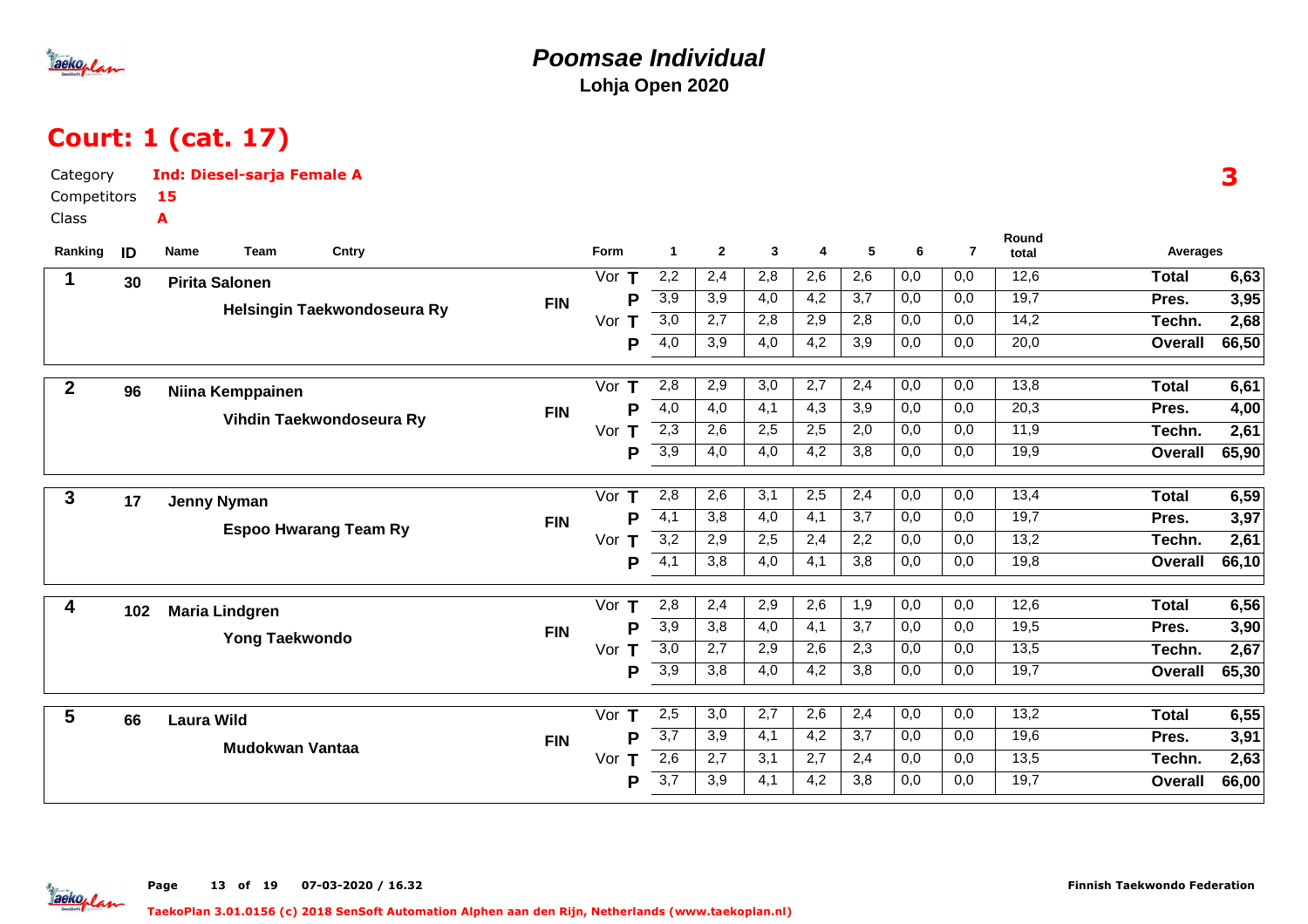

### **Poomsae IndividualLohja Open 2020**

# Court: 1 (cat. 17)

| Category        |     | <b>Ind: Diesel-sarja Female A</b> |            |          |                      |                |                  |                  |                  |     |                |                | 3              |       |
|-----------------|-----|-----------------------------------|------------|----------|----------------------|----------------|------------------|------------------|------------------|-----|----------------|----------------|----------------|-------|
| Competitors     |     | 15                                |            |          |                      |                |                  |                  |                  |     |                |                |                |       |
| Class           |     | A                                 |            |          |                      |                |                  |                  |                  |     |                |                |                |       |
| Ranking         | ID  | Team<br>Cntry<br>Name             |            | Form     | $\blacktriangleleft$ | $\overline{2}$ | 3                | 4                | 5                | 6   | $\overline{7}$ | Round<br>total | Averages       |       |
| $6\phantom{1}6$ | 80  | Marita Jaakkola                   |            | Vor $T$  | 2,8                  | 2,5            | 2,8              | 2,6              | 2,6              | 0,0 | 0,0            | 13,3           | <b>Total</b>   | 6,35  |
|                 |     |                                   | <b>FIN</b> | P        | $\overline{3,7}$     | 3,7            | 3,9              | 4,0              | 3,8              | 0,0 | 0,0            | 19,1           | Pres.          | 3,80  |
|                 |     | Taekwondourheilijat 2011          |            | Vor $T$  | 2,8                  | 2,1            | 2,6              | 2,6              | 1,3              | 0,0 | 0,0            | 11,4           | Techn.         | 2,55  |
|                 |     |                                   |            | P        | $\overline{3,6}$     | 3,8            | 4,0              | 4,0              | 3,6              | 0,0 | 0,0            | 19,0           | <b>Overall</b> | 62,80 |
| $\overline{7}$  | 100 | Johanna Anolin                    |            | Vor<br>Τ | 2,8                  | 2,5            | 2,7              | 2,4              | 2,0              | 0,0 | 0,0            | 12,4           | <b>Total</b>   | 6,31  |
|                 |     |                                   | <b>FIN</b> | P        | $\overline{3,5}$     | 3,7            | 4,0              | $\overline{4,0}$ | 3,6              | 0,0 | 0,0            | 18,8           | Pres.          | 3,75  |
|                 |     | Yong Taekwondo                    |            | Vor T    | 2,5                  | 2,8            | 2,5              | 2,8              | 2,2              | 0,0 | 0,0            | 12,8           | Techn.         | 2,56  |
|                 |     |                                   |            | P        | 3,6                  | 3,6            | 3,9              | 4,2              | 3,7              | 0,0 | 0,0            | 19,0           | <b>Overall</b> | 63,00 |
| 8               | 36  | Rosa Meriläinen                   |            | T<br>Vor | $\overline{2,2}$     | 2,8            | 2,8              | $\overline{2,7}$ | 2,1              | 0,0 | 0,0            | 12,6           | <b>Total</b>   | 6,25  |
|                 |     |                                   | <b>FIN</b> | P        | 3,5                  | 3,8            | 3,9              | 4,0              | 3,5              | 0,0 | 0,0            | 18,7           | Pres.          | 3,71  |
|                 |     | <b>Hnmky Taekwondo</b>            |            | Vor $T$  | $\overline{2,3}$     | 2,6            | $\overline{2,7}$ | 2,6              | 2,2              | 0,0 | 0,0            | 12,4           | Techn.         | 2,53  |
|                 |     |                                   |            | P        | $\overline{3,6}$     | 3,7            | 3,8              | 4,2              | 3,5              | 0,0 | 0,0            | 18,8           | <b>Overall</b> | 62,50 |
| 9               | 10  | Kati-Sisko Kuosmanen              |            | Vor<br>Т | 2,6                  | 2,6            | 2,6              | 2,6              | 1,7              | 0,0 | 0,0            | 12,1           | <b>Total</b>   | 6,12  |
|                 |     |                                   | <b>FIN</b> | P        | $\overline{3,6}$     | 3,7            | $\overline{4,0}$ | $\overline{4,3}$ | 3,6              | 0,0 | 0,0            | 19,2           | Pres.          | 3,77  |
|                 |     | <b>Espoo Hwarang Team Ry</b>      |            | Vor<br>Τ | 2,2                  | 2,1            | 2,7              | 2,0              | 1,5              | 0,0 | 0,0            | 10,5           | Techn.         | 2,35  |
|                 |     |                                   |            | P        | $\overline{3,5}$     | 3,7            | 4,0              | 4,0              | 3,6              | 0,0 | 0,0            | 18,8           | <b>Overall</b> | 60,60 |
| 10              | 48  | <b>Taru Muukkonen</b>             |            | Vor $T$  | 2,3                  | 2,6            | $\overline{2,7}$ | 2,2              | 2,5              | 0,0 | 0,0            | 12,3           | <b>Total</b>   | 6,00  |
|                 |     | Korson Kaiku / Taekwondo          | <b>FIN</b> | P        | $\overline{3,5}$     | 3,9            | 3,9              | 3,9              | $\overline{3,6}$ | 0,0 | 0,0            | 18,8           | Pres.          | 3,75  |
|                 |     |                                   |            | Vor<br>T | 2,0                  | 2,6            | 2,5              | 1,6              | 1,5              | 0,0 | 0,0            | 10,2           | Techn.         | 2,25  |
|                 |     |                                   |            | P        | 3,5                  | 3,8            | 3,9              | 3,8              | 3,5              | 0,0 | 0,0            | 18,5           | <b>Overall</b> | 59,80 |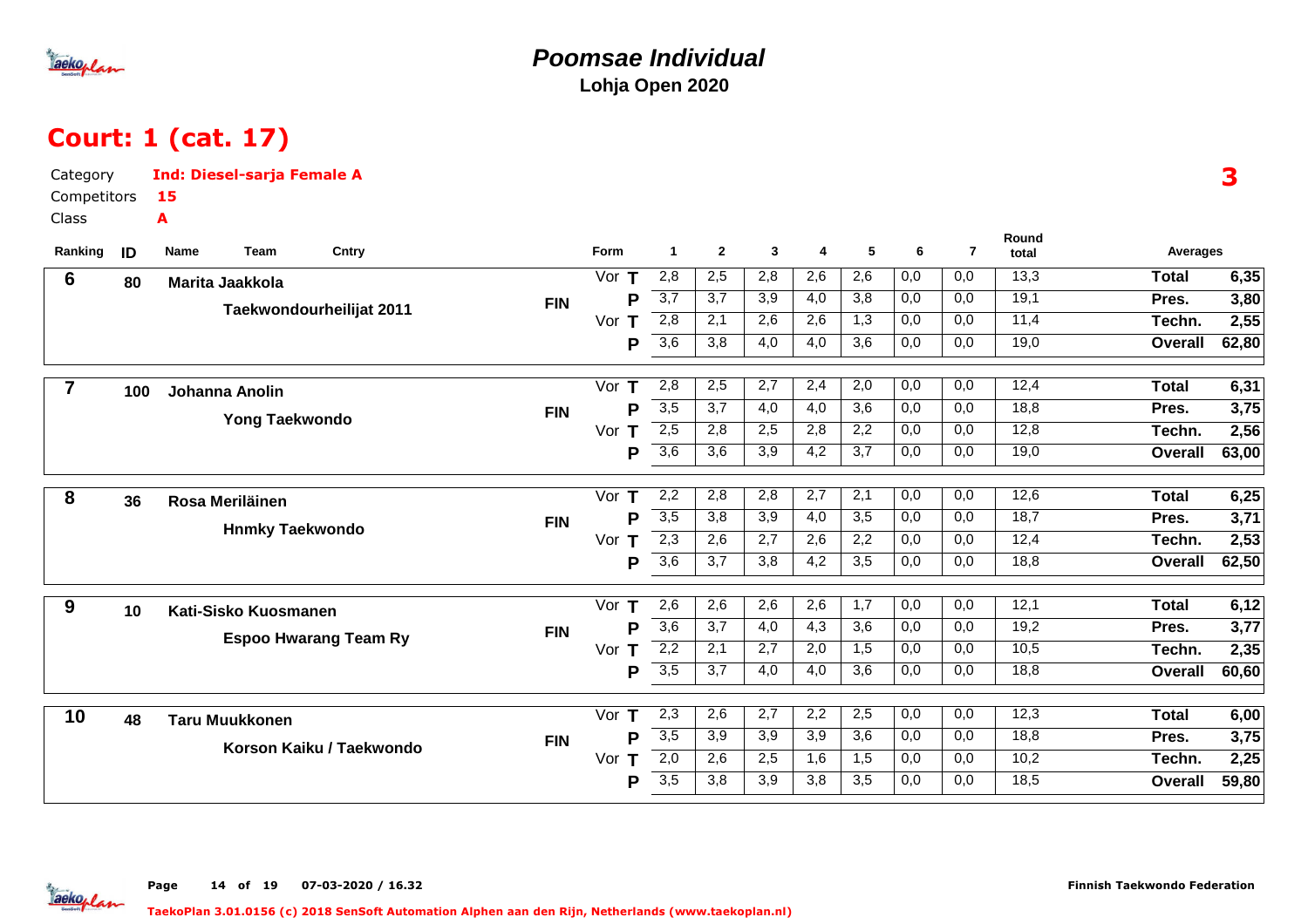

### **Poomsae IndividualLohja Open 2020**

# Court: 1 (cat. 17)

| Category    |    | <b>Ind: Diesel-sarja Female A</b> |                              |            |         |                       |                  |                  |                  |                  |                  |                |                |                | 3     |
|-------------|----|-----------------------------------|------------------------------|------------|---------|-----------------------|------------------|------------------|------------------|------------------|------------------|----------------|----------------|----------------|-------|
| Competitors |    | 15                                |                              |            |         |                       |                  |                  |                  |                  |                  |                |                |                |       |
| Class       |    | A                                 |                              |            |         |                       |                  |                  |                  |                  |                  |                |                |                |       |
| Ranking     | ID | Team<br>Name                      | Cntry                        |            | Form    | $\mathbf{1}$          | $\overline{2}$   | $\mathbf{3}$     | 4                | 5                | 6                | $\overline{7}$ | Round<br>total | Averages       |       |
| 11          | 20 | Anitra Rönkkö                     |                              |            | Vor $T$ | $\overline{2,1}$      | 2,8              | 2,8              | 1,9              | $\overline{1,7}$ | $\overline{0,0}$ | 0,0            | 11,3           | <b>Total</b>   | 5,91  |
|             |    |                                   |                              | <b>FIN</b> |         | $\overline{3,5}$<br>P | 3,7              | 3,9              | 3,8              | 3,5              | 0,0              | 0,0            | 18,4           | Pres.          | 3,63  |
|             |    |                                   | <b>Espoo Hwarang Team Ry</b> |            | Vor $T$ | $\overline{2,3}$      | 2,3              | 2,2              | 2,3              | 1,4              | 0,0              | 0,0            | 10,5           | Techn.         | 2,27  |
|             |    |                                   |                              |            |         | 3,4<br>P              | 3,6              | $\overline{3,7}$ | 3,8              | 3,5              | 0,0              | 0,0            | 18,0           | <b>Overall</b> | 58,20 |
| 12          | 93 | Riikka Itäranta                   |                              |            | Vor     | 1,9<br>Τ              | 2,3              | 2,3              | 1,8              | 1,3              | 0,0              | 0,0            | 09,6           | <b>Total</b>   | 5,83  |
|             |    |                                   | Vihdin Taekwondoseura Ry     | <b>FIN</b> |         | 3,4<br>P              | 3,8              | 3,8              | 3,8              | 3,6              | 0,0              | 0,0            | 18,4           | Pres.          | 3,73  |
|             |    |                                   |                              |            | Vor $T$ | $\overline{2,3}$      | 2,0              | 2,5              | 2,0              | 2,3              | 0,0              | 0,0            | 11,1           | Techn.         | 2,10  |
|             |    |                                   |                              |            |         | 3,6<br>P              | 3,8              | 3,8              | 3,8              | 3,5              | 0,0              | 0,0            | 18,5           | <b>Overall</b> | 57,60 |
| 13          | 46 | <b>Teea Huttunen</b>              |                              |            | Vor     | 2,3<br>Т              | 2,5              | 2,7              | 1,7              | 1,3              | 0,0              | 0,0            | 10,5           | <b>Total</b>   | 5,67  |
|             |    |                                   | Korson Kaiku / Taekwondo     | <b>FIN</b> |         | 3,4<br>P              | 3,8              | 3,9              | 3,7              | 3,5              | 0,0              | 0,0            | 18,3           | Pres.          | 3,62  |
|             |    |                                   |                              |            | Vor $T$ | 2,0                   | 2,3              | 2,3              | 1,5              | 0,5              | 0,0              | 0,0            | 08,6           | Techn.         | 2,05  |
|             |    |                                   |                              |            |         | 3,4<br>P              | 3,7              | 3,7              | 3,6              | 3,3              | 0,0              | 0,0            | 17,7           | <b>Overall</b> | 55,10 |
| 14          | 23 | litu Gustafsson                   |                              |            | Vor $T$ | 2,0                   | 3,0              | 2,3              | 1,7              | 1,8              | 0,0              | 0,0            | 10,8           | <b>Total</b>   | 5,54  |
|             |    |                                   | Helsingin Itsepuolustuskoulu | <b>FIN</b> |         | 3,5<br>P              | $\overline{3,7}$ | $\overline{3,9}$ | $\overline{3,7}$ | $\overline{3,5}$ | 0,0              | 0,0            | 18,3           | Pres.          | 3,61  |
|             |    |                                   |                              |            | Vor     | $\overline{1,7}$<br>Τ | 1,8              | 2,4              | 1,6              | 2,0              | 0,0              | 0,0            | 09,5           | Techn.         | 1,93  |
|             |    |                                   |                              |            |         | 3,4<br>P              | 3,7              | 3,8              | 3,7              | 3,4              | 0,0              | 0,0            | 18,0           | <b>Overall</b> | 56,60 |
| 15          | 90 | <b>Ritva Rojo</b>                 |                              |            | Vor T   | 1,0                   | 1,8              | 2,5              | 1,6              | 1,3              | 0,0              | 0,0            | 08,2           | <b>Total</b>   | 5,35  |
|             |    |                                   | Tikkurilan Taekwondo Hwang   | <b>FIN</b> |         | $\overline{3,5}$<br>P | $\overline{3,7}$ | $\overline{3,8}$ | $\overline{3,7}$ | $\overline{3,6}$ | 0,0              | 0,0            | 18,3           | Pres.          | 3,62  |
|             |    |                                   |                              |            | Vor $T$ | 2,0                   | 2,5              | $\overline{2,3}$ | 1,2              | 1,4              | 0,0              | 0,0            | 09,4           | Techn.         | 1,73  |
|             |    |                                   |                              |            |         | 3,5<br>P              | 3,7              | 3,8              | 3,5              | 3,5              | 0,0              | 0,0            | 18,0           | <b>Overall</b> | 53,90 |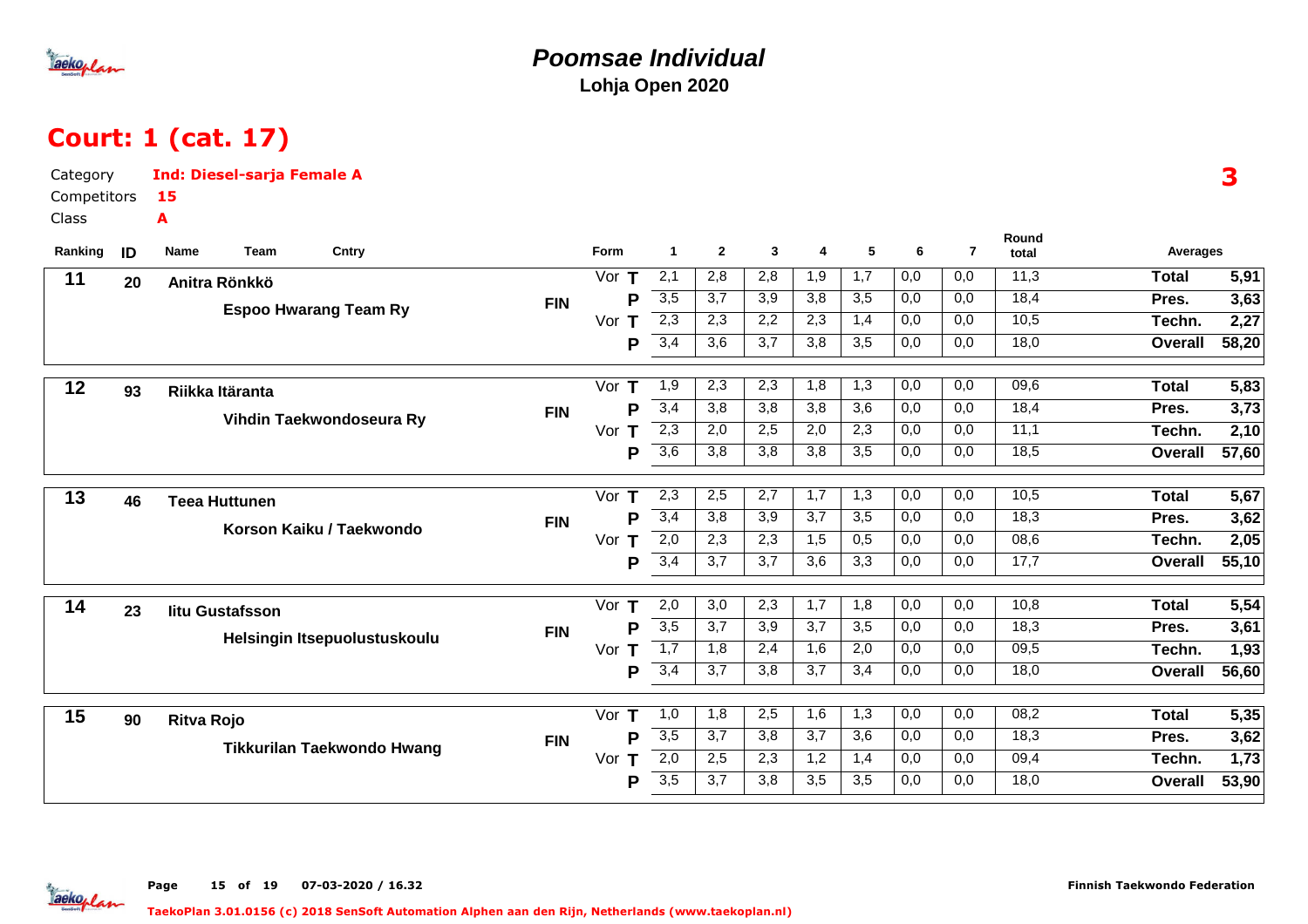

### **Poomsae IndividualLohja Open 2020**

# Court: 1 (cat. 18)

| Category         |     | <b>Ind: Siniset Female A</b> |       |            |                    |                  |                  |                  |                  |                  |                  |                |                |                | 3     |
|------------------|-----|------------------------------|-------|------------|--------------------|------------------|------------------|------------------|------------------|------------------|------------------|----------------|----------------|----------------|-------|
| Competitors      |     | 12                           |       |            |                    |                  |                  |                  |                  |                  |                  |                |                |                |       |
| Class            |     | A                            |       |            |                    |                  |                  |                  |                  |                  |                  |                |                |                |       |
| Ranking          | ID  | Team<br>Name                 | Cntry |            | Form               | $\mathbf{1}$     | $\mathbf{2}$     | 3                | 4                | 5                | 6                | $\overline{7}$ | Round<br>total | Averages       |       |
| $\mathbf 1$      | 69  | <b>Nea Forsell</b>           |       |            | Vor $T$            | 2,0              | 2,5              | 2,7              | 2,7              | 2,6              | 0,0              | 0,0            | 12,5           | <b>Total</b>   | 6,45  |
|                  |     |                              |       | <b>FIN</b> | P                  | 4,0              | 3,7              | $\overline{3,9}$ | 4,2              | 4,1              | 0,0              | 0,0            | 19,9           | Pres.          | 3,95  |
|                  |     | Porin Taekwondoseura Ry      |       |            | Vor $T$            | 1,8              | 2,4              | 2,9              | 2,8              | 2,0              | 0,0              | 0,0            | 11,9           | Techn.         | 2,50  |
|                  |     |                              |       |            | P                  | 3,8              | 3,7              | 3,9              | 4,1              | 4,0              | 0,0              | 0,0            | 19,5           | Overall        | 63,80 |
| $\boldsymbol{2}$ |     |                              |       |            | Vor $T$            | 2,1              | 2,4              | 2,9              | 2,8              | 2,8              | 0,0              | 0,0            | 13,0           | <b>Total</b>   | 6,34  |
|                  | 104 | Veera Viikilä                |       |            | P                  | 3,9              | 3,8              | 3,8              | 4,0              | 4,0              | 0,0              | 0,0            | 19,5           | Pres.          | 3,85  |
|                  |     | Yong Taekwondo               |       | <b>FIN</b> | Vor $T$            | $\overline{2,1}$ | 2,3              | 2,3              | 2,6              | 2,3              | 0,0              | 0,0            | 11,6           | Techn.         | 2,48  |
|                  |     |                              |       |            | P                  | $\overline{3,7}$ | 3,8              | $\overline{3,7}$ | 3,9              | 4,0              | 0,0              | 0,0            | 19,1           | Overall        | 63,20 |
|                  |     |                              |       |            |                    |                  |                  |                  |                  |                  |                  |                |                |                |       |
| 3                | 92  | Henna Honkala                |       |            | Vor $T$            | 2,2              | 2,7              | 2,6              | 2,3              | 2,1              | 0,0              | 0,0            | 11,9           | <b>Total</b>   | 6,07  |
|                  |     | Vihdin Taekwondoseura Ry     |       | <b>FIN</b> | P                  | 3,9              | $\overline{3,9}$ | 3,8              | 4,0              | 4,0              | 0,0              | 0,0            | 19,6           | Pres.          | 3,90  |
|                  |     |                              |       |            | Vor T              | $\overline{1,9}$ | 2,1              | 2,4              | 1,9              | 1,8              | 0,0              | 0,0            | 10,1           | Techn.         | 2,17  |
|                  |     |                              |       |            | P                  | 3,8              | 3,9              | 3,8              | 3,9              | 3,9              | 0,0              | 0,0            | 19,3           | Overall        | 60,90 |
| 4                | 16  | Jenny nyman                  |       |            | Vor<br>$\mathbf T$ | 1,9              | 1,9              | 2,5              | 3,1              | 2,2              | 0,0              | 0,0            | 11,6           | <b>Total</b>   | 6,01  |
|                  |     |                              |       | <b>FIN</b> | P                  | $\overline{3,9}$ | 3,7              | 3,8              | 4,0              | 4,0              | 0,0              | 0,0            | 19,4           | Pres.          | 3,86  |
|                  |     | <b>Espoo Hwarang Team Ry</b> |       |            | Vor $T$            | 2,0              | 1,6              | 2,5              | 2,6              | 1,8              | 0,0              | 0,0            | 10,5           | Techn.         | 2,15  |
|                  |     |                              |       |            | P                  | $\overline{3,8}$ | 3,7              | 3,8              | 4,0              | 3,9              | 0,0              | 0,0            | 19,2           | <b>Overall</b> | 60,70 |
| 5                |     |                              |       |            | Vor $T$            | $\overline{2,1}$ | 2,4              | 2,8              | $\overline{2,7}$ | 2,4              | $\overline{0,0}$ | 0,0            | 12,4           | <b>Total</b>   | 5,97  |
|                  | 49  | <b>Taru Muukkonen</b>        |       | <b>FIN</b> | P                  | $\overline{3,8}$ | 3,7              | 3,7              | 4,1              | $\overline{3,8}$ | 0,0              | 0,0            | 19,1           | Pres.          | 3,77  |
|                  |     | Korson Kaiku / Taekwondo     |       |            | Vor<br>Т           | 1,3              | 2,0              | 2,2              | 2,1              | 1,6              | 0,0              | 0,0            | 09,2           | Techn.         | 2,20  |
|                  |     |                              |       |            | P                  | $\overline{3,7}$ | 3,5              | 3,8              | 3,9              | 3,8              | 0,0              | 0,0            | 18,7           | <b>Overall</b> | 59,40 |
|                  |     |                              |       |            |                    |                  |                  |                  |                  |                  |                  |                |                |                |       |

Page 16 of 19 07-03-2020 / 16.32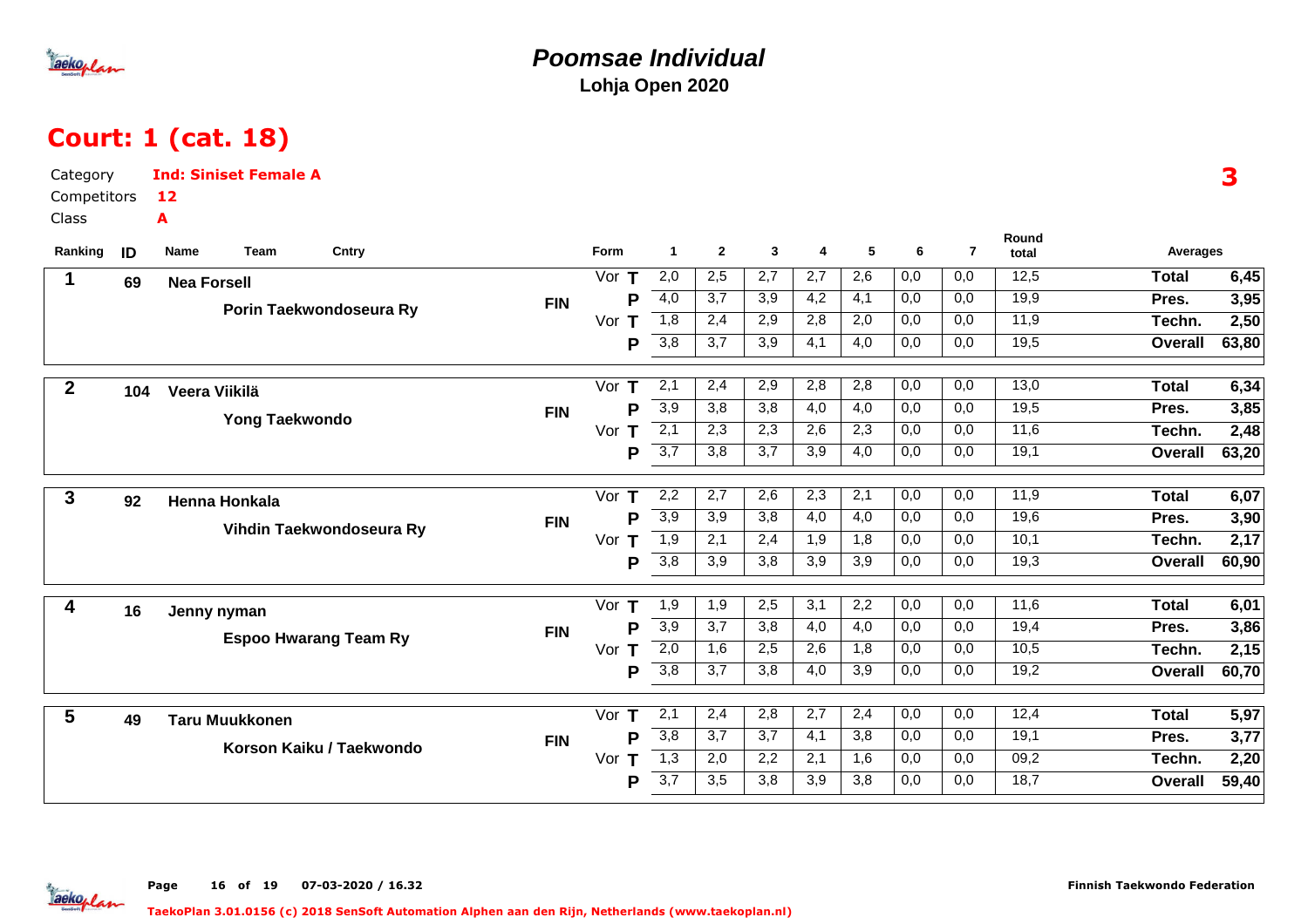

### **Poomsae IndividualLohja Open 2020**

# Court: 1 (cat. 18)

| Category                                                                                                                                                      | 3                                         |
|---------------------------------------------------------------------------------------------------------------------------------------------------------------|-------------------------------------------|
| Competitors<br>12                                                                                                                                             |                                           |
| Class<br>A                                                                                                                                                    |                                           |
| Round<br>5<br>$\overline{7}$<br>Ranking<br>Form<br>$\mathbf{2}$<br>$\mathbf{3}$<br>ID<br>Name<br>Team<br>Cntry<br>$\blacktriangleleft$<br>6<br>4<br>total     | Averages                                  |
| 2,0<br>2,3<br>2,6<br>2,3<br>11,0<br>1,8<br>0,0<br>0,0<br>6<br>Vor $T$<br>Perla Peltoniemi<br>103                                                              | 5,92<br><b>Total</b>                      |
| $\overline{3,9}$<br>$\overline{3,7}$<br>$\overline{3,8}$<br>18,5<br>3,4<br>3,7<br>0,0<br>0,0<br>Р<br><b>FIN</b>                                               | 3,71<br>Pres.                             |
| Yong Taekwondo<br>$\overline{1,9}$<br>11,2<br>1,7<br>2,4<br>2,9<br>2,3<br>0,0<br>0,0<br>Vor $T$                                                               | 2,20<br>Techn.                            |
| $\overline{3,7}$<br>3,7<br>3,7<br>3,8<br>0,0<br>18,4<br>3,5<br>0,0<br>P                                                                                       | 59,10<br>Overall                          |
| 11,2<br>2,1<br>2,3<br>2,4<br>2,4<br>2,0<br>0,0<br>0,0<br>Vor $T$                                                                                              | 5,88<br><b>Total</b>                      |
| $\overline{7}$<br>54<br><b>Emmi-Reetta Korhonen</b><br>3,9<br>3,6<br>3,7<br>4,1<br>4,0<br>19,3<br>P<br>0,0<br>0,0                                             |                                           |
| <b>FIN</b><br><b>Kuopion Taekwondo Ry</b><br>1,6<br>2,2<br>2,6<br>0,0<br>09,4<br>2,0<br>1,0<br>0,0                                                            | 3,79<br>Pres.                             |
| Vor $T$<br>3,7<br>$\overline{3,7}$<br>$\overline{3,7}$<br>18,9<br>4,1<br>3,7<br>0,0<br>0,0                                                                    | 2,10<br>Techn.<br>58,80<br><b>Overall</b> |
| P                                                                                                                                                             |                                           |
| $\overline{2,3}$<br>2,9<br>$\overline{2,3}$<br>$\overline{2,2}$<br>$\overline{0,0}$<br>$\overline{0,0}$<br>11,6<br>Vor T<br>1,9<br>8<br>35<br>Rosa Meriläinen | <b>Total</b><br>5,85                      |
| $\overline{3,6}$<br>3,7<br>3,9<br>3,6<br>3,7<br>0,0<br>0,0<br>18,5<br>P<br><b>FIN</b>                                                                         | 3,69<br>Pres.                             |
| <b>Hnmky Taekwondo</b><br>$\overline{1,7}$<br>$\overline{2,3}$<br>2,5<br>$\overline{0,0}$<br>10,4<br>1,8<br>2,1<br>0,0<br>Vor $T$                             | 2,17<br>Techn.                            |
| $\overline{3,6}$<br>3,8<br>3,7<br>0,0<br>18,5<br>P<br>3,7<br>3,7<br>0,0                                                                                       | 59,00<br>Overall                          |
| 10,1<br>Vor<br>1,6<br>2,4<br>2,2<br>2,0<br>0,0<br>0,0<br>1,9                                                                                                  | <b>Total</b><br>5,80                      |
| 9<br>Т<br>101<br>Heli Hamppula<br>$\overline{3,7}$<br>3,9<br>4,0<br>3,9<br>0,0<br>P<br>3,8<br>0,0<br>19,3                                                     | Pres.<br>3,83                             |
| <b>FIN</b><br>Yong Taekwondo<br>2,8<br>09,5<br>1,9<br>2,0<br>1,8<br>1,0<br>0,0<br>0,0<br>Vor<br>Т                                                             | 1,96<br>Techn.                            |
| $\overline{3,8}$<br>P<br>3,8<br>3,8<br>3,9<br>3,7<br>0,0<br>0,0<br>19,0                                                                                       | 57,90<br><b>Overall</b>                   |
|                                                                                                                                                               |                                           |
| $\overline{2,7}$<br>2,7<br>$\overline{0,0}$<br>11,1<br>Vor<br>1,6<br>2,1<br>2,0<br>0,0<br>10<br>Т<br>19<br>Anitra rönkkö                                      | 5,63<br><b>Total</b>                      |
| $\overline{3,6}$<br>3,6<br>3,7<br>3,6<br>$\overline{3,6}$<br>0,0<br>0,0<br>18,1<br>Þ<br><b>FIN</b>                                                            | 3,59<br>Pres.                             |
| <b>Espoo Hwarang Team Ry</b><br>1,8<br>1,9<br>1,9<br>08,5<br>1,1<br>1,8<br>0,0<br>0,0<br>Vor<br>Т                                                             | 2,05<br>Techn.                            |
| $\overline{3,6}$<br>17,8<br>3,5<br>3,6<br>3,6<br>3,5<br>0,0<br>0,0<br>P                                                                                       | 55,50<br>Overall                          |

Page 17 of 19 07-03-2020 / 16.32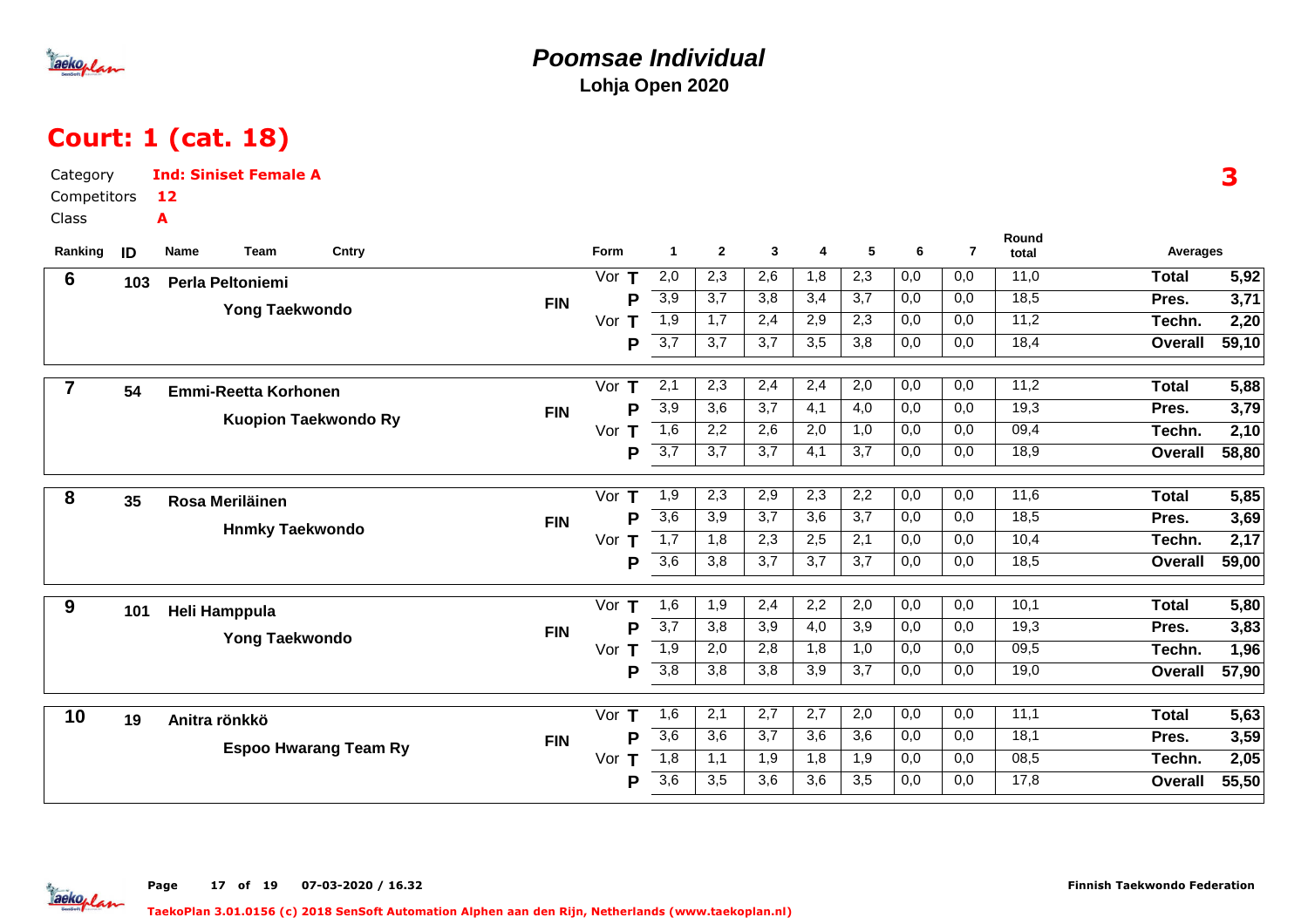

## Court: 1 (cat. 18)

| Category<br>Competitors<br>Class |     | 12<br>A             | <b>Ind: Siniset Female A</b> |                         |            |          |             |              |                  |     |     |     |     |                |          | 3     |
|----------------------------------|-----|---------------------|------------------------------|-------------------------|------------|----------|-------------|--------------|------------------|-----|-----|-----|-----|----------------|----------|-------|
| Ranking                          | ID  | Name                | Team                         | Cntry                   |            | Form     | $\mathbf 1$ | $\mathbf{2}$ | $\mathbf{3}$     | 4   | 5   | 6   |     | Round<br>total | Averages |       |
| 11                               | 71  |                     | Aada Paakkunainen            |                         |            | Vor      | 1,9         | 1,7          | 2,2              | 2,3 | 1,8 | 0,0 | 0,0 | 09,9           | Total    | 5,55  |
|                                  |     |                     |                              | Porin Taekwondoseura Ry | <b>FIN</b> | P        | 3,7         | 3,7          | $\overline{3,9}$ | 3,7 | 3,7 | 0,0 | 0,0 | 18,7           | Pres.    | 3,67  |
|                                  |     |                     |                              |                         |            | Vor $T$  | 1,8         | 1,1          | 2,0              | 2,1 | 1,6 | 0,0 | 0,0 | 08,6           | Techn.   | 1,89  |
|                                  |     |                     |                              |                         |            | P        | 3,6         | 3,6          | 3,7              | 3,6 | 3,7 | 0,0 | 0,0 | 18,2           | Overall  | 55,40 |
| 12                               | 105 | <b>Vera Angsell</b> |                              |                         |            | т<br>Vor | 1,4         | 0,8          | 1,7              | 0,9 | 0,5 | 0,0 | 0,0 | 05,3           | Total    | 4,98  |
|                                  |     |                     | <b>Team Academy If</b>       |                         | <b>SWE</b> | P        | 3,7         | 3,5          | 3,7              | 3,7 | 3,5 | 0,0 | 0,0 | 18,1           | Pres.    | 3,63  |
|                                  |     |                     |                              |                         |            | Vor<br>т | 1,6         | 1,4          | 2,0              | 1,9 | 1,5 | 0,0 | 0,0 | 08,4           | Techn.   | 1,35  |
|                                  |     |                     |                              |                         |            | P        | 3,7         | 3,6          | 3,6              | 3,7 | 3,6 | 0,0 | 0,0 | 18,2           | Overall  | 50,00 |

**Jackoplan**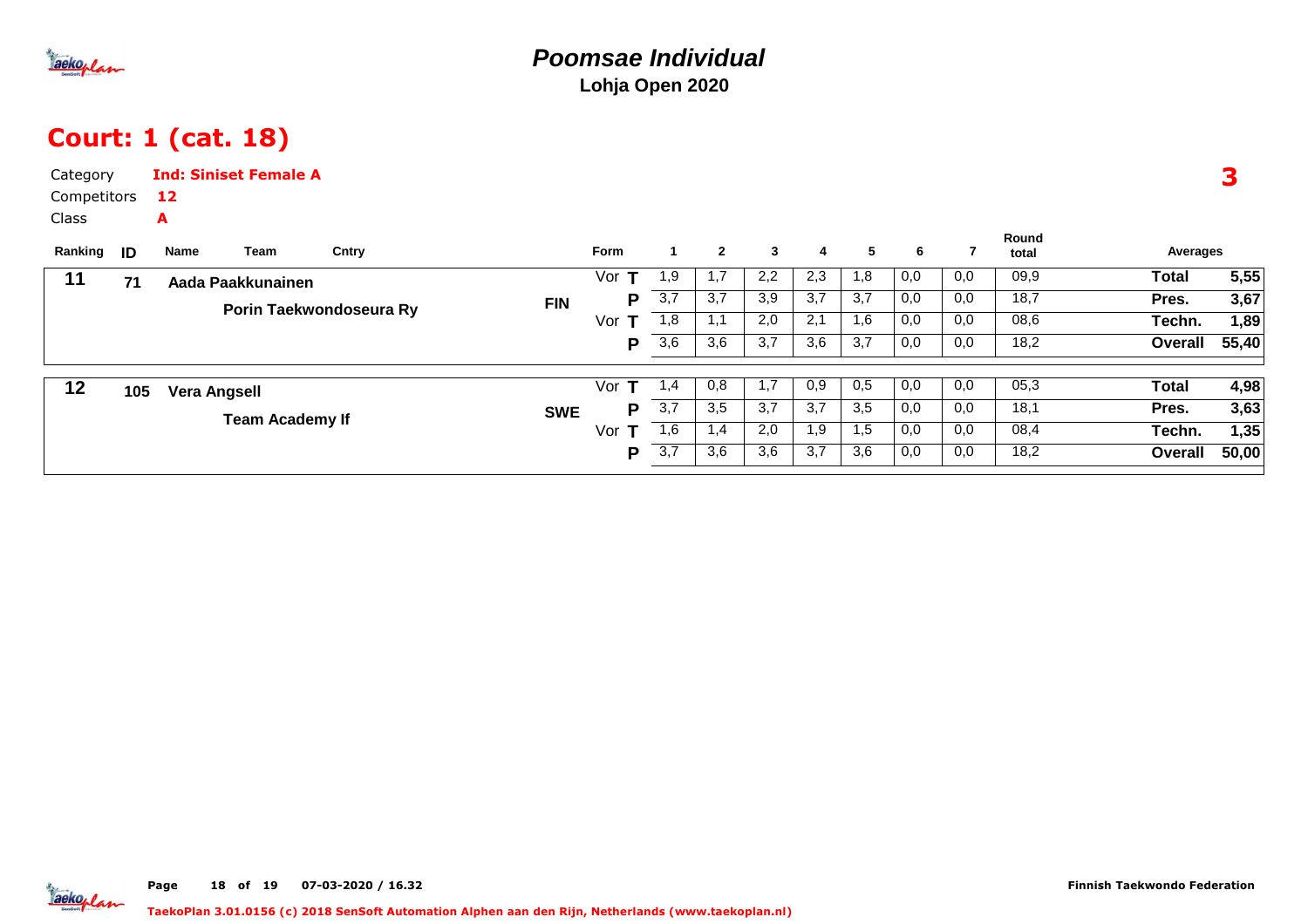

#### **Poomsae IndividualLohja Open 2020**

## Court: 1 (cat. 19)

| Category       |    | <b>Ind: Vihreät Female A</b> |                              |            |          |                  |                  |                  |                  |                  |                  |                  |                |                 | 3     |
|----------------|----|------------------------------|------------------------------|------------|----------|------------------|------------------|------------------|------------------|------------------|------------------|------------------|----------------|-----------------|-------|
| Competitors    |    | 5                            |                              |            |          |                  |                  |                  |                  |                  |                  |                  |                |                 |       |
| Class          |    | A                            |                              |            |          |                  |                  |                  |                  |                  |                  |                  |                |                 |       |
| Ranking        | ID | Name<br>Team                 | Cntry                        |            | Form     | $\mathbf{1}$     | $\overline{2}$   | $\mathbf{3}$     | 4                | 5                | 6                | $\overline{7}$   | Round<br>total | <b>Averages</b> |       |
| 1              | 11 | Tinka Kyrönseppä             |                              |            | Vor $T$  | 2,9              | 3,1              | 2,9              | 1,8              | 2,9              | 0,0              | 0,0              | 13,6           | <b>Total</b>    | 6,59  |
|                |    |                              | <b>Espoo Hwarang Team Ry</b> | <b>FIN</b> | P        | $\overline{4,0}$ | $\overline{4,0}$ | $\overline{3,8}$ | $\overline{3,7}$ | $\overline{3,7}$ | 0,0              | 0,0              | 19,2           | Pres.           | 3,85  |
|                |    |                              |                              |            | Vor $T$  | 2,5              | 2,8              | 2,5              | 1,9              | 2,7              | 0,0              | 0,0              | 12,4           | Techn.          | 2,73  |
|                |    |                              |                              |            | P        | $\overline{3,9}$ | 4,1              | 3,9              | 3,8              | 3,5              | 0,0              | 0,0              | 19,2           | <b>Overall</b>  | 64,40 |
| $\overline{2}$ |    |                              |                              |            | Vor $T$  | 2,9              | 2,9              | 2,1              | 2,2              | 2,8              | 0,0              | 0,0              | 12,9           | <b>Total</b>    | 6,45  |
|                | 75 | Pinja Latvajärvi             |                              |            | P        | $-4,0$           | 4,2              | $\overline{3,9}$ | $\overline{3,8}$ | 3,8              | 0,0              | 0,0              | 19,7           | Pres.           | 3,88  |
|                |    |                              | Porvoon Taekwondoseura Ry    | <b>FIN</b> | Vor<br>Т | 2,6              | 2,8              | 2,2              | 2,2              | 2,7              | 0,0              | 0,0              | 12,5           | Techn.          | 2,56  |
|                |    |                              |                              |            | P        | $\overline{3,9}$ | $\overline{4,2}$ | $\overline{3,9}$ | 3,8              | 3,8              | 0,0              | 0,0              | 19,6           | <b>Overall</b>  | 64,70 |
|                |    |                              |                              |            |          |                  |                  |                  |                  |                  |                  |                  |                |                 |       |
| $\mathbf{3}$   | 41 | <b>Alisa Kallio</b>          |                              |            | Vor $T$  | $\overline{2,7}$ | 2,5              | 2,4              | 2,1              | 2,4              | 0,0              | 0,0              | 12,1           | <b>Total</b>    | 6,38  |
|                |    |                              | Kampsport-Fighters Taekwondo | <b>FIN</b> | P        | 3,9              | 3,9              | 3,8              | 3,7              | 3,9              | 0,0              | 0,0              | 19,2           | Pres.           | 3,87  |
|                |    |                              |                              |            | Vor $T$  | 2,6              | 2,6              | 2,6              | 2,3              | 2,7              | 0,0              | 0,0              | 12,8           | Techn.          | 2,51  |
|                |    |                              |                              |            | P        | $\overline{3,8}$ | 4,0              | 3,9              | 3,9              | 3,8              | 0,0              | 0,0              | 19,4           | <b>Overall</b>  | 63,50 |
| 4              |    |                              |                              |            | Vor<br>Т | 2,3              | 2,4              | 2,4              | 2,0              | 2,9              | 0,0              | 0,0              | 12,0           | <b>Total</b>    | 6,17  |
|                | 53 | Emma Jämsén                  |                              |            | P        | 3,8              | 4,0              | 3,6              | 3,8              | 3,7              | 0,0              | 0,0              | 18,9           | Pres.           | 3,80  |
|                |    |                              | <b>Kuopion Taekwondo Ry</b>  | <b>FIN</b> | Vor $T$  | 2,5              | 2,4              | 2,2              | 2,1              | 2,5              | 0,0              | 0,0              | 11,7           | Techn.          | 2,37  |
|                |    |                              |                              |            | P        | $\overline{3,9}$ | 3,9              | 3,6              | 3,9              | 3,7              | 0,0              | 0,0              | 19,0           | <b>Overall</b>  | 61,60 |
|                |    |                              |                              |            |          |                  |                  |                  |                  |                  |                  |                  |                |                 |       |
| 5              | 43 | Veera Lampinen               |                              |            | Vor<br>т | 2,8              | 2,4              | 2,2              | 1,9              | 2,5              | $\overline{0,0}$ | $\overline{0,0}$ | 11,8           | <b>Total</b>    | 6,16  |
|                |    |                              | Kampsport-Fighters Taekwondo | <b>FIN</b> | P        | $\overline{3,9}$ | $\overline{3,9}$ | 3,7              | 3,9              | 3,5              | 0,0              | 0,0              | 18,9           | Pres.           | 3,83  |
|                |    |                              |                              |            | Vor<br>Τ | $\overline{2,7}$ | 2,1              | 2,1              | 2,4              | 2,4              | 0,0              | 0,0              | 11,7           | Techn.          | 2,33  |
|                |    |                              |                              |            | P        | 3,9              | 3,9              | 3,7              | 3,9              | 3,5              | 0,0              | 0,0              | 18,9           | <b>Overall</b>  | 61,30 |

Page 19 of 19 07-03-2020 / 16.32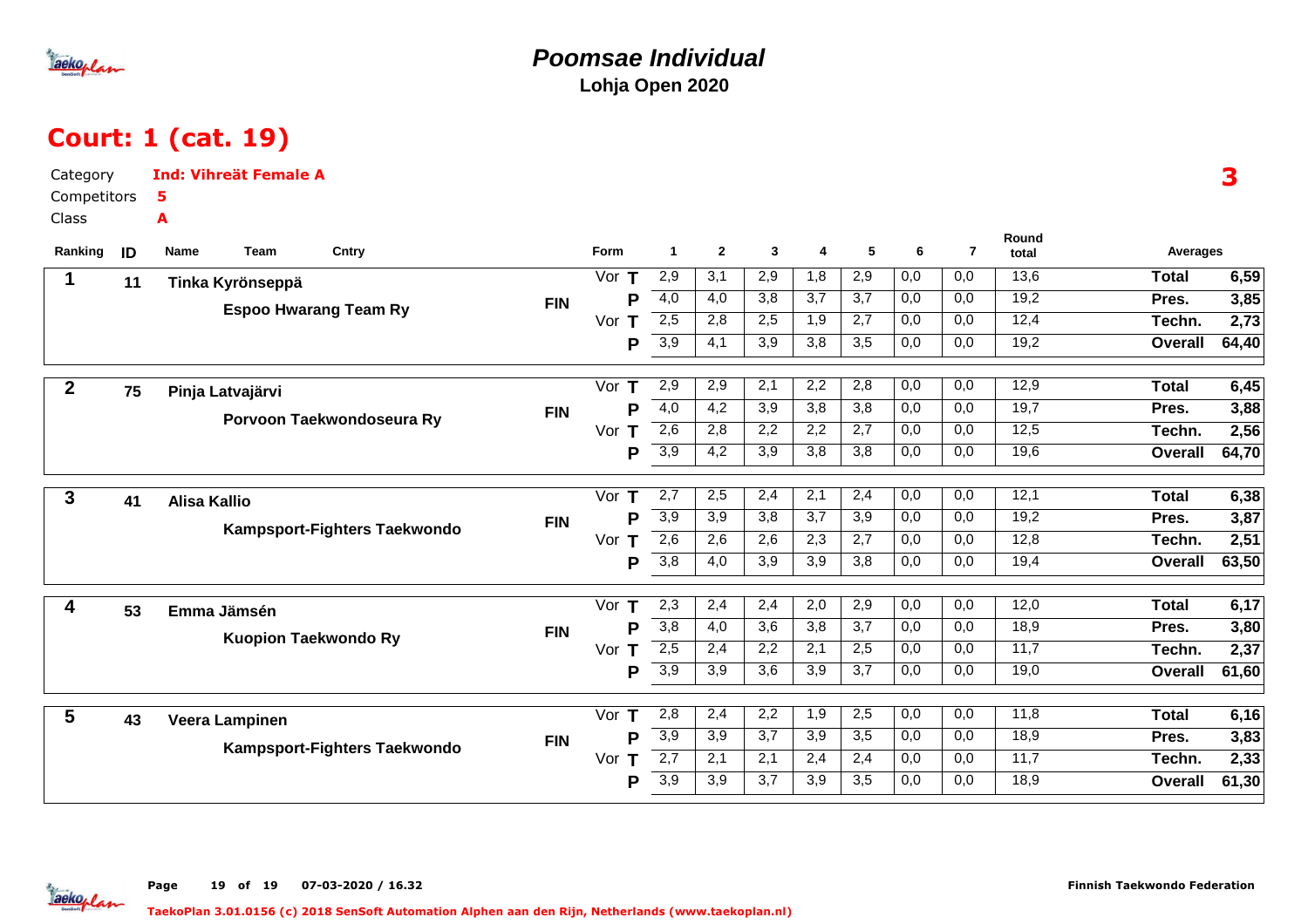

# Court: 2 (cat. 1)

| Category<br>Competitors<br><b>Class</b> |             | <b>Ind: Ilves vihreät A</b><br>4<br>A   |          |                  |                |              |          |     |     |     |                |                | 3                 |
|-----------------------------------------|-------------|-----------------------------------------|----------|------------------|----------------|--------------|----------|-----|-----|-----|----------------|----------------|-------------------|
| Ranking                                 | ID          | Team<br>Cntry<br>Name                   | Form     | $\mathbf 1$      | $\overline{2}$ | $\mathbf{3}$ | 4        | 5   | 6   | 7   | Round<br>total | Averages       |                   |
|                                         | $\mathbf 2$ | <b>Alex Karlsson</b>                    | Vor $T$  | 2,1              | 1,7            | 1,7          | 0,0      | 0,0 | 0,0 | 0,0 | 05,5           | <b>Total</b>   | 5,92              |
|                                         |             | <b>FIN</b><br><b>Budokwai Taekwondo</b> | P        | 4,0              | 3,9            | 4,0          | 0,0      | 0,0 | 0,0 | 0,0 | 11,9           | Pres.          | 4,00              |
|                                         |             |                                         | Vor<br>т | 2,4              | 2,2            | 1,4          | $_{0,0}$ | 0,0 | 0,0 | 0,0 | 06,0           | Techn.         | 1,91              |
|                                         |             |                                         | P        | 4,1              | 4,0            | 4,0          | 0,0      | 0,0 | 0,0 | 0,0 | 12,1           | Overall        | 35,50             |
|                                         |             |                                         | Vor<br>Т | 2,6              | 2,0            | 1,2          | 0,0      | 0,0 | 0,0 | 0,0 | 05,8           | <b>Total</b>   | $\overline{5,79}$ |
| $\boldsymbol{2}$                        | 76          | Pinja Latvajärvi                        | P        | 4,1              | 3,7            | 4,1          | 0,0      | 0,0 | 0,0 | 0,0 | 11,9           | Pres.          | 4,04              |
|                                         |             | <b>FIN</b><br>Porvoon Taekwondoseura Ry | Vor<br>Τ | 2,2              | 1,9            | 0,6          | 0,0      | 0,0 | 0,0 | 0,0 | 04,7           | Techn.         | 1,75              |
|                                         |             |                                         | P        | 4,0              | 3,9            | 4,4          | 0,0      | 0,0 | 0,0 | 0,0 | 12,3           | Overall        | 34,70             |
|                                         |             |                                         |          |                  |                |              |          |     |     |     |                |                |                   |
| $\mathbf{3}$                            | 78          | Ronja Närhi                             | Vor<br>т | 2,4              | 1,6            | 1,2          | 0,0      | 0,0 | 0,0 | 0,0 | 05,2           | <b>Total</b>   | 5,40              |
|                                         |             | <b>FIN</b><br>Taekwondo Nurmijärvi      | P        | $\overline{3,6}$ | 3,5            | 3,8          | 0,0      | 0,0 | 0,0 | 0,0 | 10,9           | Pres.          | 3,65              |
|                                         |             |                                         | Vor<br>Т | 2,0              | 1,6            | 1,7          | 0,0      | 0,0 | 0,0 | 0,0 | 05,3           | Techn.         | 1,75              |
|                                         |             |                                         | P        | $\overline{3,6}$ | 3,6            | 3,8          | 0,0      | 0,0 | 0,0 | 0,0 | 11,0           | <b>Overall</b> | 32,40             |
| 4                                       |             |                                         | Vor $T$  | 2,3              | 1,8            | 1,0          | 0,0      | 0,0 | 0,0 | 0,0 | 05,1           | <b>Total</b>   | 5,30              |
|                                         | 22          | Roosa Määttä<br><b>FIN</b>              | P        | $\overline{3,9}$ | 3,6            | 4,0          | 0,0      | 0,0 | 0,0 | 0,0 | 11,5           | Pres.          | 3,80              |
|                                         |             | Hausjärvi Hong Taekwondo Ry             | Vor<br>т | 1,5              | 1,4            | 1,0          | 0,0      | 0,0 | 0,0 | 0,0 | 03,9           | Techn.         | 1,50              |
|                                         |             |                                         | P        | $\overline{3,6}$ | 3,7            | 4,0          | 0,0      | 0,0 | 0,0 | 0,0 | 11,3           | Overall        | 31,80             |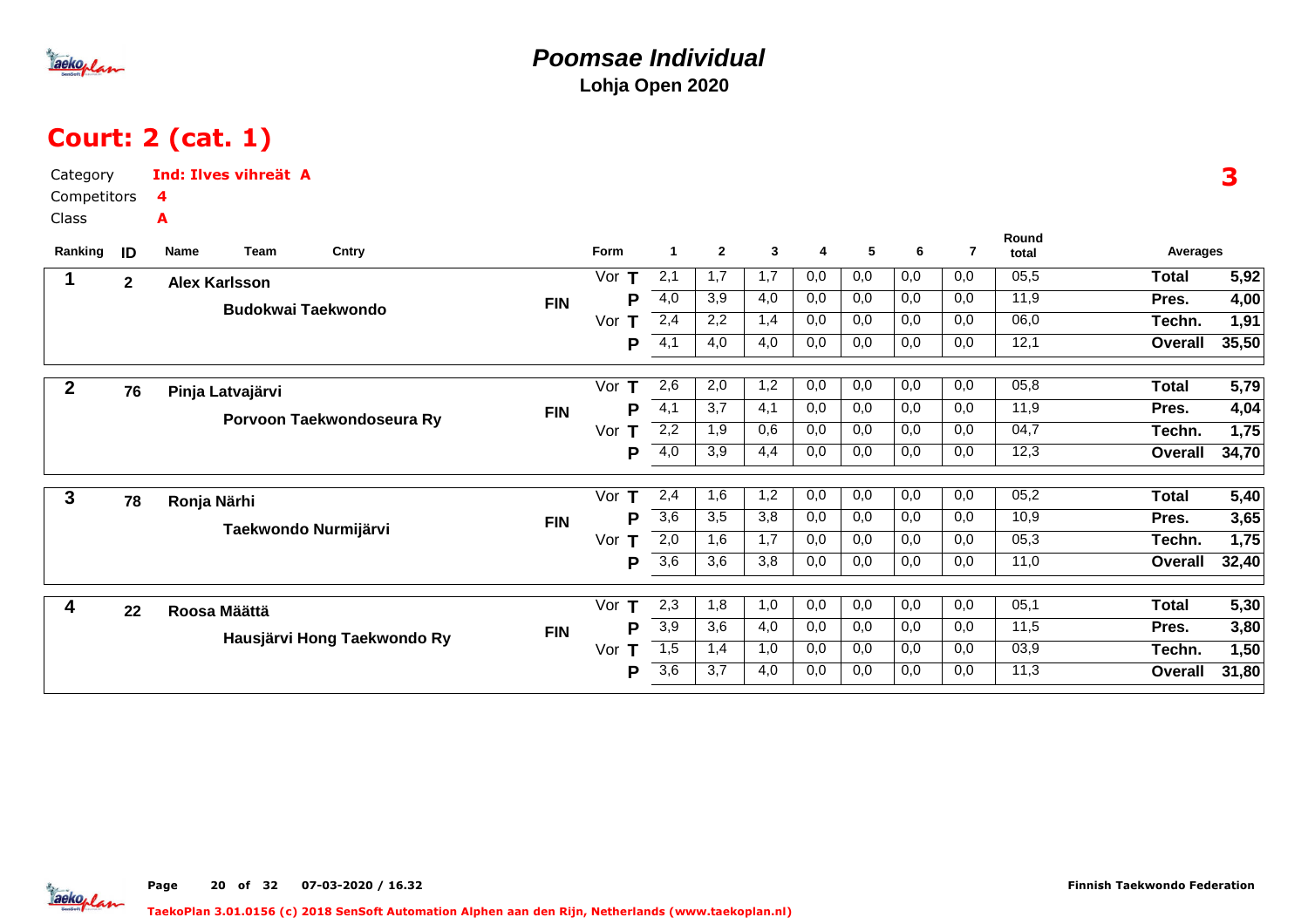

### **Poomsae IndividualLohja Open 2020**

# Court: 2 (cat. 2)

| Category<br>Competitors |    | <b>Ind: Ilves siniset A</b><br>7 |            |                     |                      |                  |                  |     |     |                  |                  |                |                | 3     |
|-------------------------|----|----------------------------------|------------|---------------------|----------------------|------------------|------------------|-----|-----|------------------|------------------|----------------|----------------|-------|
| Class                   |    | A                                |            |                     |                      |                  |                  |     |     |                  |                  |                |                |       |
| Ranking                 | ID | Team<br>Cntry<br>Name            |            | Form                | $\blacktriangleleft$ | $\overline{2}$   | $\mathbf{3}$     | 4   | 5   | 6                | $\overline{7}$   | Round<br>total | Averages       |       |
| $\mathbf 1$             | 77 | Aino Laukkanen                   |            | Vor T               | 3,0                  | 2,9              | 2,7              | 0,0 | 0,0 | 0,0              | 0,0              | 08,6           | <b>Total</b>   | 6,95  |
|                         |    | Taekwondo Nurmijärvi             | <b>FIN</b> | P                   | $\overline{3,9}$     | 4,1              | 4,2              | 0,0 | 0,0 | 0,0              | 0,0              | 12,2           | Pres.          | 4,10  |
|                         |    |                                  |            | Vor<br>$\mathsf{T}$ | $\overline{2,8}$     | 3,1              | 2,6              | 0,0 | 0,0 | 0,0              | 0,0              | 08,5           | Techn.         | 2,85  |
|                         |    |                                  |            | P                   | $\overline{4,1}$     | 4,1              | 4,2              | 0,0 | 0,0 | 0,0              | 0,0              | 12,4           | Overall        | 41,70 |
| $\boldsymbol{2}$        |    |                                  |            | Vor $T$             | 3,0                  | 2,5              | 2,1              | 0,0 | 0,0 | 0,0              | 0,0              | 07,6           | <b>Total</b>   | 6,21  |
|                         | 39 | <b>Alexander Andersson</b>       |            | P                   | $\overline{4,0}$     | 3,8              | 3,9              | 0,0 | 0,0 | 0,0              | 0,0              | 11,7           | Pres.          | 3,83  |
|                         |    | Kampsport-Fighters Taekwondo     | <b>FIN</b> | Vor $T$             | 2,7                  | 2,4              | 1,6              | 0,0 | 0,0 | 0,0              | 0,0              | 06,7           | Techn.         | 2,38  |
|                         |    |                                  |            | P                   | $\overline{3,9}$     | 3,8              | $\overline{3,6}$ | 0,0 | 0,0 | 0,0              | 0,0              | 11,3           | <b>Overall</b> | 37,30 |
|                         |    |                                  |            |                     |                      |                  |                  |     |     |                  |                  |                |                |       |
| 3                       | 61 | <b>Daniel Romanenko</b>          |            | Vor $T$             | 2,5                  | 2,7              | 1,7              | 0,0 | 0,0 | 0,0              | 0,0              | 06,9           | <b>Total</b>   | 6,05  |
|                         |    | Mudo Lohja                       | <b>FIN</b> | P                   | 3,8                  | $\overline{3,8}$ | 3,9              | 0,0 | 0,0 | 0,0              | 0,0              | 11,5           | Pres.          | 3,80  |
|                         |    |                                  |            | Vor $T$             | 2,2                  | 2,3              | 2,1              | 0,0 | 0,0 | 0,0              | 0,0              | 06,6           | Techn.         | 2,25  |
|                         |    |                                  |            | P                   | $\overline{3,7}$     | 3,6              | $\overline{4,0}$ | 0,0 | 0,0 | 0,0              | $\overline{0,0}$ | 11,3           | Overall        | 36,30 |
| 4                       | 68 | <b>Nea Forsell</b>               |            | Vor T               | 2,0                  | 2,7              | 1,6              | 0,0 | 0,0 | $\overline{0,0}$ | 0,0              | 06,3           | <b>Total</b>   | 5,97  |
|                         |    |                                  | <b>FIN</b> | P                   | $\overline{3,9}$     | 3,8              | 3,9              | 0,0 | 0,0 | 0,0              | 0,0              | 11,6           | Pres.          | 3,87  |
|                         |    | Porin Taekwondoseura Ry          |            | Vor $T$             | 2,0                  | $\overline{2,3}$ | 2,0              | 0,0 | 0,0 | 0,0              | 0,0              | 06,3           | Techn.         | 2,10  |
|                         |    |                                  |            | P                   | $\overline{3,7}$     | 3,9              | 4,0              | 0,0 | 0,0 | 0,0              | 0,0              | 11,6           | <b>Overall</b> | 35,80 |
|                         |    |                                  |            |                     |                      |                  |                  |     |     |                  |                  |                |                |       |
| 5                       | 70 | Aada Paakkunainen                |            | Vor $T$             | 2,5                  | 2,5              | 2,0              | 0,0 | 0,0 | 0,0              | 0,0              | 07,0           | <b>Total</b>   | 5,85  |
|                         |    | Porin Taekwondoseura Ry          | <b>FIN</b> | P                   | $\overline{3,7}$     | 3,7              | $\overline{3,5}$ | 0,0 | 0,0 | 0,0              | 0,0              | 10,9           | Pres.          | 3,65  |
|                         |    |                                  |            | Vor<br>Т            | $\overline{2,1}$     | 2,2              | 1,9              | 0,0 | 0,0 | 0,0              | 0,0              | 06,2           | Techn.         | 2,20  |
|                         |    |                                  |            | P                   | $\overline{3,6}$     | 3,8              | 3,6              | 0,0 | 0,0 | 0,0              | 0,0              | 11,0           | <b>Overall</b> | 35,10 |

Page 21 of 32 07-03-2020 / 16.32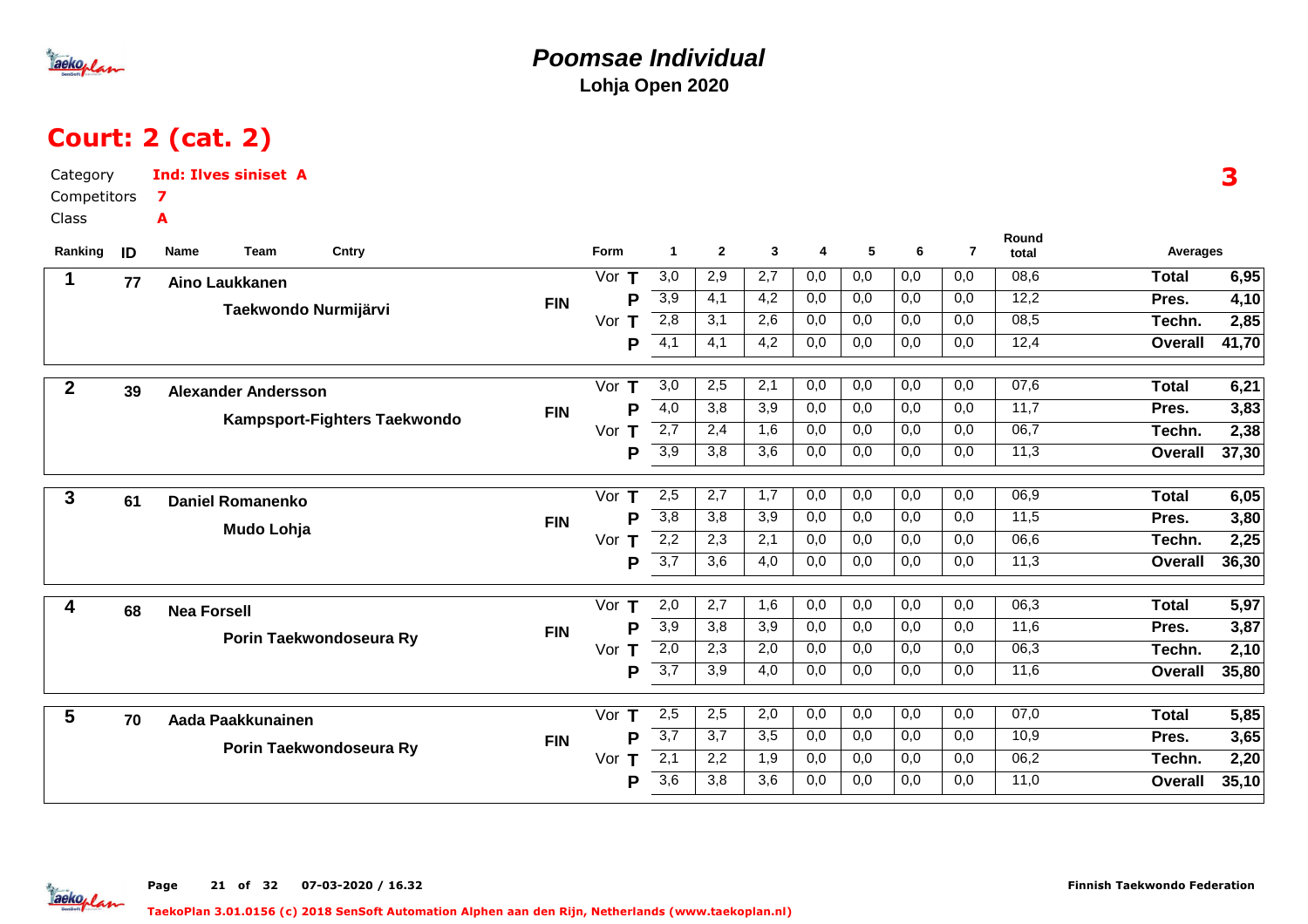

## Court: 2 (cat. 2)

| Category<br>Competitors<br>Class |     | 7                    | <b>Ind: Ilves siniset A</b> |                            |            |          |     |                  |              |     |     |     |     |                |              | 3     |
|----------------------------------|-----|----------------------|-----------------------------|----------------------------|------------|----------|-----|------------------|--------------|-----|-----|-----|-----|----------------|--------------|-------|
| Ranking                          | ID  | A<br>Name            | Team                        | Cntry                      |            | Form     |     | $\mathbf{2}$     | $\mathbf{3}$ | 4   | 5   | 6   | 7   | Round<br>total | Averages     |       |
| 6                                | 60  | <b>Ines Benaissa</b> |                             |                            |            | Vor      | 2,2 | 2,2              | 1,9          | 0,0 | 0,0 | 0,0 | 0,0 | 06,3           | Total        | 5,50  |
|                                  |     |                      |                             | <b>Malmin Taekwondo Ry</b> | <b>FIN</b> | P        | 3,5 | $\overline{3,7}$ | 3,6          | 0,0 | 0,0 | 0,0 | 0,0 | 10,8           | Pres.        | 3,53  |
|                                  |     |                      |                             |                            |            | Vor      | 2,2 | 1,8              | 1,5          | 0,0 | 0,0 | 0,0 | 0,0 | 05,5           | Techn.       | 1,96  |
|                                  |     |                      |                             |                            |            | P        | 3,3 | 3,6              | 3,5          | 0,0 | 0,0 | 0,0 | 0,0 | 10,4           | Overall      | 33,00 |
|                                  | 108 |                      | <b>Charlotte Bonomi</b>     |                            |            | Vor<br>т | 1,7 | 1,5              | 1,5          | 0,0 | 0,0 | 0,0 | 0,0 | 04,7           | <b>Total</b> | 5,29  |
|                                  |     |                      | <b>Team Academy If</b>      |                            | <b>SWE</b> | P        | 3,6 | 3,6              | 3,8          | 0,0 | 0,0 | 0,0 | 0,0 | 11,0           | Pres.        | 3,63  |
|                                  |     |                      |                             |                            |            | Vor      | 1,4 | 2,2              | 1,6          | 0,0 | 0,0 | 0,0 | 0,0 | 05,2           | Techn.       | 1,65  |
|                                  |     |                      |                             |                            |            | P        | 3,5 | 3,5              | 3,8          | 0,0 | 0,0 | 0,0 | 0,0 | 10,8           | Overall      | 31,70 |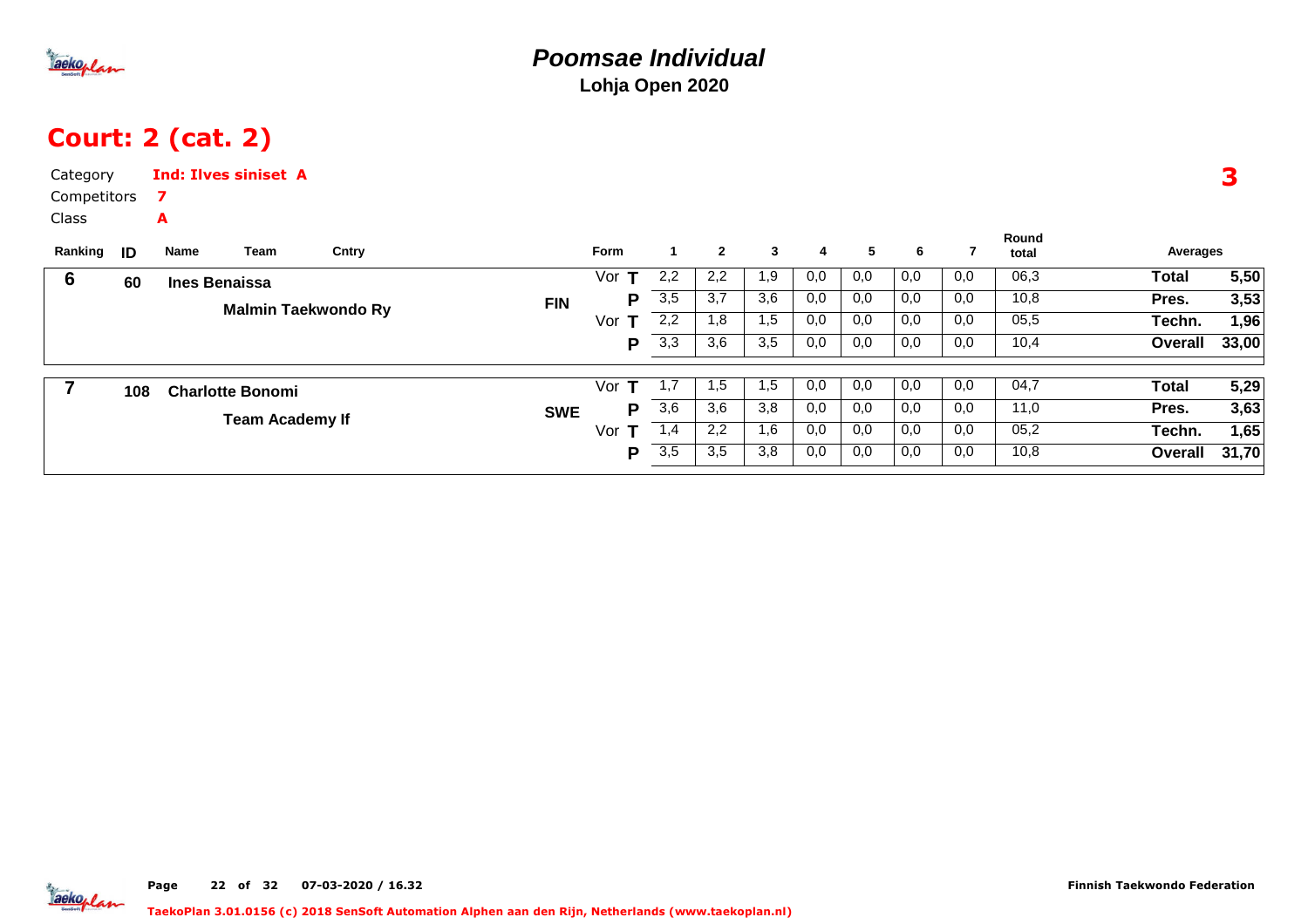

# Court: 2 (cat. 3)

| Category<br>Competitors<br>Class |     | Ind: Ilves pun-musta A<br>3<br>A                 |       |            |                                |                                       |                          |                          |                          |                          |                          |                          |                              |                                            |                               |
|----------------------------------|-----|--------------------------------------------------|-------|------------|--------------------------------|---------------------------------------|--------------------------|--------------------------|--------------------------|--------------------------|--------------------------|--------------------------|------------------------------|--------------------------------------------|-------------------------------|
| Ranking                          | ID  | Team<br>Name                                     | Cntry |            | Form                           | $\blacktriangleleft$                  | $\overline{2}$           | $\mathbf{3}$             | 4                        | 5                        | 6                        | $\overline{7}$           | Round<br>total               | Averages                                   |                               |
| 1                                | 117 | Ellen Örsing<br><b>Team Academy If</b>           |       | <b>SWE</b> | Vor $T$<br>Ρ<br>Vor<br>т<br>Ρ  | 1,3<br>4,3<br>0,5<br>4,2              | 2,1<br>3,9<br>1,6<br>3,9 | 2,3<br>4,0<br>2,2<br>3,9 | 0,0<br>0,0<br>0,0<br>0,0 | 0,0<br>0,0<br>0,0<br>0,0 | 0,0<br>0,0<br>0,0<br>0,0 | 0,0<br>0,0<br>0,0<br>0,0 | 05,7<br>12,2<br>04,3<br>12,0 | <b>Total</b><br>Pres.<br>Techn.<br>Overall | 5,70<br>4,04<br>1,67<br>34,20 |
| $\mathbf{2}$                     | 111 | <b>Edvin Eriksson</b><br><b>Team Academy If</b>  |       | <b>SWE</b> | Vor $T$<br>Р<br>Vor<br>т<br>Ρ  | 0,5<br>4,3<br>0,5<br>$\overline{4,2}$ | 1,8<br>3,7<br>2,4<br>3,8 | 2,2<br>4,1<br>2,0<br>3,9 | 0,0<br>0,0<br>0,0<br>0,0 | 0,0<br>0,0<br>0,0<br>0,0 | 0,0<br>0,0<br>0,0<br>0,0 | 0,0<br>0,0<br>0,0<br>0,0 | 04,5<br>12,1<br>04,9<br>11,9 | <b>Total</b><br>Pres.<br>Techn.<br>Overall | 5,56<br>4,00<br>1,56<br>33,40 |
| $\mathbf{3}$                     | 107 | <b>Melvin Blomgren</b><br><b>Team Academy If</b> |       | <b>SWE</b> | Vor<br>т<br>Р<br>т<br>Vor<br>Ρ | 0,6<br>4,0<br>0,5<br>3,7              | 2,1<br>3,7<br>1,7<br>3,6 | 1,9<br>3,7<br>2,0<br>3,8 | 0,0<br>0,0<br>0,0<br>0,0 | 0,0<br>0,0<br>0,0<br>0,0 | 0,0<br>0,0<br>0,0<br>0,0 | 0,0<br>0,0<br>0,0<br>0,0 | 04,6<br>11,4<br>04,2<br>11,1 | <b>Total</b><br>Pres.<br>Techn.<br>Overall | 5,21<br>3,75<br>1,46<br>31,30 |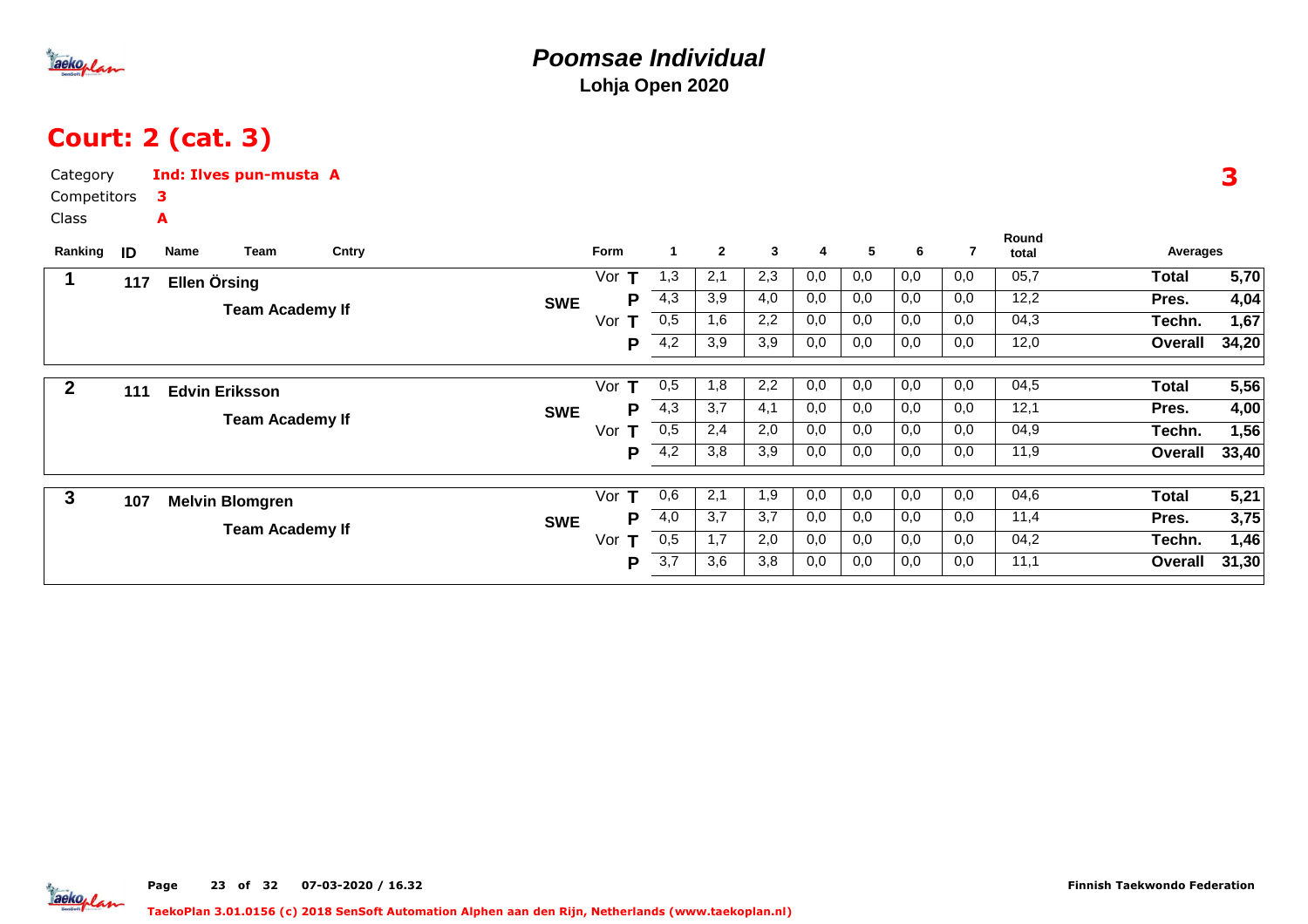

### **Poomsae IndividualLohja Open 2020**

# Court: 2 (cat. 5)

| Category         |     | <b>Ind: Puna-mustat Female A</b> |                              |            |          |                       |                |                  |                  |                  |     |                |                |                 | 3     |
|------------------|-----|----------------------------------|------------------------------|------------|----------|-----------------------|----------------|------------------|------------------|------------------|-----|----------------|----------------|-----------------|-------|
| Competitors      |     | -11                              |                              |            |          |                       |                |                  |                  |                  |     |                |                |                 |       |
| Class<br>Ranking | ID  | A<br>Team<br>Name                | Cntry                        |            | Form     | $\blacktriangleleft$  | $\overline{2}$ | $\mathbf{3}$     | 4                | 5                | 6   | $\overline{7}$ | Round<br>total | <b>Averages</b> |       |
| 1                |     |                                  |                              |            | Vor $T$  | 1,8                   | 2,4            | 2,2              | 2,3              | 2,8              | 0,0 | 0,0            | 11,5           | <b>Total</b>    | 6,15  |
|                  | 67  | <b>Laura Wild</b>                |                              |            | P        | 4,1                   | 4,0            | 4,0              | 3,8              | 4,0              | 0,0 | 0,0            | 19,9           | Pres.           | 4,00  |
|                  |     | <b>Mudokwan Vantaa</b>           |                              | <b>FIN</b> | Vor T    | $\overline{1,3}$      | 2,1            | 2,1              | 1,8              | 2,8              | 0,0 | 0,0            | 10,1           | Techn.          | 2,15  |
|                  |     |                                  |                              |            |          | $\overline{4,1}$<br>P | 4,0            | 4,0              | 4,0              | 3,9              | 0,0 | 0,0            | 20,0           | <b>Overall</b>  | 61,50 |
| $\boldsymbol{2}$ | 97  | <b>Heidi Natunen</b>             |                              |            | Vor<br>Т | 1,9                   | 2,2            | 2,0              | 1,6              | $\overline{2,3}$ | 0,0 | 0,0            | 10,0           | <b>Total</b>    | 6,04  |
|                  |     |                                  | Vihdin Taekwondoseura Ry     | <b>FIN</b> | P        | $\overline{4,1}$      | 3,9            | 4,1              | 3,9              | 3,7              | 0,0 | 0,0            | 19,7           | Pres.           | 3,93  |
|                  |     |                                  |                              |            | Vor $T$  | 0,9                   | 1,8            | 2,3              | 2,4              | 2,6              | 0,0 | 0,0            | 10,0           | Techn.          | 2,10  |
|                  |     |                                  |                              |            | P        | 3,6                   | 3,8            | 4,0              | 4,2              | 3,9              | 0,0 | 0,0            | 19,5           | <b>Overall</b>  | 59,20 |
| $\mathbf{3}$     | 81  | <b>Marita Jaakkola</b>           |                              |            | Vor<br>Т | 1,0                   | 2,0            | 2,0              | 2,4              | 2,7              | 0,0 | 0,0            | 10,1           | <b>Total</b>    | 5,88  |
|                  |     |                                  | Taekwondourheilijat 2011     | <b>FIN</b> | P        | $\overline{3,7}$      | 3,8            | $\overline{3,9}$ | 3,7              | $\overline{3,7}$ | 0,0 | 0,0            | 18,8           | Pres.           | 3,68  |
|                  |     |                                  |                              |            | Vor<br>Τ | 0,8                   | 2,2            | 2,4              | 2,3              | 2,3              | 0,0 | 0,0            | 10,0           | Techn.          | 2,20  |
|                  |     |                                  |                              |            | P        | $\overline{3,5}$      | 3,9            | 3,7              | 3,5              | 3,7              | 0,0 | 0,0            | 18,3           | <b>Overall</b>  | 57,20 |
| 4                | 25  | <b>Ada Gustafsson</b>            |                              |            | Vor $T$  | 0,5                   | 1,7            | 2,1              | 2,2              | 2,5              | 0,0 | 0,0            | 09,0           | <b>Total</b>    | 5,75  |
|                  |     |                                  | Helsingin Itsepuolustuskoulu | <b>FIN</b> | P        | 3,8                   | 3,8            | 4,0              | $\overline{3,9}$ | 3,9              | 0,0 | 0,0            | 19,4           | Pres.           | 3,85  |
|                  |     |                                  |                              |            | Vor $T$  | 0,5                   | 1,4            | 2,1              | 1,9              | 2,3              | 0,0 | 0,0            | 08,2           | Techn.          | 1,90  |
|                  |     |                                  |                              |            | P        | 3,9                   | 3,8            | 3,9              | 3,8              | $\overline{3,8}$ | 0,0 | 0,0            | 19,2           | <b>Overall</b>  | 55,80 |
| $5\phantom{.0}$  | 115 | <b>Emilia Lundbom</b>            |                              |            | Vor $T$  | 0,6                   | 1,9            | 1,9              | 2,1              | 2,2              | 0,0 | 0,0            | 08,7           | <b>Total</b>    | 5,72  |
|                  |     | <b>Team Academy If</b>           |                              | <b>SWE</b> | P        | $\overline{4,0}$      | 3,7            | $\overline{3,8}$ | $\overline{3,8}$ | 3,8              | 0,0 | 0,0            | 19,1           | Pres.           | 3,83  |
|                  |     |                                  |                              |            | Vor<br>Т | 0,6                   | 1,7            | 2,1              | 1,6              | 2,1              | 0,0 | 0,0            | 08,1           | Techn.          | 1,89  |
|                  |     |                                  |                              |            | P        | 3,9                   | 3,6            | 3,9              | 3,8              | 3,9              | 0,0 | 0,0            | 19,1           | <b>Overall</b>  | 55,00 |
|                  |     |                                  |                              |            |          |                       |                |                  |                  |                  |     |                |                |                 |       |

Page 24 of 32 07-03-2020 / 16.32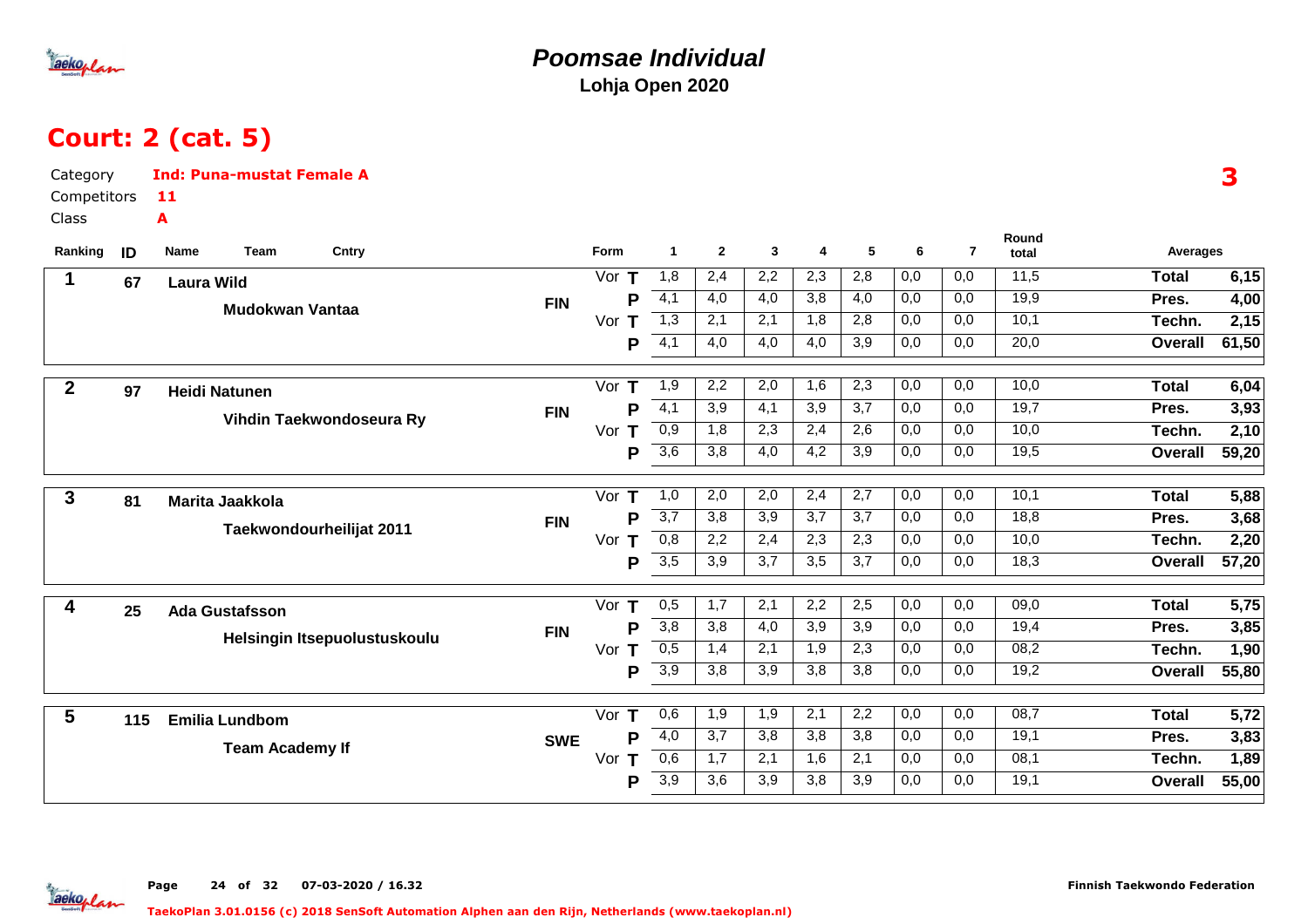

### **Poomsae IndividualLohja Open 2020**

# Court: 2 (cat. 5)

| Category<br>Competitors<br>Class |     | <b>Ind: Puna-mustat Female A</b><br>11<br>A |                              |            |          |                      |                  |                  |                  |                  |                  |                |                |                | 3                 |
|----------------------------------|-----|---------------------------------------------|------------------------------|------------|----------|----------------------|------------------|------------------|------------------|------------------|------------------|----------------|----------------|----------------|-------------------|
| Ranking                          | ID  | Name<br>Team                                | Cntry                        |            | Form     | $\blacktriangleleft$ | $\overline{2}$   | 3                | 4                | 5                | 6                | $\overline{7}$ | Round<br>total | Averages       |                   |
| 6                                | 33  | Jessica Muikku                              |                              |            | Vor $T$  | 1,0                  | 1,5              | $\overline{2,2}$ | 2,0              | 2,4              | 0,0              | 0,0            | 09,1           | <b>Total</b>   | $\overline{5,71}$ |
|                                  |     |                                             |                              | <b>FIN</b> | P        | 3,9                  | 3,7              | $\overline{4,0}$ | $\overline{3,9}$ | $\overline{3,6}$ | 0,0              | 0,0            | 19,1           | Pres.          | 3,83              |
|                                  |     |                                             | Herttoniemen Taekwondo Hwang |            | Vor $T$  | 0,6                  | 1,9              | 2,2              | 1,5              | 2,2              | 0,0              | 0,0            | 08,4           | Techn.         | 1,89              |
|                                  |     |                                             |                              |            | Р        | $\overline{3,9}$     | 3,9              | 3,9              | 3,7              | 3,6              | 0,0              | 0,0            | 19,0           | Overall        | 55,60             |
| $\overline{7}$                   |     |                                             |                              |            | Vor T    | 1,1                  | 2,0              | 2,4              | 1,8              | 2,3              | 0,0              | 0,0            | 09,6           | <b>Total</b>   | 5,55              |
|                                  | 95  | Niina Kemppainen                            |                              | <b>FIN</b> | P        | $\overline{3,6}$     | 3,9              | $\overline{3,9}$ | 3,7              | 3,7              | 0,0              | 0,0            | 18,8           | Pres.          | 3,72              |
|                                  |     |                                             | Vihdin Taekwondoseura Ry     |            | Vor $T$  | $\overline{0,9}$     | 1,5              | 2,3              | 1,9              | 1,5              | 0,0              | 0,0            | 08,1           | Techn.         | 1,83              |
|                                  |     |                                             |                              |            | P        | $\overline{3,6}$     | 3,6              | 3,8              | 3,8              | 3,6              | 0,0              | 0.0            | 18,4           | Overall        | 54,90             |
|                                  |     |                                             |                              |            |          |                      |                  |                  |                  |                  |                  |                |                |                |                   |
| 8                                | 9   | Kati-Sisko Kuosmanen                        |                              |            | Vor $T$  | 0,5                  | 1,6              | 2,2              | 1,9              | 1,5              | 0,0              | 0,0            | 07,7           | <b>Total</b>   | 5,30              |
|                                  |     |                                             | <b>Espoo Hwarang Team Ry</b> | <b>FIN</b> | P        | $\overline{3,8}$     | $\overline{3,9}$ | 3,7              | 3,9              | $\overline{3,6}$ | 0,0              | 0,0            | 18,9           | Pres.          | 3,77              |
|                                  |     |                                             |                              |            | Vor T    | 0,5                  | 1,6              | 1,3              | 1,6              | 1,3              | 0,0              | 0,0            | 06,3           | Techn.         | 1,53              |
|                                  |     |                                             |                              |            | P        | $\overline{3,8}$     | 3,7              | 3,5              | 3,7              | 3,8              | 0,0              | 0,0            | 18,5           | <b>Overall</b> | 51,40             |
| 9                                | 24  | litu Gustafsson                             |                              |            | Vor $T$  | 0,5                  | 2,1              | $\overline{1,8}$ | 2,2              | $\overline{1,8}$ | $\overline{0,0}$ | 0,0            | 08,4           | <b>Total</b>   | 5,30              |
|                                  |     |                                             | Helsingin Itsepuolustuskoulu | <b>FIN</b> | P        | $\overline{3,5}$     | 3,5              | 3,4              | 3,6              | 2,7              | 0,0              | 0,0            | 16,7           | Pres.          | 3,45              |
|                                  |     |                                             |                              |            | Vor $T$  | 1,1                  | 1,4              | 1,9              | 2,1              | 2,1              | 0,0              | 0,0            | 08,6           | Techn.         | 1,85              |
|                                  |     |                                             |                              |            | P        | $\overline{3,5}$     | 3,4              | 3,4              | $\overline{3,5}$ | 2,8              | 0,0              | 0,0            | 16,6           | <b>Overall</b> | 50,30             |
| 10                               | 110 | <b>Lovisa Eriksson</b>                      |                              |            | Vor $T$  | 0,5                  | 0,6              | 1,2              | 1,4              | 1,3              | 0,0              | 0,0            | 05,0           | <b>Total</b>   | 4,63              |
|                                  |     |                                             |                              | <b>SWE</b> | Р        | $\overline{3,1}$     | 3,1              | $\overline{3,6}$ | 3,0              | 3,3              | 0,0              | 0,0            | 16,1           | Pres.          | 3,30              |
|                                  |     | <b>Team Academy If</b>                      |                              |            | Vor<br>T | 0,7                  | 1,9              | 1,6              | 1,5              | 1,8              | 0,0              | 0,0            | 07,5           | Techn.         | 1,33              |
|                                  |     |                                             |                              |            | P        | 3,3                  | 3,5              | 3,5              | 3,2              | 3,5              | 0,0              | 0,0            | 17,0           | Overall        | 45,60             |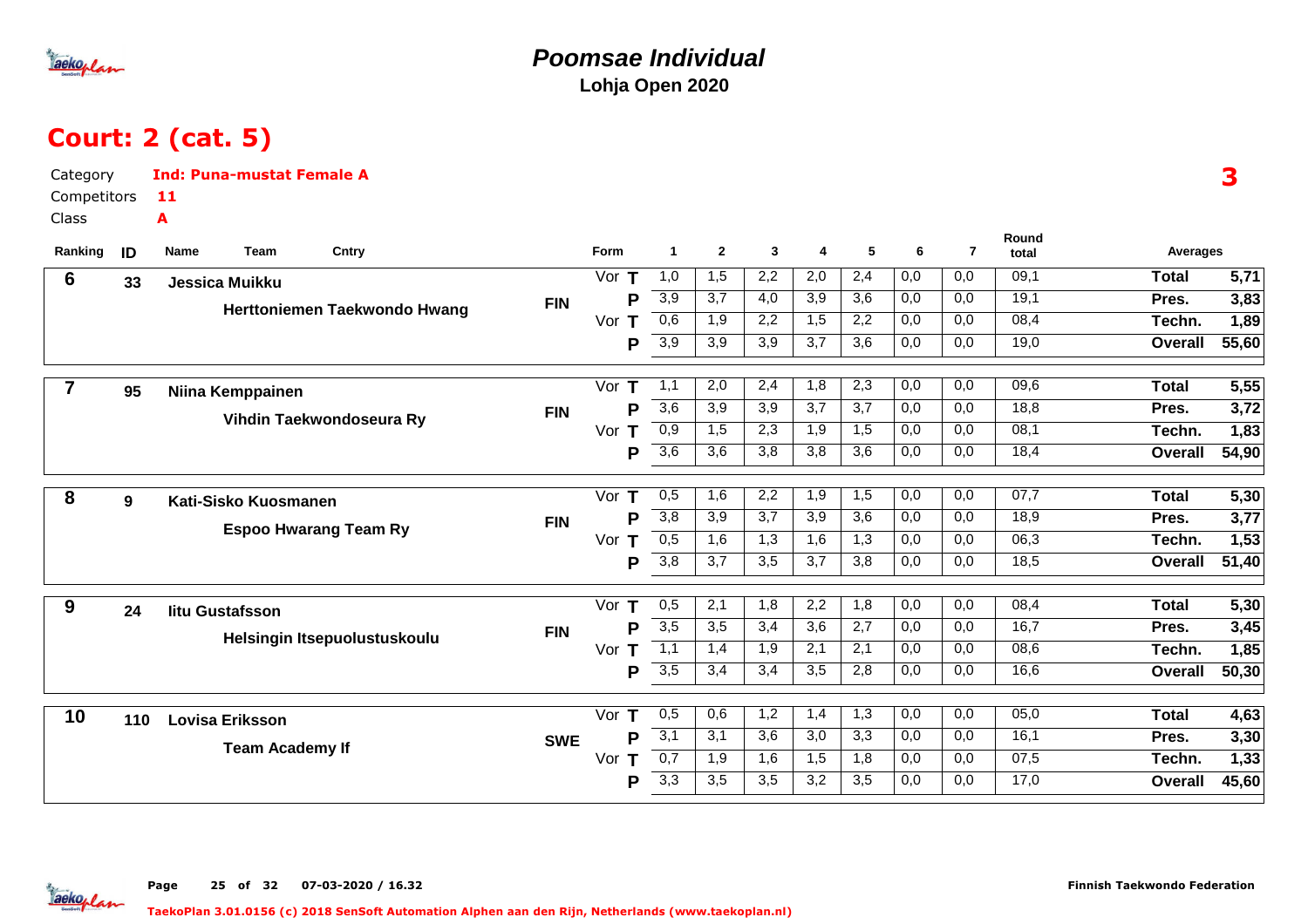

## Court: 2 (cat. 9)

| Category    |      |      | <b>Ind: Puna-mustat Female A</b> |                          |            |             |     |     |     |     |     |     |     |                |          | З     |
|-------------|------|------|----------------------------------|--------------------------|------------|-------------|-----|-----|-----|-----|-----|-----|-----|----------------|----------|-------|
| Competitors |      | 11   |                                  |                          |            |             |     |     |     |     |     |     |     |                |          |       |
| Class       |      | A    |                                  |                          |            |             |     |     |     |     |     |     |     |                |          |       |
| Ranking     | - ID | Name | Team                             | Cntry                    |            | <b>Form</b> |     | 2   | 3   | 4   | 5   | 6   |     | Round<br>total | Averages |       |
| 11          | 47   |      | <b>Teea Huttunen</b>             |                          |            | Vorl        | 0,5 | 1.3 | 1,2 | 1,6 | 1,5 | 0,0 | 0,0 | 06,1           | Total    | 4,44  |
|             |      |      |                                  |                          | <b>FIN</b> | D.          | 3,3 | 3,2 | 2,6 | 3,0 | 3,4 | 0,0 | 0,0 | 15,5           | Pres.    | 3,17  |
|             |      |      |                                  | Korson Kaiku / Taekwondo |            | Vor $T$     | 0,5 | 1.0 | 1,2 | 1,6 | 1,4 | 0,0 | 0,0 | 05,7           | Techn.   | 1,26  |
|             |      |      |                                  |                          |            | D.          | 3,4 | 3,1 | 3,1 | 3,0 | 3,3 | 0,0 | 0,0 | 15,9           | Overall  | 43,20 |
|             |      |      |                                  |                          |            |             |     |     |     |     |     |     |     |                |          |       |

aekoplan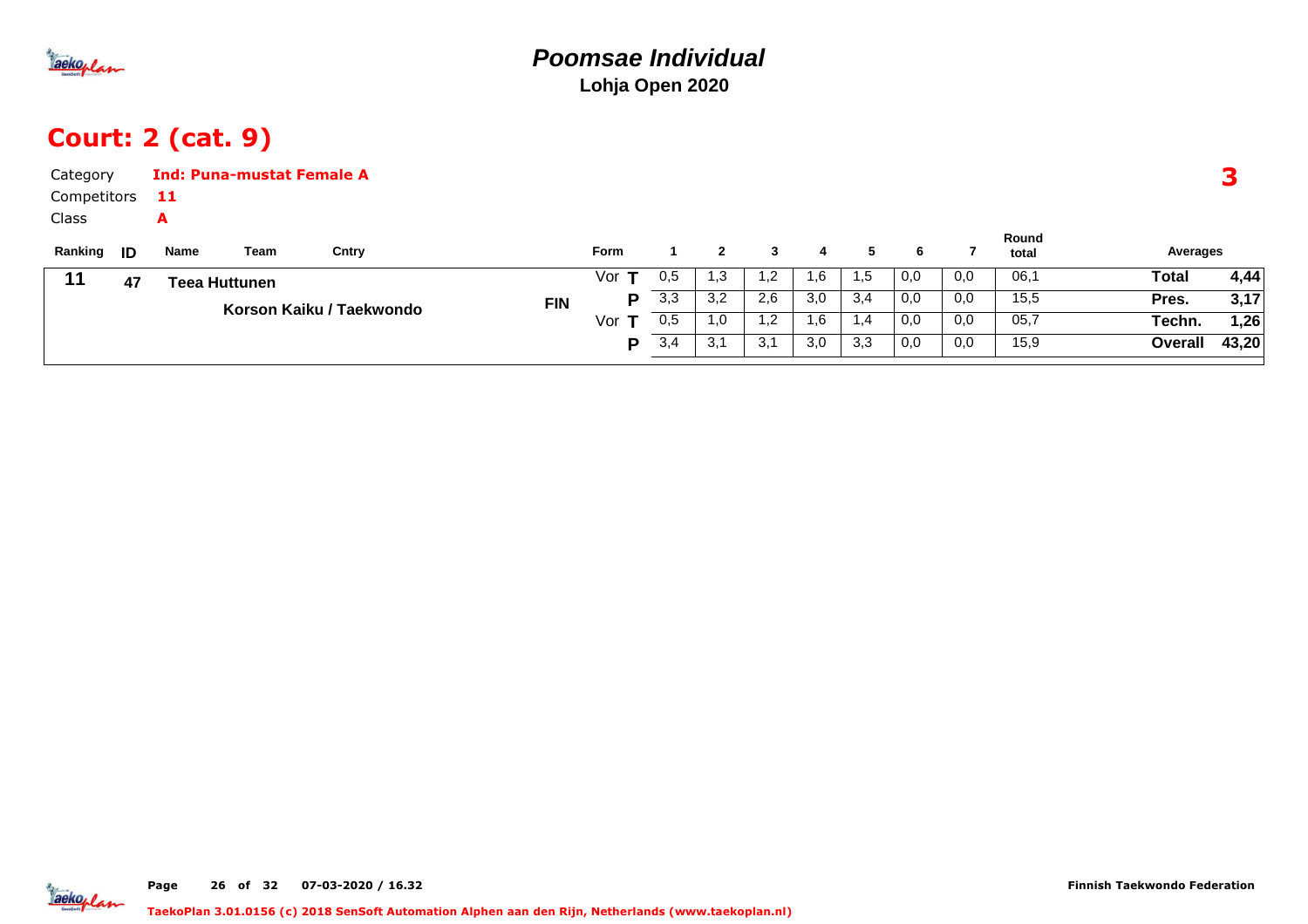

# Court: 2 (cat. 9)

| Category<br>Competitors |    | <b>Ind: Diesel-sarja Male A</b><br>4   |         |                       |              |     |     |     |     |     |       |                | 3     |
|-------------------------|----|----------------------------------------|---------|-----------------------|--------------|-----|-----|-----|-----|-----|-------|----------------|-------|
| Class                   |    | A                                      |         |                       |              |     |     |     |     |     | Round |                |       |
| Ranking                 | ID | Cntry<br>Team<br>Name                  | Form    | $\mathbf{1}$          | $\mathbf{2}$ | 3   | 4   | 5   | 6   | 7   | total | Averages       |       |
|                         | 50 | <b>Tuomas Turunen</b>                  | Vor $T$ | 2,7                   | 2,1          | 2,3 | 2,4 | 2,5 | 0,0 | 0,0 | 12,0  | <b>Total</b>   | 6,29  |
|                         |    | <b>FIN</b><br>Korson Kaiku / Taekwondo |         | 3,6<br>Р              | 4,0          | 3,9 | 4,2 | 3,8 | 0,0 | 0,0 | 19,5  | Pres.          | 3,93  |
|                         |    |                                        | Vor T   | 2,5                   | 2,1          | 2,0 | 2,8 | 2,3 | 0,0 | 0,0 | 11,7  | Techn.         | 2,35  |
|                         |    |                                        |         | $\overline{3,6}$<br>Р | 4,1          | 3,8 | 4,2 | 4,0 | 0,0 | 0,0 | 19,7  | Overall        | 62,90 |
| $\boldsymbol{2}$        |    |                                        | Vor     | 1,9<br>Т              | 2,2          | 2,4 | 1,5 | 2,6 | 0,0 | 0,0 | 10,6  | <b>Total</b>   | 6,11  |
|                         | 99 | <b>Juha Vehmas</b><br><b>FIN</b>       |         | $\overline{3,6}$<br>P | 4,0          | 3,8 | 4,3 | 4,0 | 0,0 | 0,0 | 19,7  | Pres.          | 3,91  |
|                         |    | Vihdin Taekwondoseura Ry               | Vor     | 2,0<br>Т              | 2,0          | 2,6 | 2,1 | 2,9 | 0,0 | 0,0 | 11,6  | Techn.         | 2,20  |
|                         |    |                                        |         | $\overline{3,5}$<br>Р | 4,0          | 3,6 | 4,1 | 4,1 | 0,0 | 0,0 | 19,3  | Overall        | 61,20 |
| $\mathbf{3}$            |    |                                        | Vor $T$ | 2,4                   | 1,5          | 2,0 | 1,6 | 2,0 | 0,0 | 0,0 | 09,5  | <b>Total</b>   | 5,52  |
|                         | 13 | <b>Jukka Marin</b><br><b>FIN</b>       |         | 3,4<br>Р              | 3,9          | 3,6 | 3,6 | 3,8 | 0,0 | 0,0 | 18,3  | Pres.          | 3,59  |
|                         |    | <b>Espoo Hwarang Team Ry</b>           | Vor     | 2,3<br>т              | 1,4          | 1,9 | 1,9 | 2,2 | 0,0 | 0,0 | 09,7  | Techn.         | 1,93  |
|                         |    |                                        |         | 3,4<br>Р              | 3,7          | 3,4 | 3,5 | 3,6 | 0,0 | 0,0 | 17,6  | Overall        | 55,10 |
| 4                       |    |                                        | Vor $T$ | 1,8                   | 2,5          | 2,1 | 1,0 | 2,4 | 0,0 | 0,0 | 09,8  | Total          | 5,46  |
|                         | 38 | <b>Martti Outinen</b><br><b>FIN</b>    |         | $\overline{3,5}$<br>Р | 3,5          | 3,4 | 3,8 | 3,7 | 0,0 | 0,0 | 17,9  | Pres.          | 3,57  |
|                         |    | <b>Hnmky Taekwondo</b>                 | Vor     | $\overline{1,7}$<br>т | 1,5          | 1,9 | 1,1 | 1,8 | 0,0 | 0,0 | 08,0  | Techn.         | 1,89  |
|                         |    |                                        |         | 3,4<br>Р              | 3,5          | 3,5 | 3,8 | 3,7 | 0,0 | 0,0 | 17,9  | <b>Overall</b> | 53,60 |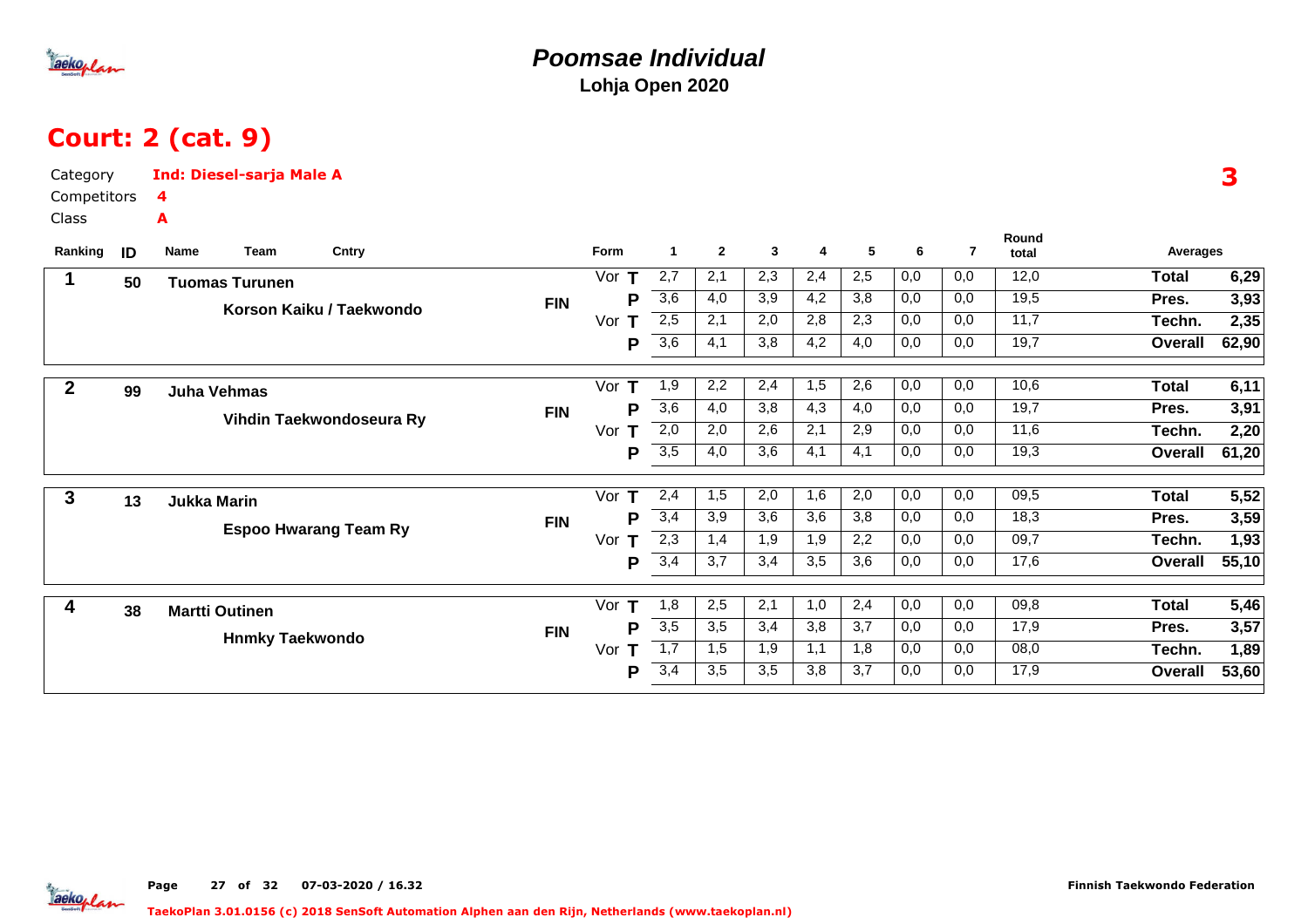

### **Poomsae IndividualLohja Open 2020**

# Court: 2 (cat. 10)

| Competitors<br>5<br>Class<br>A<br>Round<br>$\mathbf{3}$<br>5<br>$\overline{7}$<br>Ranking<br>Team<br>Cntry<br>Form<br>$\overline{1}$<br>$\mathbf{2}$<br>6<br>ID<br>Name<br>4<br>Averages<br>total<br>2,8<br>2,9<br>2,8<br>14,0<br>2,7<br>2,8<br>0,0<br>0,0<br><b>Total</b><br>Vor $T$<br>1<br>74<br>Sonja Routa<br>3,7<br>3,7<br>3,4<br>$\overline{3,9}$<br>$\overline{3,6}$<br>18,3<br>0,0<br>0,0<br>P<br>Pres.<br><b>FIN</b><br>Porin Taekwondoseura Ry<br>2,6<br>12,2<br>2,3<br>2,1<br>2,6<br>2,6<br>0,0<br>0,0<br>2,65<br>Vor T<br>Techn.<br>$\overline{3,6}$<br>18,9<br>3,7<br>3,8<br>0,0<br>0,0<br>63,40<br>3,8<br>4,0<br>Overall<br>P<br>2,5<br>13,1<br>6,16<br>Vor $T$<br>2,4<br>2,4<br>3,2<br>2,6<br>0,0<br>0,0<br><b>Total</b><br>$\boldsymbol{2}$<br>58<br><b>Hilla Laukka</b><br>$\overline{3,7}$<br>18,7<br>3,7<br>3,5<br>4,0<br>3,8<br>0,0<br>0,0<br>3,80<br>P<br>Pres.<br><b>FIN</b><br>Lohjan Taekwondoseura Ry<br>$\overline{2,3}$<br>2,2<br>2,1<br>2,2<br>0,0<br>0,0<br>11,3<br>2,36<br>2,5<br>Techn.<br>Vor $T$<br>3,8<br>$\overline{3,7}$<br>19,3<br>3,9<br>4,0<br>3,9<br>0,0<br>0,0<br><b>Overall</b><br>P<br>$\overline{2,3}$<br>$\overline{2,7}$<br>2,8<br>$\overline{2,9}$<br>0,0<br>13,3<br>2,6<br>0,0<br><b>Total</b><br>$\mathbf{3}$<br>Vor $T$<br>72<br>liris Petäjä<br>$\overline{3,7}$<br>19,0<br>$\overline{3,9}$<br>$\overline{3,6}$<br>4,0<br>3,8<br>0,0<br>0,0<br>3,79<br>P<br>Pres.<br><b>FIN</b><br>Porin Taekwondoseura Ry<br>1,8<br>10,1<br>1,5<br>2,5<br>2,0<br>2,3<br>0,0<br>0,0<br>Vor T<br>Techn.<br>$\overline{3,5}$<br>18,7<br>3,9<br>3,6<br>3,9<br>3,8<br>61,10<br>P<br>0,0<br>0,0<br>Overall<br>2,5<br>12,5<br>Vor T<br>2,0<br>2,5<br>2,9<br>2,6<br>0,0<br>0,0<br><b>Total</b><br>4<br>88<br>Siiri Enberg<br>$\overline{3,6}$<br>3,9<br>3,5<br>3,9<br>3,8<br>0,0<br>0,0<br>18,7<br>P<br>Pres.<br><b>FIN</b><br><b>Tikkurilan Taekwondo Hwang</b><br>2,0<br>11,0<br>2,2<br>2,3<br>2,2<br>$\overline{2,3}$<br>0,0<br>0,0<br>Vor $T$<br>Techn.<br>3,5<br>4,0<br>3,6<br>3,9<br>3,7<br>0,0<br>18,7<br>P<br>0,0<br><b>Overall</b><br>2,2<br>$\overline{2,1}$<br>$\overline{0,0}$<br>$\overline{5,10}$<br>5<br>1,8<br>1,8<br>0,0<br>09,4<br><b>Total</b><br>Vor $T$<br>1,5<br>113<br><b>Sofia Kromnow</b><br>3,4<br>3,3<br>3,4<br>3,9<br>3,4<br>0,0<br>0,0<br>17,4<br>3,36<br>Pres.<br>P<br><b>SWE</b><br><b>Team Academy If</b><br>1,4<br>1,7<br>1,2<br>08,3<br>1,73<br>2,4<br>1,6<br>0,0<br>0,0<br>Vor<br>Techn.<br>Τ<br>3,4<br>3,0<br>16,4<br>51,50<br>3,3<br>3,4<br>3,3<br>0,0<br>0,0<br>P<br><b>Overall</b> | Category | <b>Ind: Keltaiset Female A</b> |  |  |  |  |  |  | 3     |
|---------------------------------------------------------------------------------------------------------------------------------------------------------------------------------------------------------------------------------------------------------------------------------------------------------------------------------------------------------------------------------------------------------------------------------------------------------------------------------------------------------------------------------------------------------------------------------------------------------------------------------------------------------------------------------------------------------------------------------------------------------------------------------------------------------------------------------------------------------------------------------------------------------------------------------------------------------------------------------------------------------------------------------------------------------------------------------------------------------------------------------------------------------------------------------------------------------------------------------------------------------------------------------------------------------------------------------------------------------------------------------------------------------------------------------------------------------------------------------------------------------------------------------------------------------------------------------------------------------------------------------------------------------------------------------------------------------------------------------------------------------------------------------------------------------------------------------------------------------------------------------------------------------------------------------------------------------------------------------------------------------------------------------------------------------------------------------------------------------------------------------------------------------------------------------------------------------------------------------------------------------------------------------------------------------------------------------------------------------------------------------------------------------------------------------------------------------------------------------------------------------------------------------------------------------|----------|--------------------------------|--|--|--|--|--|--|-------|
|                                                                                                                                                                                                                                                                                                                                                                                                                                                                                                                                                                                                                                                                                                                                                                                                                                                                                                                                                                                                                                                                                                                                                                                                                                                                                                                                                                                                                                                                                                                                                                                                                                                                                                                                                                                                                                                                                                                                                                                                                                                                                                                                                                                                                                                                                                                                                                                                                                                                                                                                                         |          |                                |  |  |  |  |  |  |       |
|                                                                                                                                                                                                                                                                                                                                                                                                                                                                                                                                                                                                                                                                                                                                                                                                                                                                                                                                                                                                                                                                                                                                                                                                                                                                                                                                                                                                                                                                                                                                                                                                                                                                                                                                                                                                                                                                                                                                                                                                                                                                                                                                                                                                                                                                                                                                                                                                                                                                                                                                                         |          |                                |  |  |  |  |  |  |       |
|                                                                                                                                                                                                                                                                                                                                                                                                                                                                                                                                                                                                                                                                                                                                                                                                                                                                                                                                                                                                                                                                                                                                                                                                                                                                                                                                                                                                                                                                                                                                                                                                                                                                                                                                                                                                                                                                                                                                                                                                                                                                                                                                                                                                                                                                                                                                                                                                                                                                                                                                                         |          |                                |  |  |  |  |  |  |       |
|                                                                                                                                                                                                                                                                                                                                                                                                                                                                                                                                                                                                                                                                                                                                                                                                                                                                                                                                                                                                                                                                                                                                                                                                                                                                                                                                                                                                                                                                                                                                                                                                                                                                                                                                                                                                                                                                                                                                                                                                                                                                                                                                                                                                                                                                                                                                                                                                                                                                                                                                                         |          |                                |  |  |  |  |  |  | 6,37  |
|                                                                                                                                                                                                                                                                                                                                                                                                                                                                                                                                                                                                                                                                                                                                                                                                                                                                                                                                                                                                                                                                                                                                                                                                                                                                                                                                                                                                                                                                                                                                                                                                                                                                                                                                                                                                                                                                                                                                                                                                                                                                                                                                                                                                                                                                                                                                                                                                                                                                                                                                                         |          |                                |  |  |  |  |  |  | 3,72  |
|                                                                                                                                                                                                                                                                                                                                                                                                                                                                                                                                                                                                                                                                                                                                                                                                                                                                                                                                                                                                                                                                                                                                                                                                                                                                                                                                                                                                                                                                                                                                                                                                                                                                                                                                                                                                                                                                                                                                                                                                                                                                                                                                                                                                                                                                                                                                                                                                                                                                                                                                                         |          |                                |  |  |  |  |  |  |       |
|                                                                                                                                                                                                                                                                                                                                                                                                                                                                                                                                                                                                                                                                                                                                                                                                                                                                                                                                                                                                                                                                                                                                                                                                                                                                                                                                                                                                                                                                                                                                                                                                                                                                                                                                                                                                                                                                                                                                                                                                                                                                                                                                                                                                                                                                                                                                                                                                                                                                                                                                                         |          |                                |  |  |  |  |  |  |       |
|                                                                                                                                                                                                                                                                                                                                                                                                                                                                                                                                                                                                                                                                                                                                                                                                                                                                                                                                                                                                                                                                                                                                                                                                                                                                                                                                                                                                                                                                                                                                                                                                                                                                                                                                                                                                                                                                                                                                                                                                                                                                                                                                                                                                                                                                                                                                                                                                                                                                                                                                                         |          |                                |  |  |  |  |  |  |       |
|                                                                                                                                                                                                                                                                                                                                                                                                                                                                                                                                                                                                                                                                                                                                                                                                                                                                                                                                                                                                                                                                                                                                                                                                                                                                                                                                                                                                                                                                                                                                                                                                                                                                                                                                                                                                                                                                                                                                                                                                                                                                                                                                                                                                                                                                                                                                                                                                                                                                                                                                                         |          |                                |  |  |  |  |  |  |       |
|                                                                                                                                                                                                                                                                                                                                                                                                                                                                                                                                                                                                                                                                                                                                                                                                                                                                                                                                                                                                                                                                                                                                                                                                                                                                                                                                                                                                                                                                                                                                                                                                                                                                                                                                                                                                                                                                                                                                                                                                                                                                                                                                                                                                                                                                                                                                                                                                                                                                                                                                                         |          |                                |  |  |  |  |  |  |       |
|                                                                                                                                                                                                                                                                                                                                                                                                                                                                                                                                                                                                                                                                                                                                                                                                                                                                                                                                                                                                                                                                                                                                                                                                                                                                                                                                                                                                                                                                                                                                                                                                                                                                                                                                                                                                                                                                                                                                                                                                                                                                                                                                                                                                                                                                                                                                                                                                                                                                                                                                                         |          |                                |  |  |  |  |  |  | 62,40 |
|                                                                                                                                                                                                                                                                                                                                                                                                                                                                                                                                                                                                                                                                                                                                                                                                                                                                                                                                                                                                                                                                                                                                                                                                                                                                                                                                                                                                                                                                                                                                                                                                                                                                                                                                                                                                                                                                                                                                                                                                                                                                                                                                                                                                                                                                                                                                                                                                                                                                                                                                                         |          |                                |  |  |  |  |  |  |       |
|                                                                                                                                                                                                                                                                                                                                                                                                                                                                                                                                                                                                                                                                                                                                                                                                                                                                                                                                                                                                                                                                                                                                                                                                                                                                                                                                                                                                                                                                                                                                                                                                                                                                                                                                                                                                                                                                                                                                                                                                                                                                                                                                                                                                                                                                                                                                                                                                                                                                                                                                                         |          |                                |  |  |  |  |  |  | 6,15  |
|                                                                                                                                                                                                                                                                                                                                                                                                                                                                                                                                                                                                                                                                                                                                                                                                                                                                                                                                                                                                                                                                                                                                                                                                                                                                                                                                                                                                                                                                                                                                                                                                                                                                                                                                                                                                                                                                                                                                                                                                                                                                                                                                                                                                                                                                                                                                                                                                                                                                                                                                                         |          |                                |  |  |  |  |  |  |       |
|                                                                                                                                                                                                                                                                                                                                                                                                                                                                                                                                                                                                                                                                                                                                                                                                                                                                                                                                                                                                                                                                                                                                                                                                                                                                                                                                                                                                                                                                                                                                                                                                                                                                                                                                                                                                                                                                                                                                                                                                                                                                                                                                                                                                                                                                                                                                                                                                                                                                                                                                                         |          |                                |  |  |  |  |  |  | 2,36  |
|                                                                                                                                                                                                                                                                                                                                                                                                                                                                                                                                                                                                                                                                                                                                                                                                                                                                                                                                                                                                                                                                                                                                                                                                                                                                                                                                                                                                                                                                                                                                                                                                                                                                                                                                                                                                                                                                                                                                                                                                                                                                                                                                                                                                                                                                                                                                                                                                                                                                                                                                                         |          |                                |  |  |  |  |  |  |       |
|                                                                                                                                                                                                                                                                                                                                                                                                                                                                                                                                                                                                                                                                                                                                                                                                                                                                                                                                                                                                                                                                                                                                                                                                                                                                                                                                                                                                                                                                                                                                                                                                                                                                                                                                                                                                                                                                                                                                                                                                                                                                                                                                                                                                                                                                                                                                                                                                                                                                                                                                                         |          |                                |  |  |  |  |  |  | 6,13  |
|                                                                                                                                                                                                                                                                                                                                                                                                                                                                                                                                                                                                                                                                                                                                                                                                                                                                                                                                                                                                                                                                                                                                                                                                                                                                                                                                                                                                                                                                                                                                                                                                                                                                                                                                                                                                                                                                                                                                                                                                                                                                                                                                                                                                                                                                                                                                                                                                                                                                                                                                                         |          |                                |  |  |  |  |  |  | 3,75  |
|                                                                                                                                                                                                                                                                                                                                                                                                                                                                                                                                                                                                                                                                                                                                                                                                                                                                                                                                                                                                                                                                                                                                                                                                                                                                                                                                                                                                                                                                                                                                                                                                                                                                                                                                                                                                                                                                                                                                                                                                                                                                                                                                                                                                                                                                                                                                                                                                                                                                                                                                                         |          |                                |  |  |  |  |  |  | 2,38  |
|                                                                                                                                                                                                                                                                                                                                                                                                                                                                                                                                                                                                                                                                                                                                                                                                                                                                                                                                                                                                                                                                                                                                                                                                                                                                                                                                                                                                                                                                                                                                                                                                                                                                                                                                                                                                                                                                                                                                                                                                                                                                                                                                                                                                                                                                                                                                                                                                                                                                                                                                                         |          |                                |  |  |  |  |  |  | 60,90 |
|                                                                                                                                                                                                                                                                                                                                                                                                                                                                                                                                                                                                                                                                                                                                                                                                                                                                                                                                                                                                                                                                                                                                                                                                                                                                                                                                                                                                                                                                                                                                                                                                                                                                                                                                                                                                                                                                                                                                                                                                                                                                                                                                                                                                                                                                                                                                                                                                                                                                                                                                                         |          |                                |  |  |  |  |  |  |       |
|                                                                                                                                                                                                                                                                                                                                                                                                                                                                                                                                                                                                                                                                                                                                                                                                                                                                                                                                                                                                                                                                                                                                                                                                                                                                                                                                                                                                                                                                                                                                                                                                                                                                                                                                                                                                                                                                                                                                                                                                                                                                                                                                                                                                                                                                                                                                                                                                                                                                                                                                                         |          |                                |  |  |  |  |  |  |       |
|                                                                                                                                                                                                                                                                                                                                                                                                                                                                                                                                                                                                                                                                                                                                                                                                                                                                                                                                                                                                                                                                                                                                                                                                                                                                                                                                                                                                                                                                                                                                                                                                                                                                                                                                                                                                                                                                                                                                                                                                                                                                                                                                                                                                                                                                                                                                                                                                                                                                                                                                                         |          |                                |  |  |  |  |  |  |       |
|                                                                                                                                                                                                                                                                                                                                                                                                                                                                                                                                                                                                                                                                                                                                                                                                                                                                                                                                                                                                                                                                                                                                                                                                                                                                                                                                                                                                                                                                                                                                                                                                                                                                                                                                                                                                                                                                                                                                                                                                                                                                                                                                                                                                                                                                                                                                                                                                                                                                                                                                                         |          |                                |  |  |  |  |  |  |       |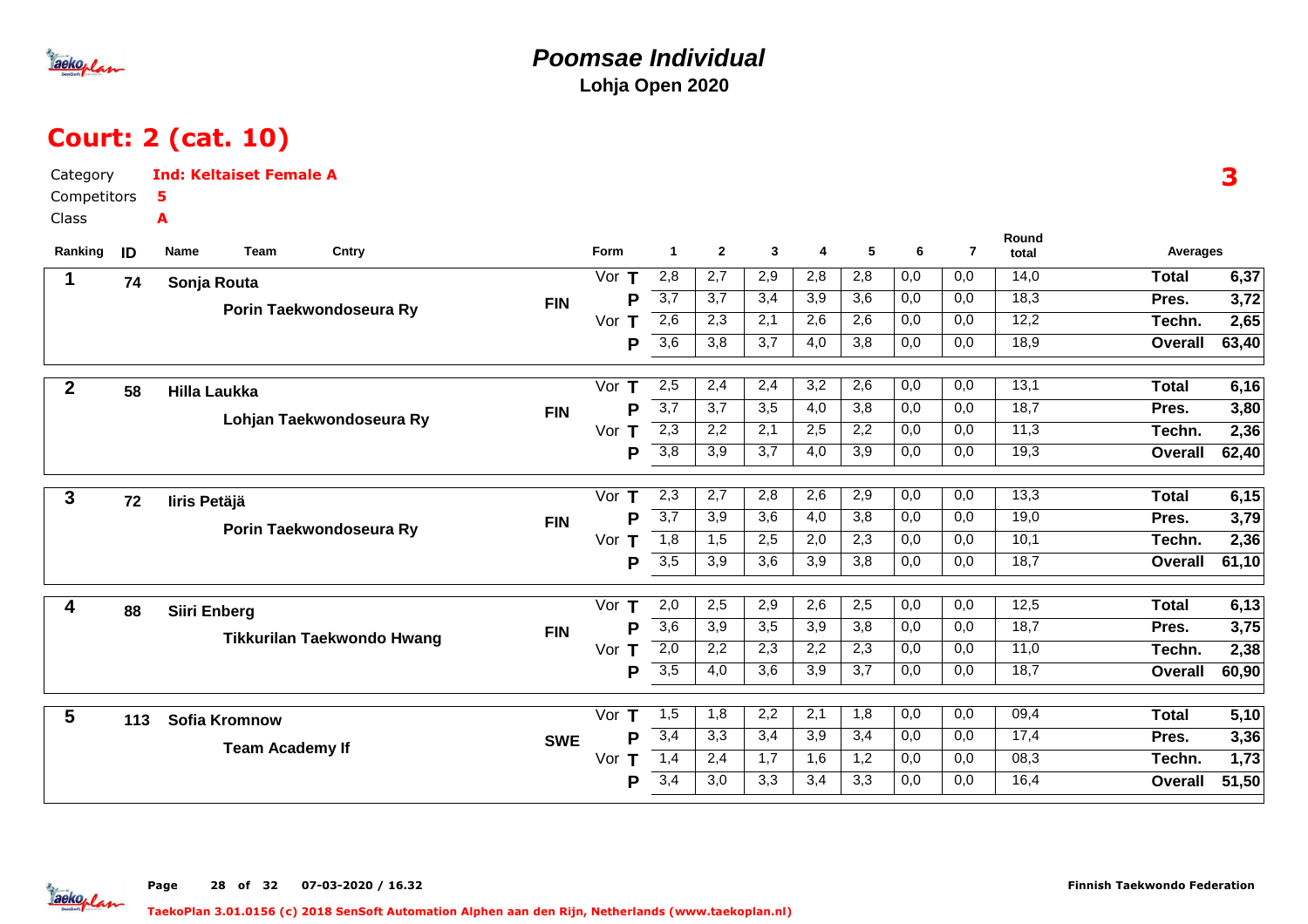

## Court: 2 (cat. 11)

| Category<br>Competitors |    | 4    | <b>Ind: Vihreät Male A</b> |                             |            |          |                  |                |              |     |     |     |                |                |                |       |
|-------------------------|----|------|----------------------------|-----------------------------|------------|----------|------------------|----------------|--------------|-----|-----|-----|----------------|----------------|----------------|-------|
| Class                   |    | A    |                            |                             |            |          |                  |                |              |     |     |     |                |                |                |       |
| Ranking                 | ID | Name | Team                       | Cntry                       |            | Form     | $\mathbf{1}$     | $\overline{2}$ | $\mathbf{3}$ | 4   | 5   | 6   | $\overline{7}$ | Round<br>total | Averages       |       |
|                         |    |      | <b>Alex Karlsson</b>       |                             |            | Vor $T$  | 2,6              | 1,3            | 2,1          | 2,7 | 2,2 | 0,0 | 0,0            | 10,9           | <b>Total</b>   | 6,20  |
|                         |    |      |                            | <b>Budokwai Taekwondo</b>   | <b>FIN</b> | Р        | 3,7              | 3,6            | 3,8          | 3,6 | 3,9 | 0,0 | 0,0            | 18,6           | Pres.          | 3,80  |
|                         |    |      |                            |                             |            | Vor<br>Т | 2,8              | 1,8            | 2,6          | 2,3 | 2,6 | 0,0 | 0,0            | 12,1           | Techn.         | 2,40  |
|                         |    |      |                            |                             |            | Р        | 3,9              | 3,6            | 4,0          | 3,8 | 4,1 | 0,0 | 0,0            | 19,4           | Overall        | 61,00 |
| $\mathbf{2}$            | 31 |      | Jukka Viljanen             |                             |            | Vor $T$  | 2,2              | 1,6            | 2,1          | 2,4 | 2,6 | 0,0 | 0,0            | 10,9           | <b>Total</b>   | 6,18  |
|                         |    |      |                            |                             | <b>FIN</b> | Ρ        | 3,9              | 4,1            | 3,8          | 3,9 | 4,0 | 0,0 | 0,0            | 19,7           | Pres.          | 3,93  |
|                         |    |      |                            | Helsingin Taekwondoseura Ry |            | Vor      | 2,5              | 2,0            | 2,3          | 2,6 | 1,7 | 0,0 | 0,0            | 11,1           | Techn.         | 2,25  |
|                         |    |      |                            |                             |            | Р        | 4,0              | 4,1            | 3,9          | 3,9 | 3,8 | 0,0 | 0,0            | 19,7           | Overall        | 61,40 |
| 3                       | 62 |      | <b>Nikolas Ruotsalo</b>    |                             |            | Vor<br>т | 1,9              | 2,4            | 1,9          | 3,0 | 2,6 | 0,0 | 0,0            | 11,8           | <b>Total</b>   | 5,85  |
|                         |    |      |                            |                             | <b>FIN</b> | Р        | $\overline{3,8}$ | 4,0            | 3,7          | 3,7 | 3,7 | 0,0 | 0,0            | 18,9           | Pres.          | 3,71  |
|                         |    |      | Mudo Lohja                 |                             |            | Vor      | 1,7              | 1,6            | 2,3          | 2,3 | 1,9 | 0,0 | 0,0            | 09,8           | Techn.         | 2,13  |
|                         |    |      |                            |                             |            | Ρ        | 3,7              | 3,8            | 3,6          | 3,8 | 3,6 | 0,0 | 0,0            | 18,5           | <b>Overall</b> | 59,00 |
|                         |    |      |                            |                             |            |          |                  |                |              |     |     |     |                |                |                |       |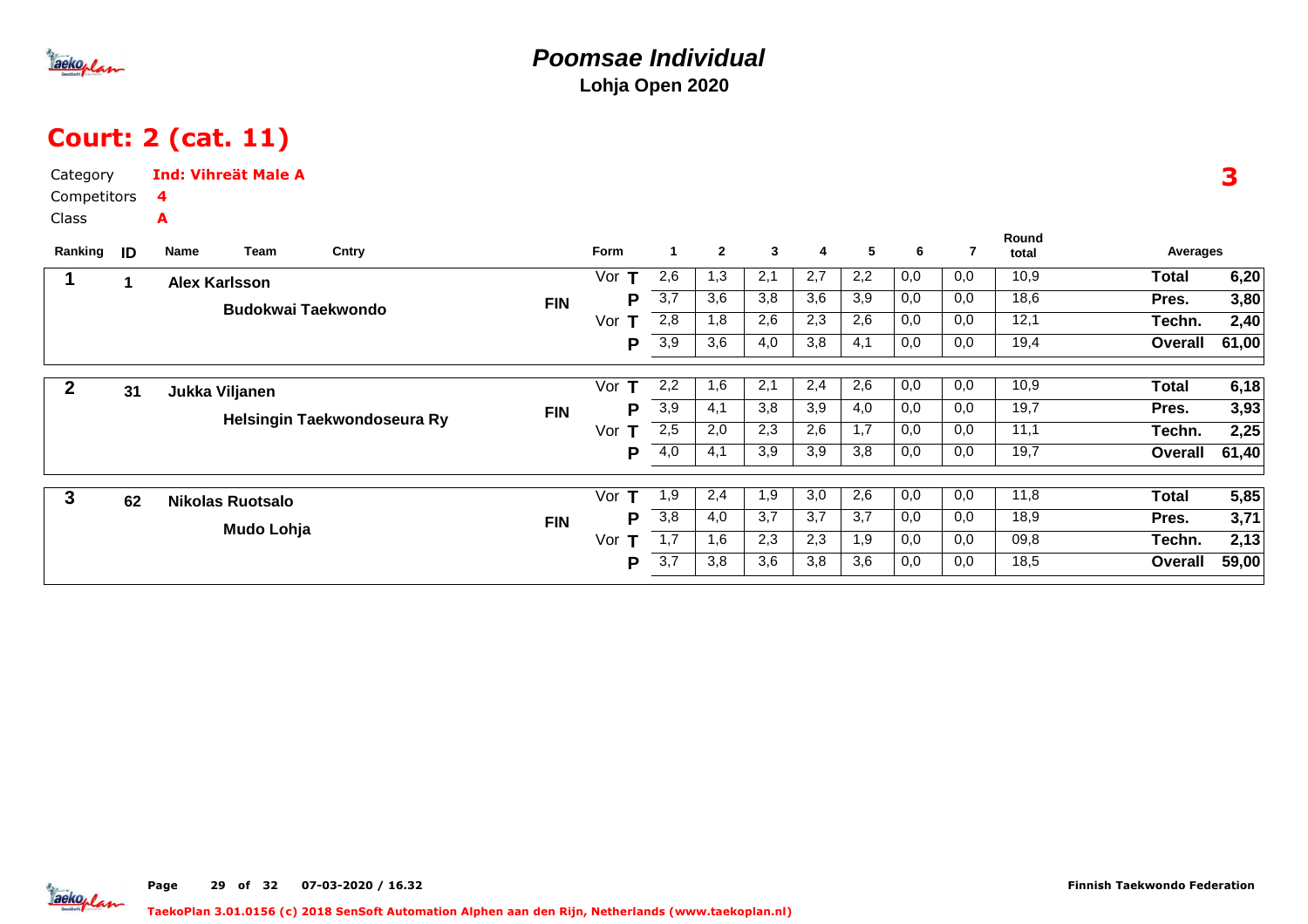

## Court: 2 (cat. 12)

|    | з                                              |                                             |                                                          |                                                           |                              |                     |                      |                |              |                |     |     |     |                |              |       |
|----|------------------------------------------------|---------------------------------------------|----------------------------------------------------------|-----------------------------------------------------------|------------------------------|---------------------|----------------------|----------------|--------------|----------------|-----|-----|-----|----------------|--------------|-------|
|    | A                                              |                                             |                                                          |                                                           |                              |                     |                      |                |              |                |     |     |     |                |              |       |
| ID | Name                                           |                                             |                                                          |                                                           |                              | Form                | $\blacktriangleleft$ | $\overline{2}$ | $\mathbf{3}$ | $\overline{4}$ | 5   | 6   | 7   | Round<br>total | Averages     |       |
|    |                                                |                                             |                                                          |                                                           |                              | Vor<br>$\mathbf{T}$ | 2,5                  | 2,2            | 2,7          | 2,1            | 2,6 | 0,0 | 0,0 | 12,1           | <b>Total</b> | 6,40  |
|    |                                                |                                             |                                                          |                                                           | <b>FIN</b>                   | Р                   | 4,0                  | 4,2            | 3,9          | 3,8            | 3,9 | 0,0 | 0,0 | 19,8           | Pres.        | 3,95  |
|    |                                                |                                             |                                                          |                                                           |                              | Vor<br>т            | 2,3                  | 2,1            | 2,6          | 2,7            | 2,5 | 0,0 | 0,0 | 12,2           | Techn.       | 2,45  |
|    |                                                |                                             |                                                          |                                                           |                              | Р                   | $\overline{3,9}$     | 4,2            | 3,9          | 3,8            | 4,1 | 0,0 | 0,0 | 19,9           | Overall      | 64,00 |
|    |                                                |                                             |                                                          |                                                           |                              | T<br>Vor            | 2,6                  | 2,8            | 2,7          | 2,3            | 2,4 | 0,0 | 0.0 | 12,8           | <b>Total</b> | 6,38  |
|    |                                                |                                             |                                                          |                                                           |                              | Р                   | 3,8                  | 4,4            | 3,8          | 3,6            | 3,8 | 0,0 | 0,0 | 19,4           | Pres.        | 3,86  |
|    |                                                |                                             |                                                          |                                                           |                              | Vor<br>т            | 2,7                  | 2,2            | 2,7          | 2,5            | 1,9 | 0,0 | 0,0 | 12,0           | Techn.       | 2,52  |
|    |                                                |                                             |                                                          |                                                           |                              | P                   | 3,9                  | 4,4            | 4,0          | 3,8            | 3,9 | 0,0 | 0,0 | 20,0           | Overall      | 64,20 |
| 40 |                                                |                                             |                                                          |                                                           |                              | Vor<br>т            | 2,4                  | 1,9            | 2,1          | 2,5            | 2,6 | 0,0 | 0,0 | 11,5           | <b>Total</b> | 6,02  |
|    |                                                |                                             |                                                          |                                                           | <b>FIN</b>                   | Р                   | $\overline{3,8}$     | 3,9            | 3,7          | 3,9            | 3,9 | 0,0 | 0,0 | 19,2           | Pres.        | 3,82  |
|    |                                                |                                             |                                                          |                                                           |                              | Vor<br>т            | 1,9                  | 1,5            | 2,2          | 2,1            | 2,6 | 0,0 | 0,0 | 10,3           | Techn.       | 2,20  |
|    |                                                |                                             |                                                          |                                                           |                              | P                   | $\overline{3,7}$     | 3,9            | 3,8          | 3,6            | 3,8 | 0,0 | 0,0 | 18,8           | Overall      | 59,80 |
|    | Category<br>Competitors<br>Ranking<br>34<br>65 | Team<br><b>Frans Frangén</b><br>Jani Nyberg | <b>Ind: Siniset Male A</b><br><b>Alexander Andersson</b> | Cntry<br><b>Hnmky Taekwondo</b><br><b>Mudokwan Vantaa</b> | Kampsport-Fighters Taekwondo | <b>FIN</b>          |                      |                |              |                |     |     |     |                |              |       |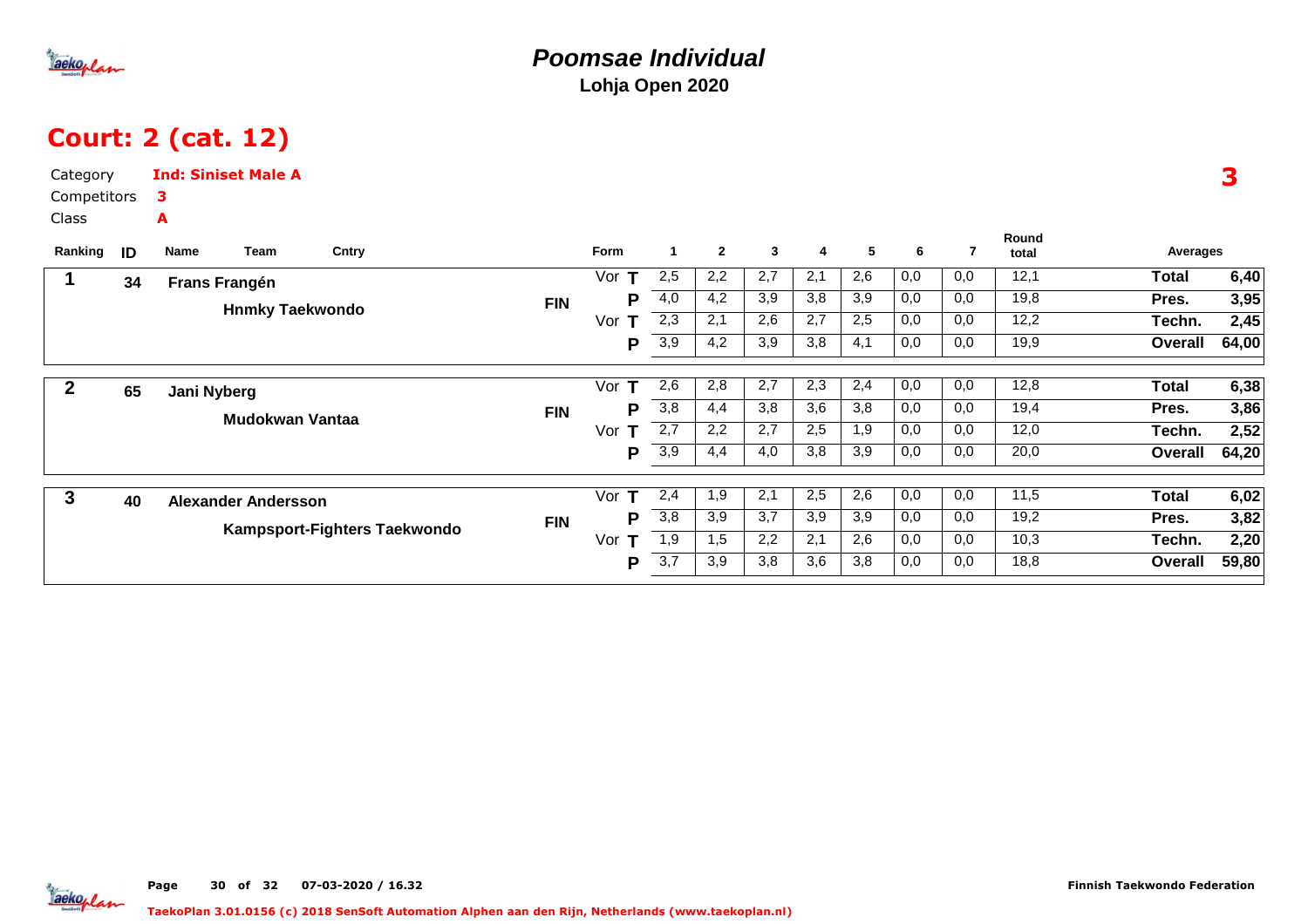

### **Poomsae IndividualLohja Open 2020**

# Court: 2 (cat. 13)

| Category         |     | <b>Ind: Puna-mustat Male A</b> |                          |            |          |                  |                  |              |                  |                  |                  |                |                   |                | 3     |
|------------------|-----|--------------------------------|--------------------------|------------|----------|------------------|------------------|--------------|------------------|------------------|------------------|----------------|-------------------|----------------|-------|
| Competitors      |     | 7                              |                          |            |          |                  |                  |              |                  |                  |                  |                |                   |                |       |
| Class            |     | A                              |                          |            |          |                  |                  |              |                  |                  |                  |                |                   |                |       |
| Ranking          | ID  | Name<br>Team                   | Cntry                    |            | Form     | $\overline{1}$   | $\mathbf{2}$     | $\mathbf{3}$ | 4                | 5                | 6                | $\overline{7}$ | Round<br>total    | Averages       |       |
| $\mathbf 1$      | 114 | <b>Hampus Lundbom</b>          |                          |            | Vor $T$  | 2,3              | 2,6              | 2,5          | 2,3              | 2,2              | 0,0              | 0,0            | 11,9              | <b>Total</b>   | 6,49  |
|                  |     |                                |                          | <b>SWE</b> | P        | 4,0              | 4,0              | 4,3          | $\overline{3,9}$ | 4,0              | 0,0              | 0,0            | 20,2              | Pres.          | 4,01  |
|                  |     | <b>Team Academy If</b>         |                          |            | Vor $T$  | 2,6              | 2,7              | 2,2          | 2,4              | 2,7              | 0,0              | 0,0            | 12,6              | Techn.         | 2,47  |
|                  |     |                                |                          |            | P        | $\overline{4,1}$ | 4,0              | 4,2          | 3,9              | 4,0              | 0,0              | 0,0            | $\overline{20,2}$ | Overall        | 64,90 |
| $\boldsymbol{2}$ |     |                                |                          |            | Vor T    | 2,7              | 2,6              | 2,0          | 2,6              | 2,5              | 0,0              | 0,0            | 12,4              | <b>Total</b>   | 6,38  |
|                  | 98  | <b>Tuomas Tidenberg</b>        |                          |            | Р        | 3,9              | 3,9              | 4,2          | 3,6              | 4,0              | 0,0              | 0,0            | 19,6              | Pres.          | 3,95  |
|                  |     |                                | Vihdin Taekwondoseura Ry | <b>FIN</b> | Vor $T$  | 2,4              | 2,2              | 2,1          | 2,6              | 2,3              | 0,0              | 0,0            | 11,6              | Techn.         | 2,43  |
|                  |     |                                |                          |            | P        | 4,0              | $\overline{3,9}$ | 4,2          | 3,6              | 4,0              | 0,0              | 0,0            | 19,7              | <b>Overall</b> | 63,30 |
|                  |     |                                |                          |            |          |                  |                  |              |                  |                  |                  |                |                   |                |       |
| $\mathbf{3}$     | 51  | <b>Tuomas Turunen</b>          |                          |            | Vor $T$  | 2,6              | 2,8              | 2,6          | 2,6              | $\overline{2,3}$ | $\overline{0,0}$ | 0,0            | 12,9              | <b>Total</b>   | 6,37  |
|                  |     |                                | Korson Kaiku / Taekwondo | <b>FIN</b> | P        | $\overline{3,7}$ | $\overline{3,9}$ | 4,2          | 3,9              | 3,9              | 0,0              | 0,0            | 19,6              | Pres.          | 3,88  |
|                  |     |                                |                          |            | Vor $T$  | $\overline{2,5}$ | 2,7              | 2,4          | 2,2              | 1,9              | 0,0              | 0,0            | 11,7              | Techn.         | 2,48  |
|                  |     |                                |                          |            | P        | $\overline{3,6}$ | 4,0              | 4,1          | 3,7              | 3,9              | 0,0              | 0,0            | 19,3              | Overall        | 63,50 |
| 4                | 12  | <b>Jukka Marin</b>             |                          |            | Vor $T$  | 1,9              | 2,3              | 1,5          | 2,6              | 2,1              | 0,0              | 0,0            | 10,4              | <b>Total</b>   | 5,95  |
|                  |     |                                |                          | <b>FIN</b> | P        | $\overline{3,6}$ | 3,8              | 3,7          | 3,6              | 3,9              | 0,0              | 0,0            | 18,6              | Pres.          | 3,73  |
|                  |     | <b>Espoo Hwarang Team Ry</b>   |                          |            | Vor<br>т | 2,2              | $\overline{2,7}$ | 1,5          | 2,5              | $\overline{2,3}$ | 0,0              | 0,0            | 11,2              | Techn.         | 2,21  |
|                  |     |                                |                          |            | P        | $\overline{3,7}$ | 3,9              | 3,6          | 3,8              | 3,8              | 0,0              | 0,0            | 18,8              | <b>Overall</b> | 59,00 |
| 5                |     |                                |                          |            | Vor $T$  | 2,2              | 2,2              | 1,2          | 2,4              | 2,4              | $\overline{0,0}$ | 0,0            | 10,4              | <b>Total</b>   | 5,92  |
|                  | 55  | <b>Lauri Nousiainen</b>        |                          | <b>FIN</b> | P        | $\overline{3,9}$ | 3,7              | 4,1          | $\overline{3,5}$ | 3,8              | 0,0              | 0,0            | 19,0              | Pres.          | 3,80  |
|                  |     | <b>Kuopion Taekwondo Ry</b>    |                          |            | Vor $T$  | 1,7              | 2,0              | 1,7          | 2,5              | 2,2              | 0,0              | 0,0            | 10,1              | Techn.         | 2,12  |
|                  |     |                                |                          |            | P        | 3,8              | 3,7              | 4,0          | 3,7              | 3,9              | 0,0              | 0,0            | 19,1              | Overall        | 58,60 |
|                  |     |                                |                          |            |          |                  |                  |              |                  |                  |                  |                |                   |                |       |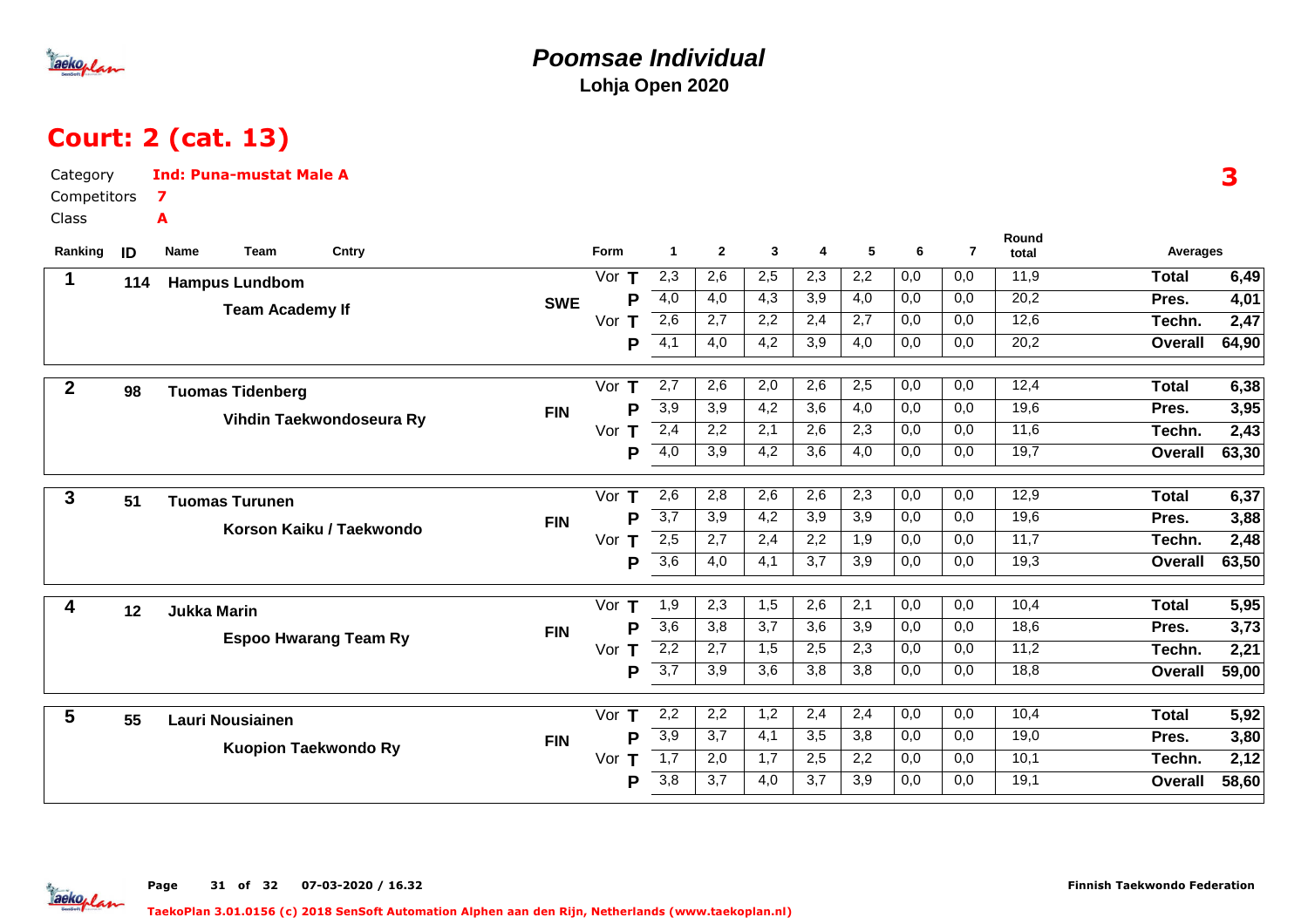

## Court: 2 (cat. 13)

| Category    |    |      | <b>Ind: Puna-mustat Male A</b> |                          |            |             |                |                |              |                |     |     |     |                |              | 3     |
|-------------|----|------|--------------------------------|--------------------------|------------|-------------|----------------|----------------|--------------|----------------|-----|-----|-----|----------------|--------------|-------|
| Competitors |    | 7    |                                |                          |            |             |                |                |              |                |     |     |     |                |              |       |
| Class       |    | A    |                                |                          |            |             |                |                |              |                |     |     |     |                |              |       |
| Ranking     | ID | Name | Team                           | Cntry                    |            | <b>Form</b> | $\blacksquare$ | $\overline{2}$ | $\mathbf{3}$ | $\overline{4}$ | 5   | 6   |     | Round<br>total | Averages     |       |
| 6           | 57 |      | <b>Matti Kuittinen</b>         |                          |            | т<br>Vor    | 1,7            | 2,2            | 1,6          | 1,7            | 2,3 | 0,0 | 0,0 | 09,5           | <b>Total</b> | 5,72  |
|             |    |      |                                | Lohjan Taekwondoseura Ry | <b>FIN</b> | P           | 3,6            | 3,8            | 4,0          | 3,5            | 3,9 | 0,0 | 0,0 | 18,8           | Pres.        | 3,80  |
|             |    |      |                                |                          |            | Vor         | 1,8            | 2,0            | 1,5          | 2,6            | 2,1 | 0,0 | 0,0 | 10,0           | Techn.       | 1,92  |
|             |    |      |                                |                          |            | P           | 3,7            | 3,9            | 3,9          | 3,5            | 3,9 | 0,0 | 0,0 | 18,9           | Overall      | 57,20 |
|             | 37 |      | <b>Martti Outinen</b>          |                          |            | т<br>Vor    | 2,1            | 1,4            | 1,8          | 2,0            | 2,2 | 0,0 | 0,0 | 09,5           | <b>Total</b> | 5,47  |
|             |    |      |                                |                          | <b>FIN</b> | P           | 3,7            | 3,5            | 3,9          | 3,4            | 3,6 | 0,0 | 0,0 | 18,1           | Pres.        | 3,59  |
|             |    |      | <b>Hnmky Taekwondo</b>         |                          |            | Vor $T$     | 1,3            | 2,2            | 1,6          | 1,8            | 2,0 | 0,0 | 0,0 | 08,9           | Techn.       | 1,89  |
|             |    |      |                                |                          |            | P           | 3,6            | 3,7            | 3,9          | 3,3            | 3,4 | 0,0 | 0,0 | 17,9           | Overall      | 54,40 |
|             |    |      |                                |                          |            |             |                |                |              |                |     |     |     |                |              |       |

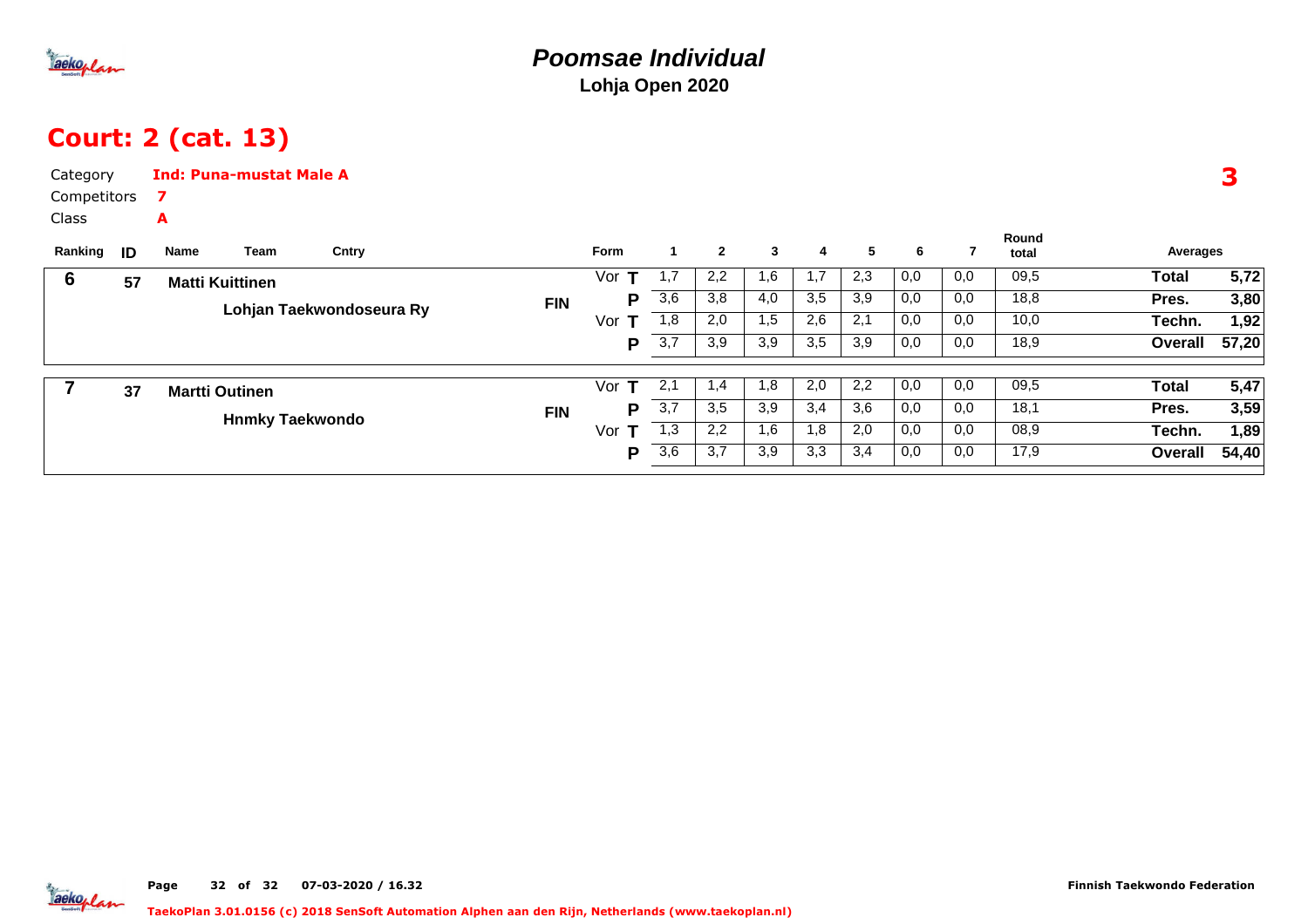

## Court: 1 (cat. 4)

| Category            | Pair: Parit, alle 17 A          |      |            |      |     |     |      |     |     |     |     |                       |                     |       |
|---------------------|---------------------------------|------|------------|------|-----|-----|------|-----|-----|-----|-----|-----------------------|---------------------|-------|
| Competitors         |                                 |      |            |      |     |     |      |     |     |     |     |                       |                     |       |
| <b>Class</b>        | A                               |      |            |      |     |     |      |     |     |     |     |                       |                     |       |
| <b>Ranking Name</b> |                                 | Team | Cntrv      | Form |     |     |      | 4   |     | 6   |     | <b>Total</b><br>round | <b>Total points</b> |       |
|                     | Taekwondourheilijat 2011        |      | <b>FIN</b> | Vor  | 2.2 | 2,2 | 9. ا | 2,6 | 2.3 | 0,0 | 0.0 | 11,2                  | Total               | 6,88  |
|                     | Alex Jürgens / Aino Kortelainen |      |            | p    | 4,3 | 4,3 | -4.1 | 4.4 | 4,2 | 0,0 | 0,0 | 21,3                  | Pres.               | 4,30  |
|                     |                                 |      |            | Vor  |     | 2.6 | 3,1  | 3,2 | 3,0 | 0,0 | 0,0 | 14,6                  | Techn.              | 2,58  |
|                     |                                 |      |            | D    | 4,3 | 4.4 | 4,2  | 4,5 | 4.3 | 0,0 | 0,0 | 21,7                  | Overall             | 68,80 |

Jackoplan

Page 1 of <sup>3</sup> 07-03-2020 / 16.33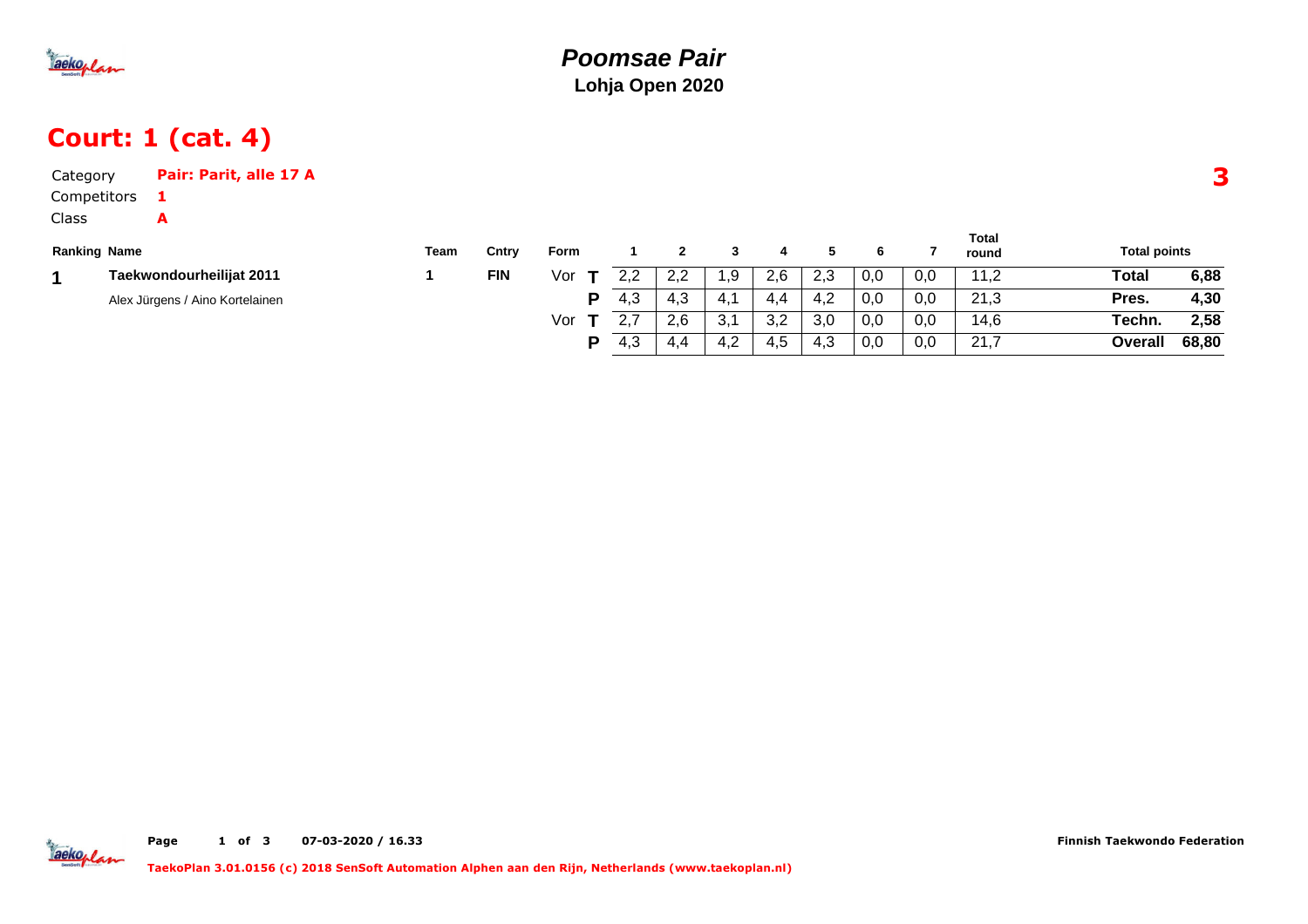

## Court: 1 (cat. 5)

| Category            | Pair: Parit, alle 30 A           |      |            |                     |     |              |     |     |     |     |     |                |                     | 3     |
|---------------------|----------------------------------|------|------------|---------------------|-----|--------------|-----|-----|-----|-----|-----|----------------|---------------------|-------|
| Competitors         | $\mathbf{2}$                     |      |            |                     |     |              |     |     |     |     |     |                |                     |       |
| Class               | A                                |      |            |                     |     |              |     |     |     |     |     |                |                     |       |
| <b>Ranking Name</b> |                                  | Team | Cntry      | Form                |     | $\mathbf{2}$ | 3   | 4   | 5   | 6   | 7   | Total<br>round | <b>Total points</b> |       |
| 1                   | <b>Budokwai, EHT</b>             |      | <b>FIN</b> | Vor                 | 3,2 | 2,9          | 3,2 | 3,4 | 2,3 | 0,0 | 0,0 | 15,0           | Total               | 7,70  |
|                     | Eevi Huuskonen / Olli Siltanen   |      |            | P                   | 4,5 | 4,5          | 4,7 | 4,7 | 4,5 | 0,0 | 0,0 | 22,9           | Pres.               | 4,59  |
|                     |                                  |      |            | Vor                 | 3,3 | 3,1          | 3,2 | 3,1 | 3,0 | 0,0 | 0,0 | 15,7           | Techn.              | 3,11  |
|                     |                                  |      |            | P                   | 4,5 | 4,6          | 4,6 | 4,6 | 4,6 | 0,0 | 0,0 | 22,9           | Overall             | 76,50 |
| $\overline{2}$      | EHT, Mudo Lohja                  |      | <b>FIN</b> | Vor<br>т            | 3,2 | 2,9          | 2,6 | 2,7 | 3,0 | 0,0 | 0,0 | 14,4           | Total               | 7,30  |
|                     | Mico Knutsson / Naam Suomalainen |      |            | P                   | 4,4 | 4,5          | 4,5 | 4,5 | 4,4 | 0,0 | 0,0 | 22,3           | Pres.               | 4,44  |
|                     |                                  |      |            | Vor<br>$\mathbf{T}$ | 3,0 | 3,0          | 2,6 | 3,0 | 2,5 | 0,0 | 0,0 | 14,1           | Techn.              | 2,87  |
|                     |                                  |      |            | P                   | 4,4 | 4,4          | 4,4 | 4,4 | 4,3 | 0,0 | 0,0 | 21,9           | Overall             | 72,70 |

Page 2 of <sup>3</sup> 07-03-2020 / 16.33 Finnish Taekwondo Federation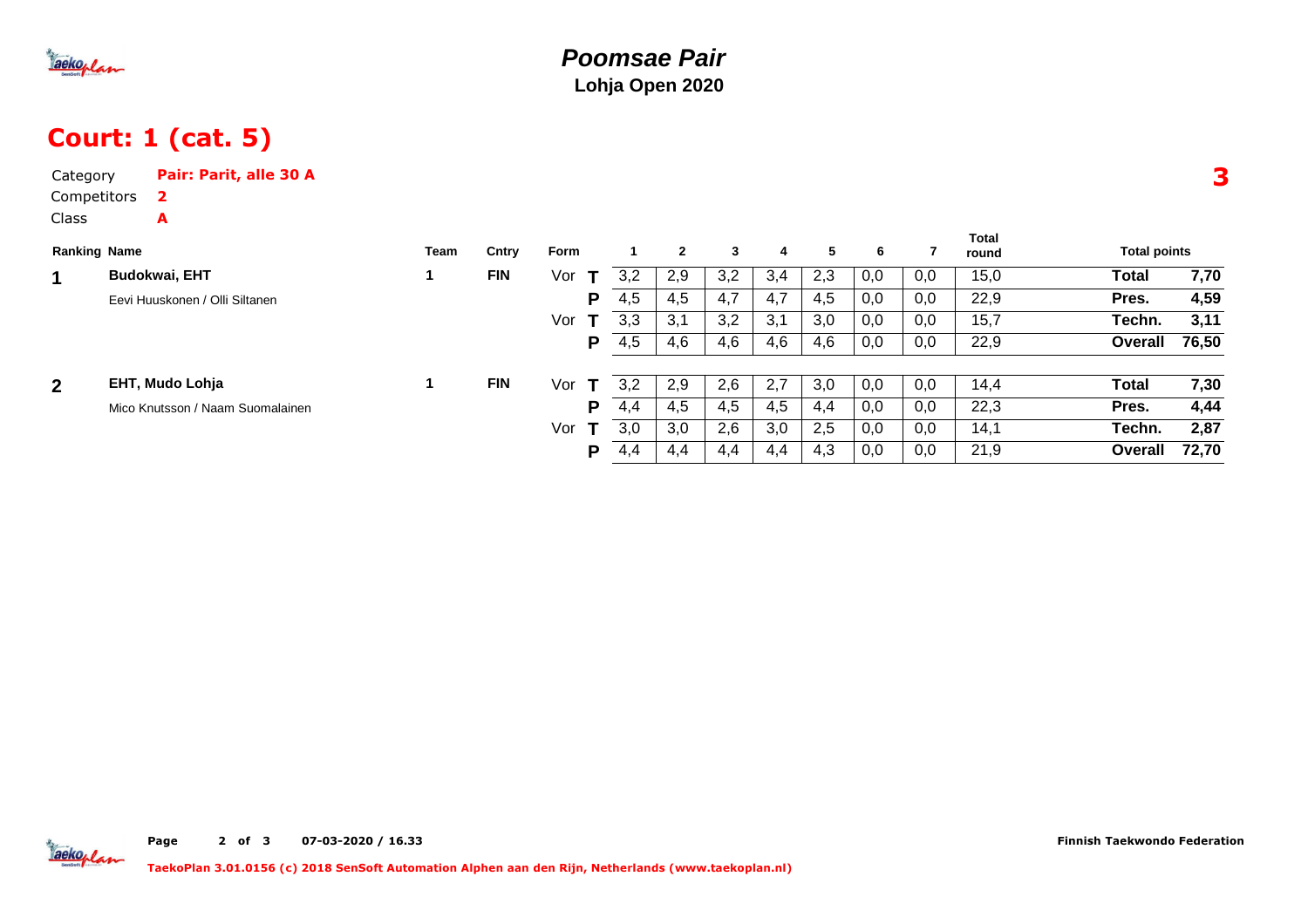

## Court: 1 (cat. 6)

| Category            | Pair: Parit, yli 30 A       |      |            |      |     |     |     |     |     |     |     |                       |                     |       |
|---------------------|-----------------------------|------|------------|------|-----|-----|-----|-----|-----|-----|-----|-----------------------|---------------------|-------|
| Competitors         |                             |      |            |      |     |     |     |     |     |     |     |                       |                     |       |
| <b>Class</b>        | A                           |      |            |      |     |     |     |     |     |     |     |                       |                     |       |
| <b>Ranking Name</b> |                             | Team | Cntry      | Form |     |     |     | 4   | 5   | 6   |     | <b>Total</b><br>round | <b>Total points</b> |       |
|                     | EHT, HTKD                   |      | <b>FIN</b> | Vor  | 3,2 | 2,8 | 2,8 | 2,9 | 2,7 | 0,0 | 0,0 | 14,4                  | Total               | 7,08  |
|                     | Kim Rejman / Johanna Nukari |      |            | P    | 4,3 | 4,2 | 4,3 | 4,2 | 4,2 | 0,0 | 0,0 | 21,2                  | Pres.               | 4,26  |
|                     |                             |      |            | Vor  |     | 2,8 | 2,9 | 3,0 | 2,5 | 0,0 | 0,0 | 13,9                  | Techn.              | 2,81  |
|                     |                             |      |            | D    | 4,3 | 4,3 | 4,3 | 4,3 | 4,1 | 0,0 | 0,0 | 21,3                  | Overall             | 70,80 |

Jackoplan

Page <sup>3</sup>of <sup>3</sup> 07-03-2020 / 16.33 Finnish Taekwondo Federation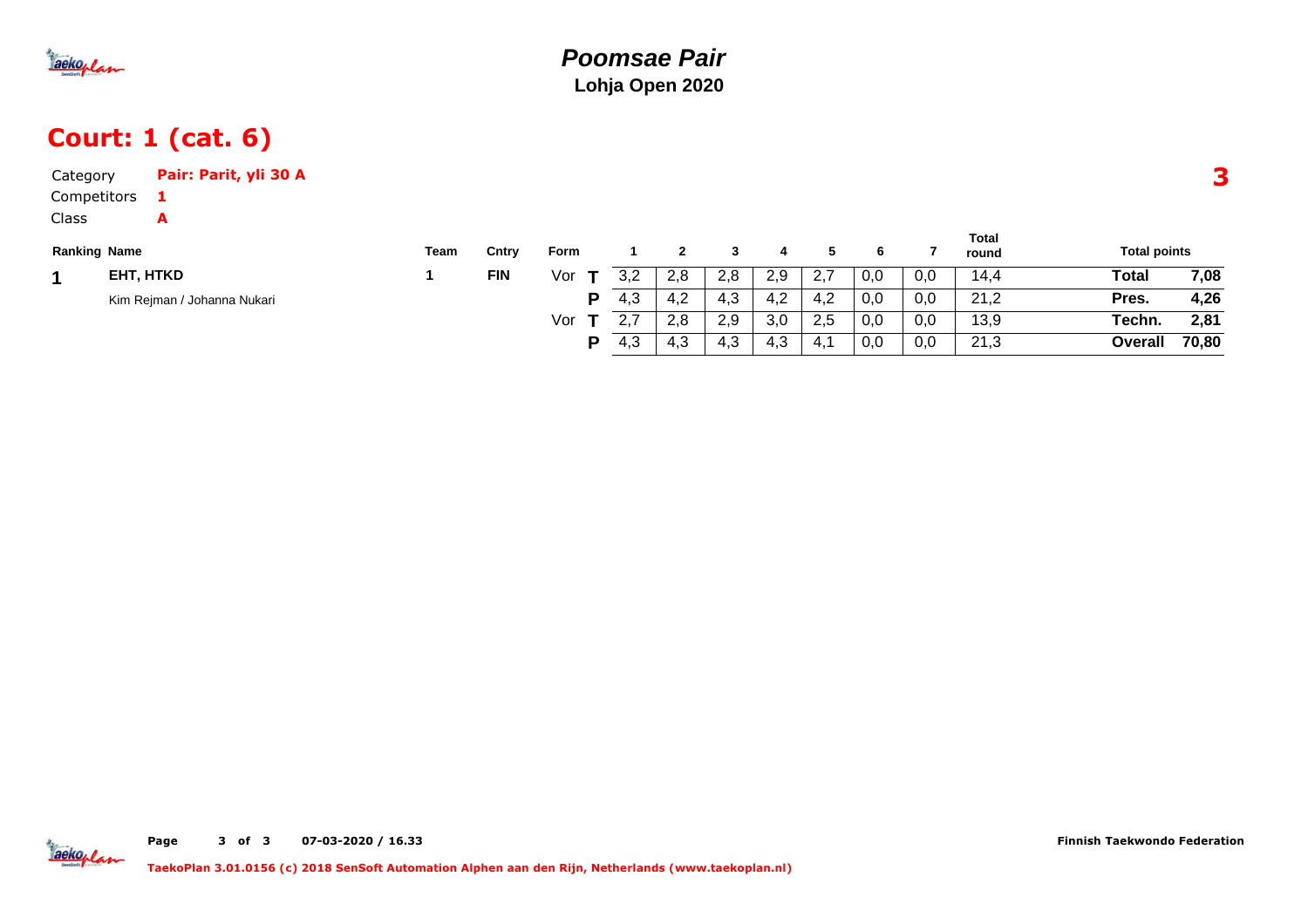

### Court: 2 (cat. 4)

| Category       |                     | <b>Pair: Parit, ilves A</b>          |      |            |          |     |              |              |     |     |     |     |                       |                     |       |
|----------------|---------------------|--------------------------------------|------|------------|----------|-----|--------------|--------------|-----|-----|-----|-----|-----------------------|---------------------|-------|
|                | Competitors         | з                                    |      |            |          |     |              |              |     |     |     |     |                       |                     |       |
| Class          |                     | A                                    |      |            |          |     |              |              |     |     |     |     |                       |                     |       |
|                | <b>Ranking Name</b> |                                      | Team | Cntry      | Form     |     | $\mathbf{2}$ | $\mathbf{3}$ | 4   | 5   | 6   | 7   | <b>Total</b><br>round | <b>Total points</b> |       |
| $\mathbf 1$    |                     | Mudo Lohja                           | 1    | <b>FIN</b> | Vor<br>Т | 2,3 | 2,1          | 2,9          | 0,0 | 0,0 | 0,0 | 0,0 | 07,3                  | <b>Total</b>        | 6,05  |
|                |                     | Daniel Romanenko / Elisa Suomalainen |      |            | P        | 3,6 | 3,7          | 3,9          | 0,0 | 0,0 | 0,0 | 0,0 | 11,2                  | Pres.               | 3,75  |
|                |                     |                                      |      |            | Vor      | 1,6 | 2,1          | 2,8          | 0,0 | 0,0 | 0,0 | 0,0 | 06,5                  | Techn.              | 2,30  |
|                |                     |                                      |      |            | P        | 3,7 | 3,8          | 3,8          | 0,0 | 0,0 | 0,0 | 0,0 | 11,3                  | Overall             | 36,30 |
|                |                     |                                      |      |            |          |     |              |              |     |     |     |     |                       |                     |       |
| 2 <sup>1</sup> |                     | Porin Taekwondoseura Ry              | 1    | <b>FIN</b> | Vor<br>T | 1,2 | 1,9          | 2,9          | 0,0 | 0,0 | 0,0 | 0,0 | 06,0                  | <b>Total</b>        | 5,65  |
|                |                     | Aada Paakkunainen / Nea Forsell      |      |            | P        | 4,0 | 3,6          | 3,7          | 0,0 | 0,0 | 0,0 | 0,0 | 11,3                  | Pres.               | 3,75  |
|                |                     |                                      |      |            | Vor      | 1,1 | 1,7          | 2,6          | 0,0 | 0,0 | 0,0 | 0,0 | 05,4                  | Techn.              | 1,90  |
|                |                     |                                      |      |            | P        | 3,9 | 3,6          | 3,7          | 0,0 | 0,0 | 0,0 | 0,0 | 11,2                  | Overall             | 33,90 |
|                |                     |                                      |      |            |          |     |              |              |     |     |     |     |                       |                     |       |
| 3 <sup>1</sup> |                     | Malmi, Porvoo                        | 1    | <b>FIN</b> | Vor<br>Т | 0,5 | 1,5          | 2,3          | 0,0 | 0,0 | 0,0 | 0,0 | 04,3                  | <b>Total</b>        | 5,05  |
|                |                     | Ines Benaissa / Pinja Latvajärvi     |      |            | P        | 3,9 | 3,5          | 3,8          | 0,0 | 0,0 | 0,0 | 0,0 | 11,2                  | Pres.               | 3,70  |
|                |                     |                                      |      |            | Vor<br>т | 0,8 | 1,2          | 1,8          | 0,0 | 0,0 | 0,0 | 0,0 | 03,8                  | Techn.              | 1,35  |
|                |                     |                                      |      |            | P        | 3,8 | 3,5          | 3,7          | 0,0 | 0,0 | 0,0 | 0,0 | 11,0                  | Overall             | 30,30 |
|                |                     |                                      |      |            |          |     |              |              |     |     |     |     |                       |                     |       |

3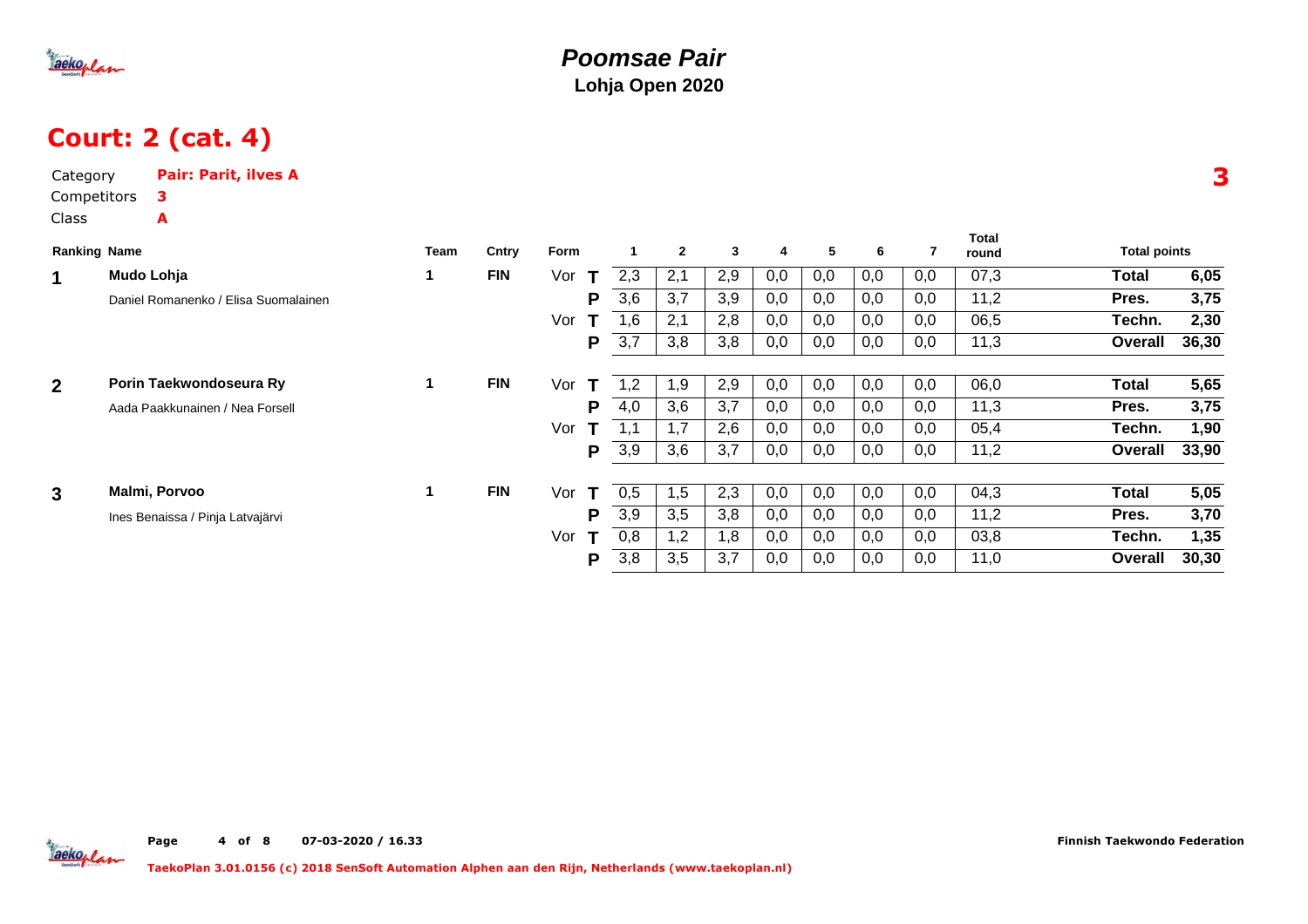

Category

#### **Poomsae PairLohja Open 2020**

## Court: 2 (cat. 6)

Pair: Parit, ylemmät A

|                | Competitors<br>14                |              |            |          |                  |                  |     |                |     |     |                |                       |                     |       |
|----------------|----------------------------------|--------------|------------|----------|------------------|------------------|-----|----------------|-----|-----|----------------|-----------------------|---------------------|-------|
| Class          | A                                |              |            |          |                  |                  |     |                |     |     |                |                       |                     |       |
|                | <b>Ranking Name</b>              | <b>Team</b>  | Cntry      | Form     | 1                | $\overline{2}$   | 3   | $\overline{4}$ | 5   | 6   | $\overline{7}$ | <b>Total</b><br>round | <b>Total points</b> |       |
| 1              | Vihdin Taekwondoseura Ry         | 1            | <b>FIN</b> | Vor<br>т | 2,7              | 2,6              | 3,3 | 2,4            | 2,8 | 0,0 | 0,0            | 13,8                  | <b>Total</b>        | 6,61  |
|                | Tuomas Tidenberg / Heidi Natunen |              |            | P        | 3,5              | 4,2              | 3,4 | 3,9            | 4,1 | 0,0 | 0,0            | 19,1                  | Pres.               | 3,91  |
|                |                                  |              |            | Vor      | 2,7              | 2,6              | 3,1 | 1,7            | 2,8 | 0,0 | 0,0            | 12,9                  | Techn.              | 2,70  |
|                |                                  |              |            | P        | 3,9              | 4,1              | 3,2 | 4,3            | 4,0 | 0,0 | 0,0            | 19,5                  | Overall             | 65,30 |
| 2 <sup>1</sup> | Mudokwan Vantaa                  | 1            | <b>FIN</b> | Vor<br>Т | 2,5              | 2,5              | 3,0 | 1,8            | 2,4 | 0,0 | 0,0            | 12,2                  | <b>Total</b>        | 6,32  |
|                | Laura Wild / Jani Nyberg         |              |            | P        | 4,0              | 3,9              | 3,3 | 4,0            | 3,8 | 0,0 | 0,0            | 19,0                  | Pres.               | 3,90  |
|                |                                  |              |            | Т<br>Vor | 2,6              | 2,2              | 2,9 | 2,2            | 2,3 | 0,0 | 0,0            | 12,2                  | Techn.              | 2,42  |
|                |                                  |              |            | P        | 4,0              | 4,0              | 3,4 | 4,1            | 3,7 | 0,0 | 0,0            | 19,2                  | Overall             | 62,60 |
| $\overline{3}$ | Yong Taekwondo                   | $\mathbf{2}$ | <b>FIN</b> | Vor<br>T | 2,0              | 2,4              | 2,9 | 0,7            | 2,3 | 0,0 | 0,0            | 10,3                  | <b>Total</b>        | 6,06  |
|                | Johanna Anolin / Maria Lindgren  |              |            | P        | $\overline{3,8}$ | $\overline{3,9}$ | 3,6 | 4,0            | 3,4 | 0,0 | 0,0            | 18,7                  | Pres.               | 3,75  |
|                |                                  |              |            | Vor<br>т | 2,2              | 2,8              | 2,9 | 1,8            | 2,2 | 0,0 | 0,0            | 11,9                  | Techn.              | 2,31  |
|                |                                  |              |            | P        | 3,9              | 3,8              | 3,3 | 4,3            | 3,5 | 0,0 | 0,0            | 18,8                  | <b>Overall</b>      | 59,70 |
|                |                                  |              |            |          |                  |                  |     |                |     |     |                |                       |                     |       |
| 4              | Vihdin Taekwondoseura Ry         | $\mathbf{2}$ | <b>FIN</b> | Vor      | 2,1              | 2,4              | 2,0 | 1,3            | 2,5 | 0,0 | 0,0            | 10,3                  | <b>Total</b>        | 5,85  |
|                | Niina Kemppainen / Henna Honkala |              |            | P        | $\overline{3,9}$ | 3,9              | 2,8 | 4,0            | 3,9 | 0,0 | 0,0            | 18,5                  | Pres.               | 3,81  |
|                |                                  |              |            | Vor<br>т | 2,1              | 1,8              | 2,2 | 0,7            | 1,8 | 0,0 | 0,0            | 08,6                  | Techn.              | 2,03  |
|                |                                  |              |            | P        | 3,9              | 3,7              | 2,7 | 3,8            | 3,7 | 0,0 | 0,0            | 17,8                  | Overall             | 55,20 |
| 5              | <b>Team Academy If</b>           | $\mathbf{2}$ | <b>SWE</b> | Vor<br>т | 2,0              | 2,1              | 2,3 | 1,6            | 1,9 | 0,0 | 0,0            | 09,9                  | <b>Total</b>        | 5,84  |
|                | Emilia Lundbom / Hampus Lundbom  |              |            | P        | $\overline{3,9}$ | 3,8              | 3,0 | 4,3            | 3,6 | 0,0 | 0,0            | 18,6                  | Pres.               | 3,83  |
|                |                                  |              |            | Vor<br>т | 1,7              | 2,2              | 2,6 | 0,9            | 2,1 | 0,0 | 0,0            | 09,5                  | Techn.              | 2,00  |
|                |                                  |              |            | P        | 4,0              | 3,9              | 3,3 | 4,3            | 3,8 | 0,0 | 0,0            | 19,3                  | Overall             | 57,30 |
|                |                                  |              |            |          |                  |                  |     |                |     |     |                |                       |                     |       |

3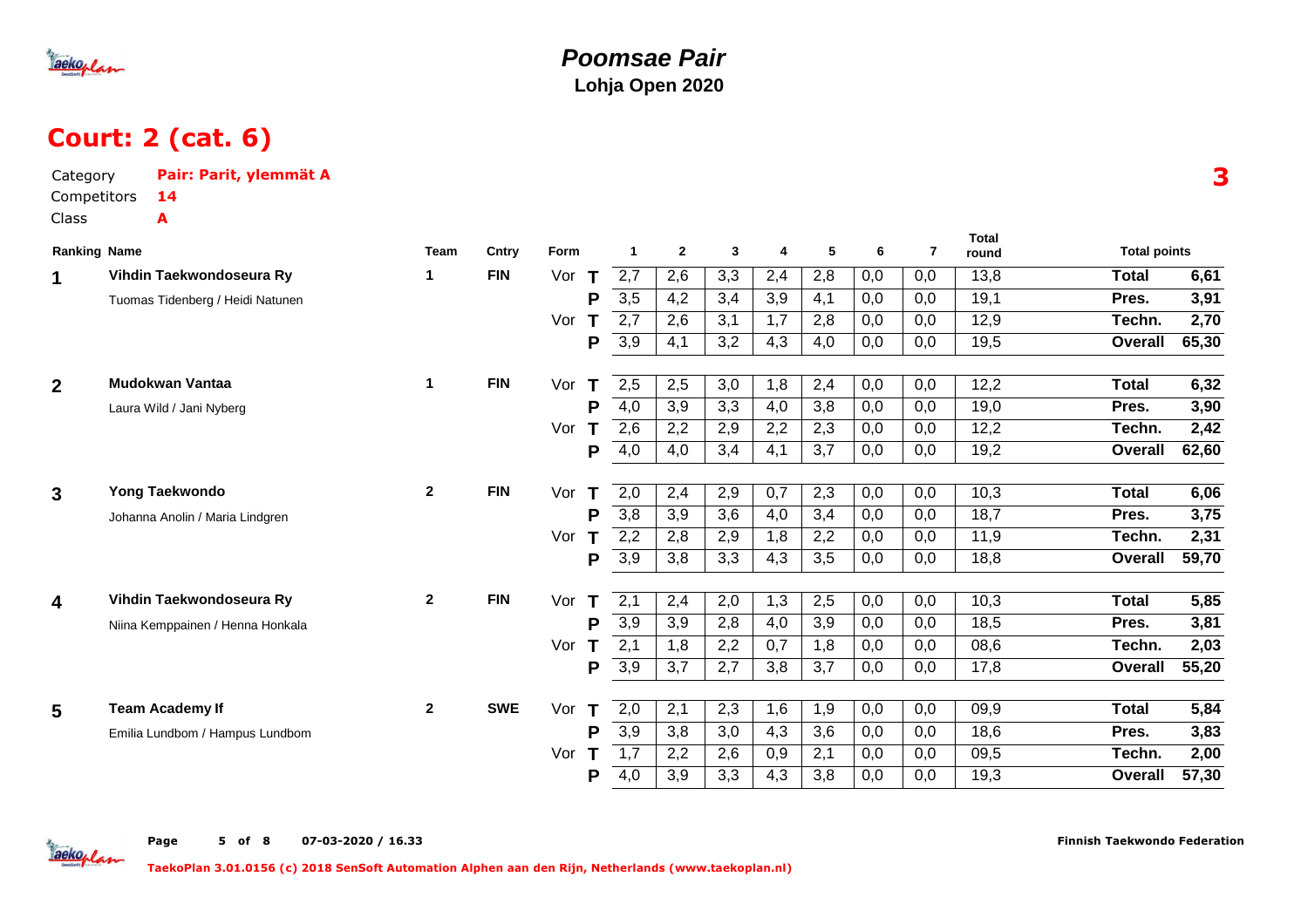

# Court: 2 (cat. 6)

| Category<br>Class | Competitors         | Pair: Parit, ylemmät A<br>14<br>A |             |            |          |                  |                  |     |                  |                  |     |                |                       |                     |                   |
|-------------------|---------------------|-----------------------------------|-------------|------------|----------|------------------|------------------|-----|------------------|------------------|-----|----------------|-----------------------|---------------------|-------------------|
|                   | <b>Ranking Name</b> |                                   | <b>Team</b> | Cntry      | Form     | 1                | $\mathbf{2}$     | 3   | 4                | 5                | 6   | $\overline{7}$ | <b>Total</b><br>round | <b>Total points</b> |                   |
| 6                 |                     | <b>Hnmky Taekwondo</b>            | 1           | <b>FIN</b> | Vor<br>т | 2,1              | 2,3              | 2,7 | 0,9              | 2,3              | 0,0 | 0,0            | 10,3                  | Total               | 5,83              |
|                   |                     | Rosa Meriläinen / Frans Frangén   |             |            | P        | 3,7              | $\overline{3,9}$ | 3,1 | 4,1              | 3,6              | 0,0 | 0,0            | 18,4                  | Pres.               | 3,65              |
|                   |                     |                                   |             |            | Vor      | 2,1              | 2,2              | 3,0 | 0,5              | 2,1              | 0,0 | 0,0            | 09,9                  | Techn.              | 2,18              |
|                   |                     |                                   |             |            | P        | 3,5              | 3,7              | 3,3 | 4,1              | 3,5              | 0,0 | 0,0            | 18,1                  | Overall             | 56,70             |
| $\overline{7}$    |                     | Herttoniemi, HIPKO                | 1           | <b>FIN</b> | Vor<br>т | 1,9              | 2,3              | 2,4 | 1,8              | 2,2              | 0,0 | 0,0            | 10,6                  | <b>Total</b>        | $\overline{5,75}$ |
|                   |                     | Ada Gustafsson / Jessica Muikku   |             |            | P        | $\overline{3,8}$ | 4,0              | 3,2 | 4,1              | $\overline{3,5}$ | 0,0 | 0,0            | 18,6                  | Pres.               | 3,77              |
|                   |                     |                                   |             |            | Vor      | 1,7              | 2,3              | 2,8 | 1,2              | 1,5              | 0,0 | 0,0            | 09,5                  | Techn.              | 1,98              |
|                   |                     |                                   |             |            | P        | 3,8              | 3,9              | 3,3 | 4,0              | 3,6              | 0,0 | 0,0            | 18,6                  | <b>Overall</b>      | 57,30             |
|                   |                     |                                   |             |            |          |                  |                  |     |                  |                  |     |                |                       |                     |                   |
| 8                 |                     | <b>Team Academy If</b>            | 4           | <b>SWE</b> | Vor      | 2,5              | 1,9              | 2,9 | 1,1              | 1,8              | 0,0 | 0,0            | 10,2                  | <b>Total</b>        | 5,63              |
|                   |                     | Ellen Örsing / Melvin Blomgren    |             |            | P        | $\overline{3,6}$ | $\overline{3,8}$ | 3,0 | $\overline{4,2}$ | $\overline{3,5}$ | 0,0 | 0,0            | 18,1                  | Pres.               | 3,68              |
|                   |                     |                                   |             |            | Vor      | 2,0              | 1,8              | 2,8 | 1,7              | 1,1              | 0,0 | 0,0            | 09,4                  | Techn.              | 1,95              |
|                   |                     |                                   |             |            | P        | 3,7              | 4,0              | 3,2 | 4,0              | 3,5              | 0,0 | 0,0            | 18,4                  | Overall             | 56,10             |
| 9                 |                     | Porin Taekwondoseura Ry           | 1           | <b>FIN</b> | Vor<br>т | 2,0              | 2,3              | 2,6 | 0,9              | 1,9              | 0,0 | 0,0            | 09,7                  | <b>Total</b>        | 5,61              |
|                   |                     | Nea Forsell / Aada Paakkunainen   |             |            | P        | $\overline{3,8}$ | $\overline{3,8}$ | 2,9 | 4,1              | $\overline{3,6}$ | 0,0 | 0,0            | 18,2                  | Pres.               | 3,67              |
|                   |                     |                                   |             |            | Vor      | 2,0              | 2,1              | 2,7 | 0,5              | 1,4              | 0,0 | 0,0            | 08,7                  | Techn.              | 1,95              |
|                   |                     |                                   |             |            | P        | 3,7              | 3,7              | 3,0 | 4,2              | 3,4              | 0,0 | 0,0            | 18,0                  | <b>Overall</b>      | 54,60             |
| 10                |                     | Yong Taekwondo                    | 1           | <b>FIN</b> | Vor<br>т | $\overline{2,2}$ | 2,0              | 2,6 | 1,0              | 1,4              | 0,0 | 0,0            | 09,2                  | <b>Total</b>        | $\overline{5,55}$ |
|                   |                     | Perla Peltoniemi / Heli Hamppula  |             |            | P        | 4,0              | 3,8              | 3,1 | 4,1              | 3,3              | 0,0 | 0,0            | 18,3                  | Pres.               | 3,65              |
|                   |                     |                                   |             |            | Vor      | 1,8              | 2,6              | 3,0 | 0,5              | 1,4              | 0,0 | 0,0            | 09,3                  | Techn.              | 1,90              |
|                   |                     |                                   |             |            | P        | 3,7              | 3,7              | 3,3 | 4,2              | 3,4              | 0,0 | 0,0            | 18,3                  | Overall             | 55,10             |
|                   |                     |                                   |             |            |          |                  |                  |     |                  |                  |     |                |                       |                     |                   |

Tackoplan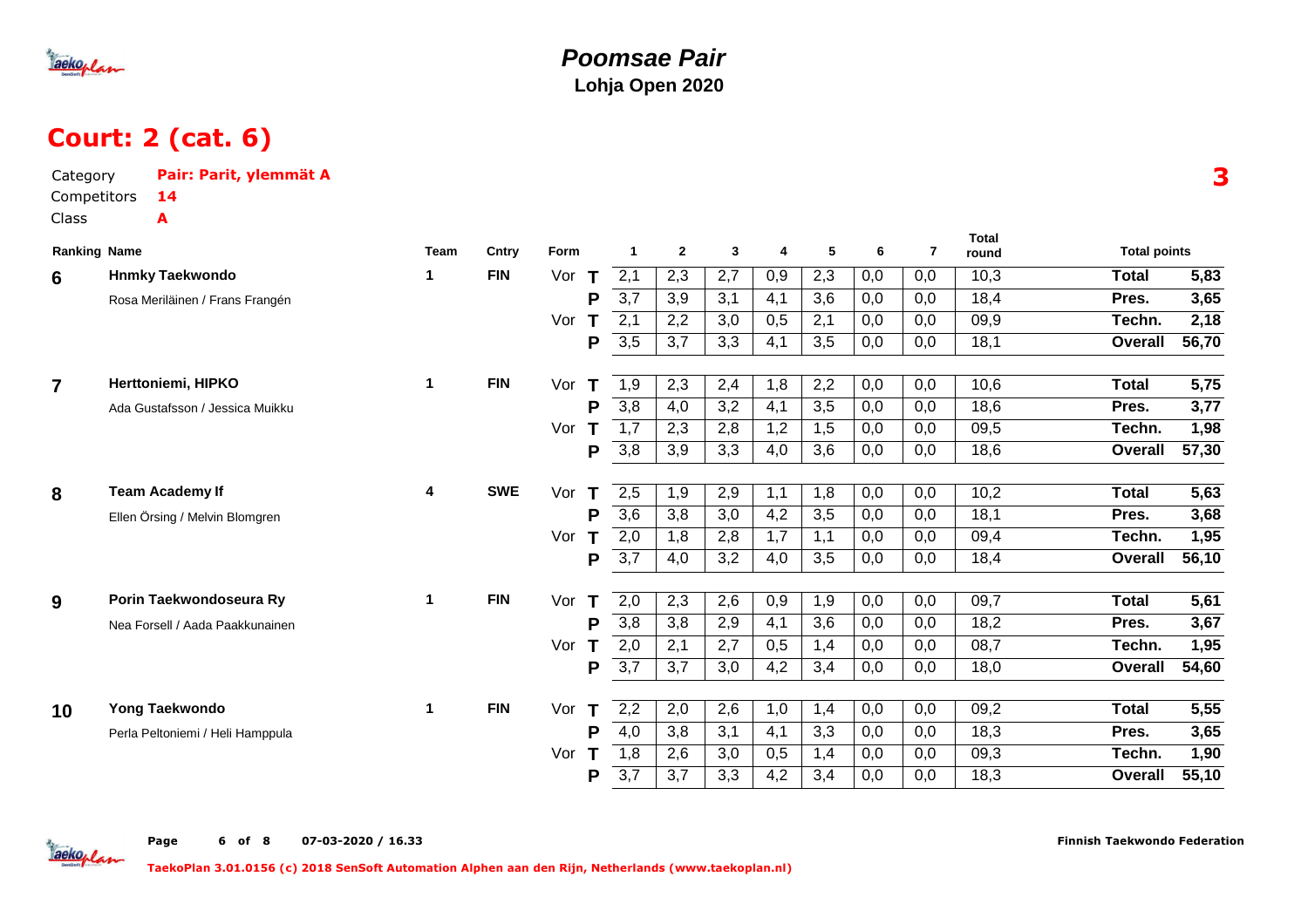

# Court: 2 (cat. 6)

| Category<br>Competitors<br>Class |                     | Pair: Parit, ylemmät A<br>14<br>A  |             |            |          |                  |              |     |     |     |     |     |                       |                     |       |
|----------------------------------|---------------------|------------------------------------|-------------|------------|----------|------------------|--------------|-----|-----|-----|-----|-----|-----------------------|---------------------|-------|
|                                  | <b>Ranking Name</b> |                                    | <b>Team</b> | Cntry      | Form     | 1                | $\mathbf{2}$ | 3   | 4   | 5   | 6   | 7   | <b>Total</b><br>round | <b>Total points</b> |       |
| 11                               |                     | Korson Kaiku / Taekwondo           | 1           | <b>FIN</b> | Vor<br>Т | 2,3              | 2,3          | 2,5 | 0,8 | 2,0 | 0,0 | 0,0 | 09,9                  | Total               | 5,31  |
|                                  |                     | Teea Huttunen / Taru Muukkonen     |             |            | P        | 3,3              | 3,8          | 2,2 | 3,9 | 3,6 | 0,0 | 0,0 | 16,8                  | Pres.               | 3,50  |
|                                  |                     |                                    |             |            | Vor      | 2,0              | 1,1          | 3,0 | 1,2 | 1,1 | 0,0 | 0,0 | 08,4                  | Techn.              | 1,81  |
|                                  |                     |                                    |             |            | P        | 3,2              | 3,7          | 1,9 | 3,8 | 3,4 | 0,0 | 0,0 | 16,0                  | <b>Overall</b>      | 51,10 |
| 12                               |                     | <b>Espoo Hwarang Team Ry</b>       | 1           | <b>FIN</b> | Vor<br>т | 1,6              | 2,1          | 2,6 | 0,5 | 1,0 | 0,0 | 0,0 | 07,8                  | Total               | 5,09  |
|                                  |                     | Kati-Sisko Kuosmanen / Jukka Marin |             |            | P        | 3,8              | 3,9          | 2,7 | 3,7 | 3,5 | 0,0 | 0,0 | 17,6                  | Pres.               | 3,52  |
|                                  |                     |                                    |             |            | Vor      | 1,9              | 1,3          | 2,4 | 0,6 | 1,5 | 0,0 | 0,0 | 07,7                  | Techn.              | 1,57  |
|                                  |                     |                                    |             |            | P        | 3,2              | 3,5          | 2,4 | 3,8 | 3,4 | 0,0 | 0,0 | 16,3                  | <b>Overall</b>      | 49,40 |
| 13                               |                     | <b>Team Academy If</b>             | 1           | <b>SWE</b> | Vor<br>т | 1,2              | 1,2          | 2,2 | 0,5 | 1,1 | 0,0 | 0,0 | 06,2                  | Total               | 4,71  |
|                                  |                     | Lovisa Eriksson / Edvin Eriksson   |             |            | P        | 3,7              | 3,6          | 2,9 | 3,8 | 3,7 | 0,0 | 0,0 | 17,7                  | Pres.               | 3,57  |
|                                  |                     |                                    |             |            | Vor      |                  | 1,7          | 2,0 | 0,5 | 0,3 | 0,0 | 0,0 | 05,6                  | Techn.              | 1,14  |
|                                  |                     |                                    |             |            | P        | 3,6              | 3,4          | 3,2 | 3,8 | 3,4 | 0,0 | 0,0 | 17,4                  | <b>Overall</b>      | 46,90 |
| 14                               |                     | <b>Team Academy If</b>             | 3           | <b>SWE</b> | Vor<br>Т | 1,5              | 1,4          | 2,1 | 0,5 | 0,8 | 0,0 | 0,0 | 06,3                  | Total               | 4,54  |
|                                  |                     | Vera Angsell / Charlotte Bonomi    |             |            | P        | $\overline{3,6}$ | 3,6          | 2,8 | 4,0 | 3,4 | 0,0 | 0,0 | 17,4                  | Pres.               | 3,41  |
|                                  |                     |                                    |             |            | Vor      | 0,8              | 1,8          | 2,7 | 0,5 | 0,5 | 0,0 | 0,0 | 06,3                  | Techn.              | 1,13  |
|                                  |                     |                                    |             |            | P        | 3,2              | 3,7          | 2,7 | 3,4 | 3,3 | 0,0 | 0,0 | 16,3                  | <b>Overall</b>      | 46,30 |

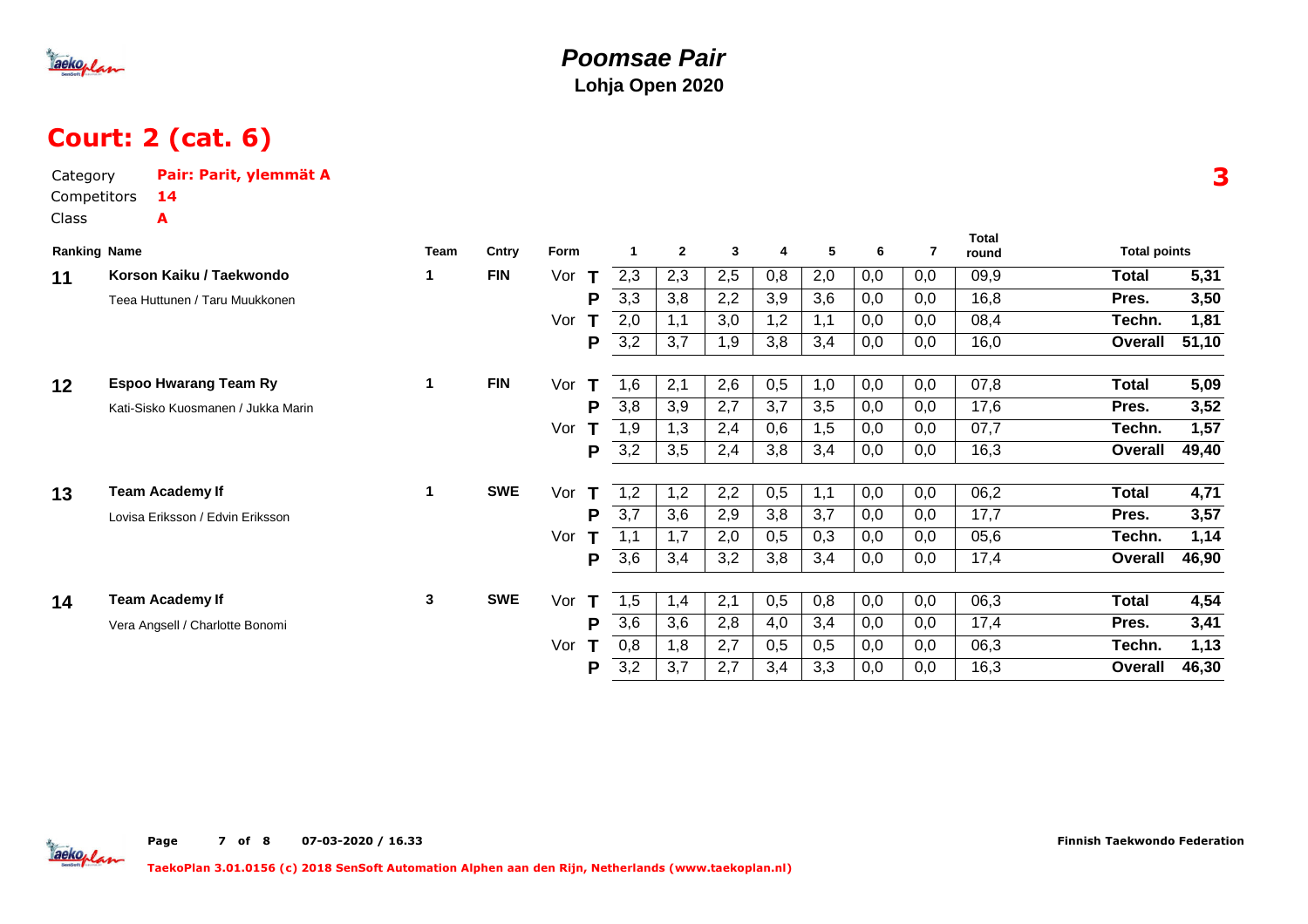

## Court: 2 (cat. 8)

| Category<br>Competitors      | Pair: Parit, alemmat A<br>5.    |              |            |                     |                  |                |     |     |     |     |     |                       |                     |       |
|------------------------------|---------------------------------|--------------|------------|---------------------|------------------|----------------|-----|-----|-----|-----|-----|-----------------------|---------------------|-------|
| Class<br><b>Ranking Name</b> | A                               | Team         | Cntry      | Form                |                  | $\overline{2}$ | 3   | 4   | 5   | 6   | 7   | <b>Total</b><br>round | <b>Total points</b> |       |
| $\mathbf 1$                  | Kampsport-Fighters Taekwondo    | 1            | <b>FIN</b> | Vor<br>$\mathbf{T}$ | 2,8              | 2,9            | 2,2 | 2,4 | 3,1 | 0,0 | 0,0 | 13,4                  | <b>Total</b>        | 6,10  |
|                              | Alisa Kallio / Veera Lampinen   |              |            | P                   | 3,7              | 3,8            | 3,9 | 3,9 | 3,9 | 0,0 | 0,0 | 19,2                  | Pres.               | 3,75  |
|                              |                                 |              |            | T<br>Vor            | 2,1              | 1,8            | 1,9 | 2,0 | 2,6 | 0,0 | 0,0 | 10,4                  | Techn.              | 2,35  |
|                              |                                 |              |            | P                   | 3,5              | 3,6            | 3,7 | 3,8 | 3,6 | 0,0 | 0,0 | 18,2                  | Overall             | 61,20 |
| $\overline{2}$               | Porin Taekwondoseura Ry         | 1            | <b>FIN</b> | Vor<br>T            | 2,4              | 2,6            | 1,7 | 2,2 | 2,1 | 0,0 | 0,0 | 11,0                  | <b>Total</b>        | 5,75  |
|                              | liris Petäjä / Sonja Routa      |              |            | P                   | 3,6              | 3,6            | 3,6 | 3,8 | 3,6 | 0,0 | 0,0 | 18,2                  | Pres.               | 3,63  |
|                              |                                 |              |            | т<br>Vor            | 2,3              | 2,1            | 1,9 | 1,9 | 2,0 | 0,0 | 0,0 | 10,2                  | Techn.              | 2,11  |
|                              |                                 |              |            | P                   | 3,5              | 3,7            | 3,7 | 3,6 | 3,7 | 0,0 | 0,0 | 18,2                  | Overall             | 57,60 |
| 3                            | Hausjärvi Hong Taekwondo Ry     | 1            | <b>FIN</b> | Vor<br>T            | 2,0              | 2,2            | 1,8 | 2,2 | 1,4 | 0,0 | 0,0 | 09,6                  | Total               | 5,55  |
|                              | Roosa Määttä / Emmi Koskinen    |              |            | P                   | 3,4              | 3,7            | 3,8 | 3,6 | 3,6 | 0,0 | 0,0 | 18,1                  | Pres.               | 3,65  |
|                              |                                 |              |            | Vor<br>т            | 1,9              | 1,8            | 1,7 | 2,0 | 1,5 | 0,0 | 0,0 | 08,9                  | Techn.              | 1,90  |
|                              |                                 |              |            | Р                   | 3,4              | 3,8            | 3,7 | 3,7 | 3,6 | 0,0 | 0,0 | 18,2                  | Overall             | 54,80 |
| 4                            | <b>Team Academy If</b>          | $\mathbf{2}$ | <b>SWE</b> | Vor<br>Т            | 0,9              | 1,3            | 0,9 | 1,0 | 1,3 | 0,0 | 0,0 | 05,4                  | Total               | 4,69  |
|                              | Sofia Kromnow / Dexter Hirdwall |              |            | P                   | $\overline{3,2}$ | 3,3            | 2,7 | 3,3 | 3,0 | 0,0 | 0,0 | 15,5                  | Pres.               | 3,32  |
|                              |                                 |              |            | Vor<br>т            | 2,1              | 2,4            | 1,2 | 1,5 | 1,4 | 0,0 | 0,0 | 08,6                  | Techn.              | 1,37  |
|                              |                                 |              |            | Р                   | 3,4              | 3,5            | 3,2 | 3,6 | 3,5 | 0,0 | 0,0 | 17,2                  | Overall             | 46,70 |

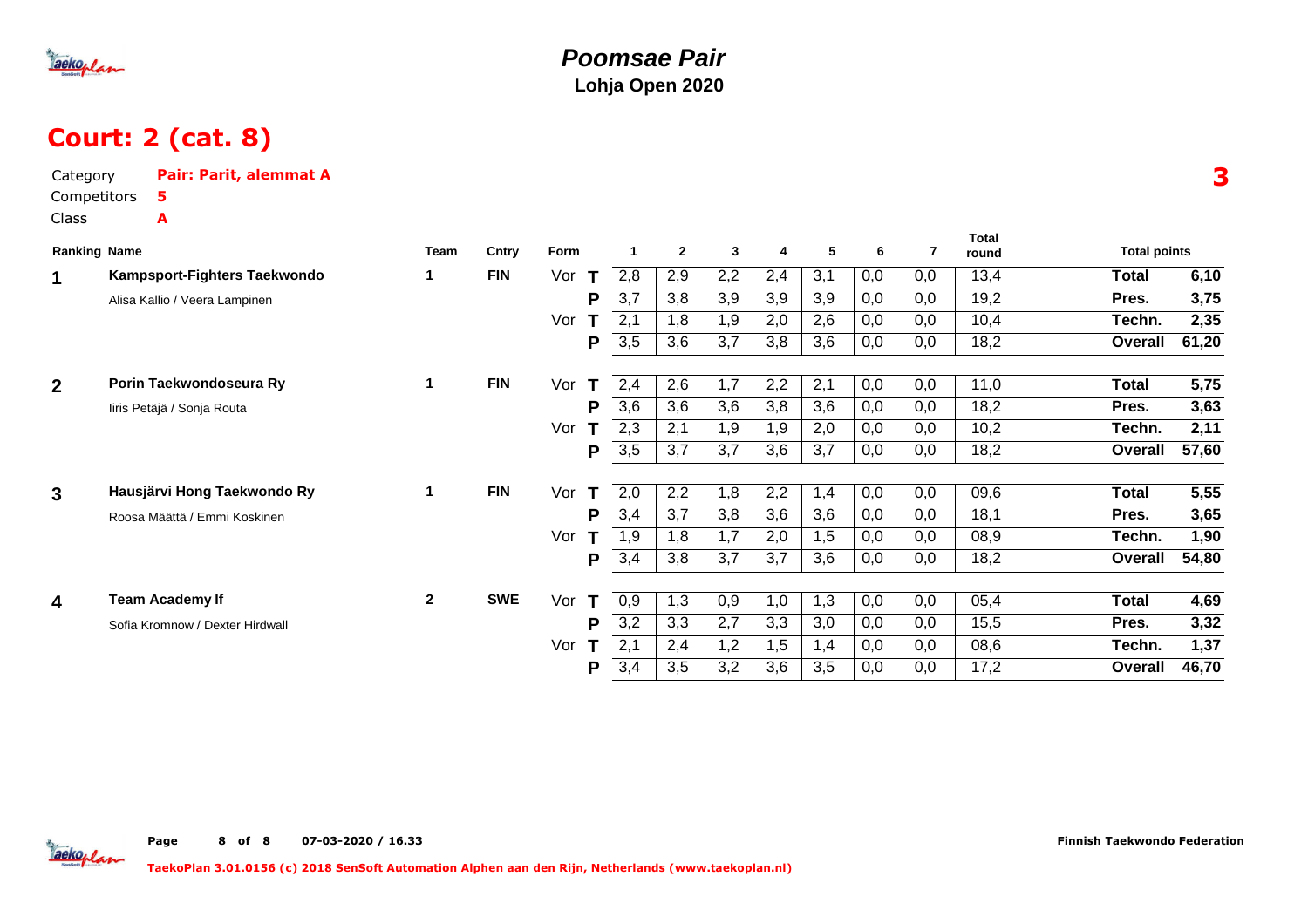

# Court: 1 (cat. 2)

| Category            | Team: Ryhmät, yli 30 A                          |      |            |         |              |     |              |     |     |     |     |     |                |                     |       |
|---------------------|-------------------------------------------------|------|------------|---------|--------------|-----|--------------|-----|-----|-----|-----|-----|----------------|---------------------|-------|
| Competitors         | $\mathbf{2}$                                    |      |            |         |              |     |              |     |     |     |     |     |                |                     |       |
| Class               | A                                               |      |            |         |              |     |              |     |     |     |     |     |                |                     |       |
| <b>Ranking Name</b> |                                                 | Team | Cntry      | Form    |              |     | $\mathbf{2}$ | 3   | 4   | 5.  | 6   | 7   | Total<br>round | <b>Total points</b> |       |
| 1                   | HTKD, TU11, Vihti                               |      | <b>FIN</b> | Vor     | $\mathbf{T}$ | 2,7 | 2,8          | 3,1 | 2,3 | 2,8 | 0,0 | 0,0 | 13,7           | Total               | 6,99  |
|                     | Ville Lehtinen / Jeppe Aukio / Kim Rejman       |      |            |         | P            | 4,2 | 4,4          | 4,2 | 4,4 | 4,2 | 0,0 | 0,0 | 21,4           | Pres.               | 4,30  |
|                     |                                                 |      |            | Vor     | $\mathbf{T}$ | 2,8 | 2,5          | 2,5 | 2,8 | 2,2 | 0,0 | 0,0 | 12,8           | Techn.              | 2,69  |
|                     |                                                 |      |            |         | P            | 4,3 | 4,5          | 4,1 | 4,4 | 4,3 | 0,0 | 0,0 | 21,6           | Overall             | 69,50 |
| $\overline{2}$      | EHT, Kumgang                                    |      | <b>FIN</b> | Vor     |              | .5  | 0,8          | 0,5 | 1,6 | 1,9 | 0,0 | 0,0 | 06,3           | <b>Total</b>        | 5,48  |
|                     |                                                 |      |            |         |              |     |              |     |     |     |     |     |                |                     |       |
|                     | Matti Huuskonen / Juho Metsälä / Elia Zolfaghar |      |            |         | P            | 4,0 | 4,0          | 3,8 | 4,1 | 4,1 | 0,0 | 0,0 | 20,0           | Pres.               | 3,98  |
|                     |                                                 |      |            | Vor $T$ |              | 1,8 | 1,3          | 1,6 | 2,0 | 1,7 | 0,0 | 0,0 | 08,4           | Techn.              | 1,50  |
|                     |                                                 |      |            |         | P            | 4,0 | 3,9          | 3,9 | 4,0 | 3,9 | 0,0 | 0,0 | 19,7           | Overall             | 54,40 |
|                     |                                                 |      |            |         |              |     |              |     |     |     |     |     |                |                     |       |

3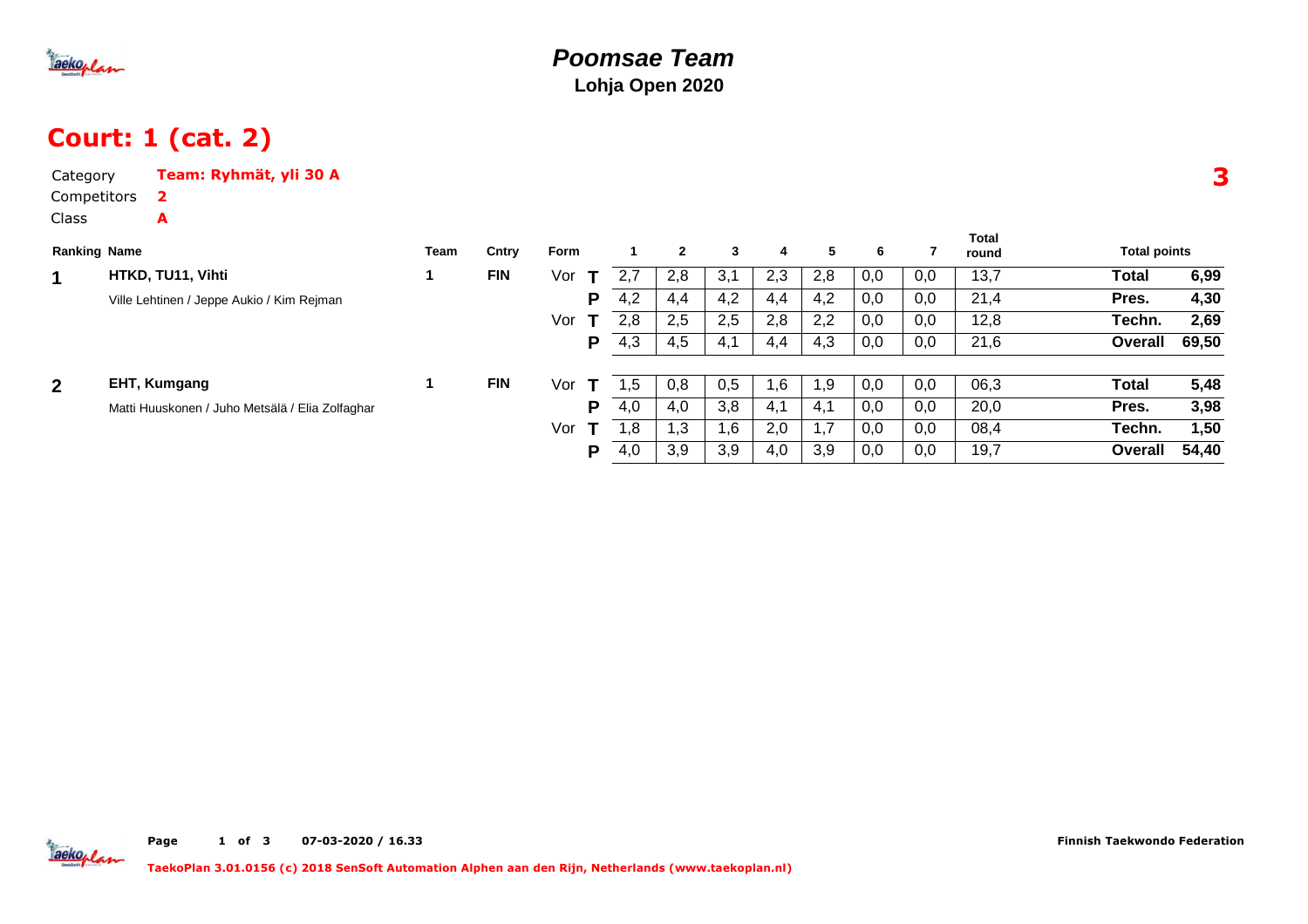

# Court: 1 (cat. 7)

| Category            |  | Team: Ryhmät, alle 17 A                            |      |            |          |     |              |     |     |     |     |     |                       |                     |       |
|---------------------|--|----------------------------------------------------|------|------------|----------|-----|--------------|-----|-----|-----|-----|-----|-----------------------|---------------------|-------|
| Competitors         |  | 3                                                  |      |            |          |     |              |     |     |     |     |     |                       |                     |       |
| <b>Class</b>        |  | A                                                  |      |            |          |     |              |     |     |     |     |     |                       |                     |       |
| <b>Ranking Name</b> |  |                                                    | Team | Cntry      | Form     |     | $\mathbf{2}$ | 3   | 4   | 5   | 6   | 7   | <b>Total</b><br>round | <b>Total points</b> |       |
| $\mathbf 1$         |  | EHT, Lohja, Pori                                   | 1    | <b>FIN</b> | Vor<br>Т | 3,0 | 2,7          | 3,0 | 3,1 | 3,2 | 0,0 | 0,0 | 15,0                  | Total               | 7,55  |
|                     |  | Aino Kangasmaa / Mia Knutsson / Helmi Riuttala     |      |            | P        | 4,6 | 4,4          | 4,7 | 4,4 | 4,6 | 0,0 | 0,0 | 22,7                  | Pres.               | 4,50  |
|                     |  |                                                    |      |            | Vor<br>Т | 3,0 | 3,2          | 2,5 | 3,1 | 3,1 | 0,0 | 0,0 | 14,9                  | Techn.              | 3,05  |
|                     |  |                                                    |      |            | P        | 4,5 | 4,4          | 4,6 | 4,4 | 4,5 | 0,0 | 0,0 | 22,4                  | Overall             | 75,00 |
| $\overline{2}$      |  | Kuopio, TU11                                       | 1    | <b>FIN</b> | Vor<br>т | 3,1 | 2,4          | 2,8 | 2,9 | 2,9 | 0,0 | 0,0 | 14,1                  | Total               | 7,15  |
|                     |  | Airada Heikkinen / Aino Kortelainen / Sofia Sarala |      |            | P        | 4,5 | 4,3          | 4,4 | 4,3 | 4,3 | 0,0 | 0,0 | 21,8                  | Pres.               | 4,30  |
|                     |  |                                                    |      |            | Vor<br>Т | 3,0 | 2,8          | 2,5 | 2,9 | 2,8 | 0,0 | 0,0 | 14,0                  | Techn.              | 2,85  |
|                     |  |                                                    |      |            | P        | 4,5 | 4,2          | 4,3 | 4,2 | 4,3 | 0,0 | 0,0 | 21,5                  | Overall             | 71,40 |
| $\mathbf{3}$        |  | <b>Team Academy If</b>                             | 1    | <b>SWE</b> | Vor<br>т | 2,7 | 2,3          | 2,3 | 2,9 | 3,1 | 0,0 | 0,0 | 13,3                  | <b>Total</b>        | 6,73  |
|                     |  | Noah Mkrtchian / Mille Bergh / Edvin Drakenberg    |      |            | P        | 4,2 | 4,2          | 4,1 | 4,2 | 4,2 | 0,0 | 0,0 | 20,9                  | Pres.               | 4,11  |
|                     |  |                                                    |      |            | Vor<br>т | 2,7 | 2,5          | 1,2 | 2,7 | 2,6 | 0,0 | 0,0 | 11,7                  | Techn.              | 2,61  |
|                     |  |                                                    |      |            | P        | 4,1 | 4,2          | 4,0 | 4,0 | 4,0 | 0,0 | 0,0 | 20,3                  | Overall             | 66,20 |

3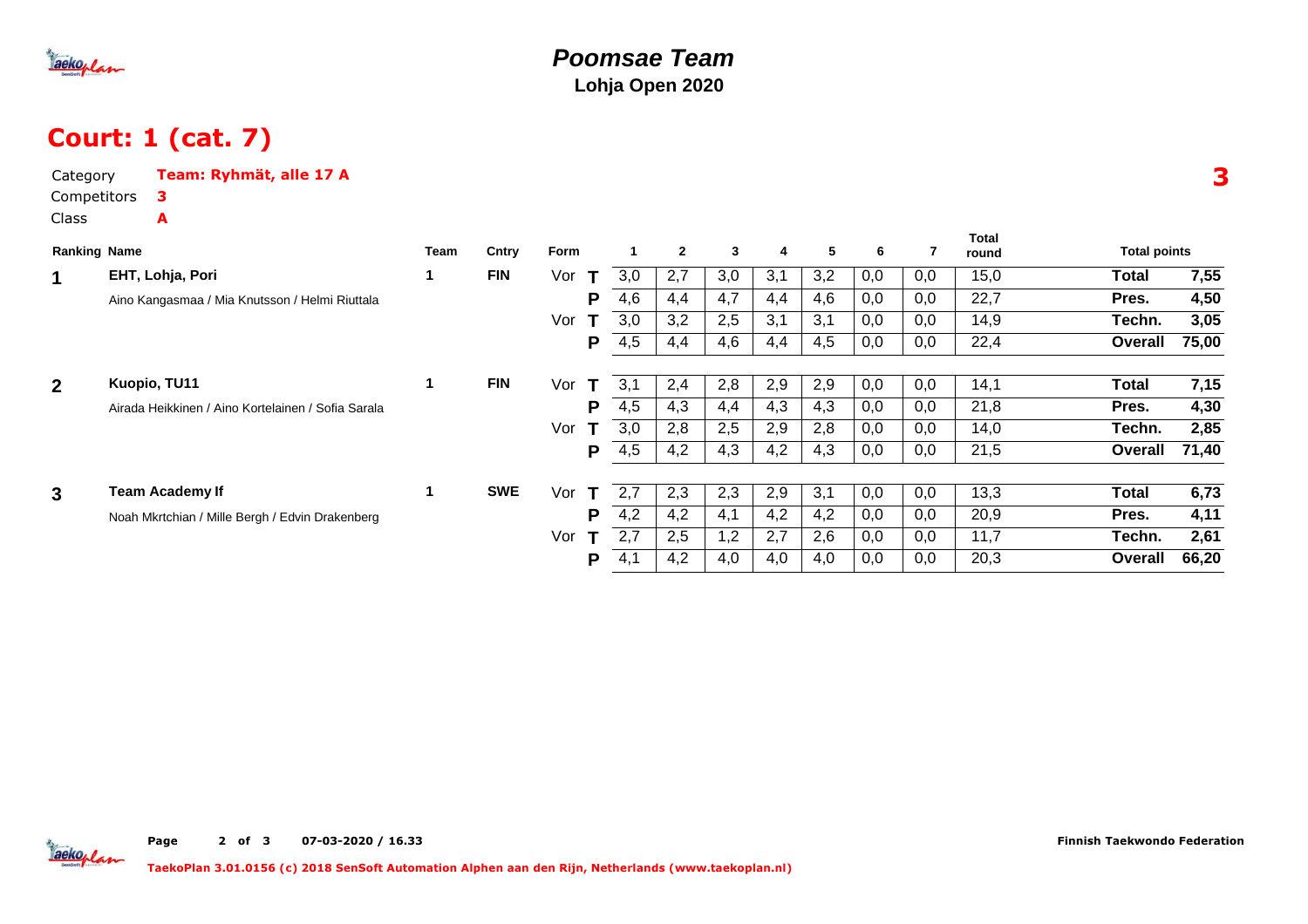

# Court: 1 (cat. 8)

| Category            | Team: Ryhmät, alle 30 A                     |      |            |             |     |              |     |     |     |     |     |                |                     |       |  |
|---------------------|---------------------------------------------|------|------------|-------------|-----|--------------|-----|-----|-----|-----|-----|----------------|---------------------|-------|--|
| Competitors         |                                             |      |            |             |     |              |     |     |     |     |     |                |                     |       |  |
| Class               | A                                           |      |            |             |     |              |     |     |     |     |     |                |                     |       |  |
| <b>Ranking Name</b> |                                             | Team | Cntry      | <b>Form</b> |     | $\mathbf{2}$ | 3   | 4   | 5.  | 6   |     | Total<br>round | <b>Total points</b> |       |  |
| 1                   | EHT, HIPKO, Mudo Lohja                      |      | <b>FIN</b> | Vor         | 3,2 | 3,0          | 3,2 | 3,2 | 2,8 | 0,0 | 0,0 | 15,4           | Total               | 7,48  |  |
|                     | Naam Suomalainen / Linda räkköläinen / Eevi |      |            | P           | 4,5 | 4,3          | 4,6 | 4.4 | 4,5 | 0,0 | 0,0 | 22,3           | Pres.               | 4,45  |  |
|                     | Huuskonen                                   |      |            | Vor         |     | 3,1          | 2.8 | 2,9 | 2,7 | 0,0 | 0,0 | 14,6           | Techn.              | 3,03  |  |
|                     |                                             |      |            | P           | 4,5 | 4,4          | 4,6 | 4,3 | 4,4 | 0,0 | 0,0 | 22,2           | <b>Overall</b>      | 74,50 |  |



Page <sup>3</sup>of <sup>3</sup> 07-03-2020 / 16.33 Finnish Taekwondo Federation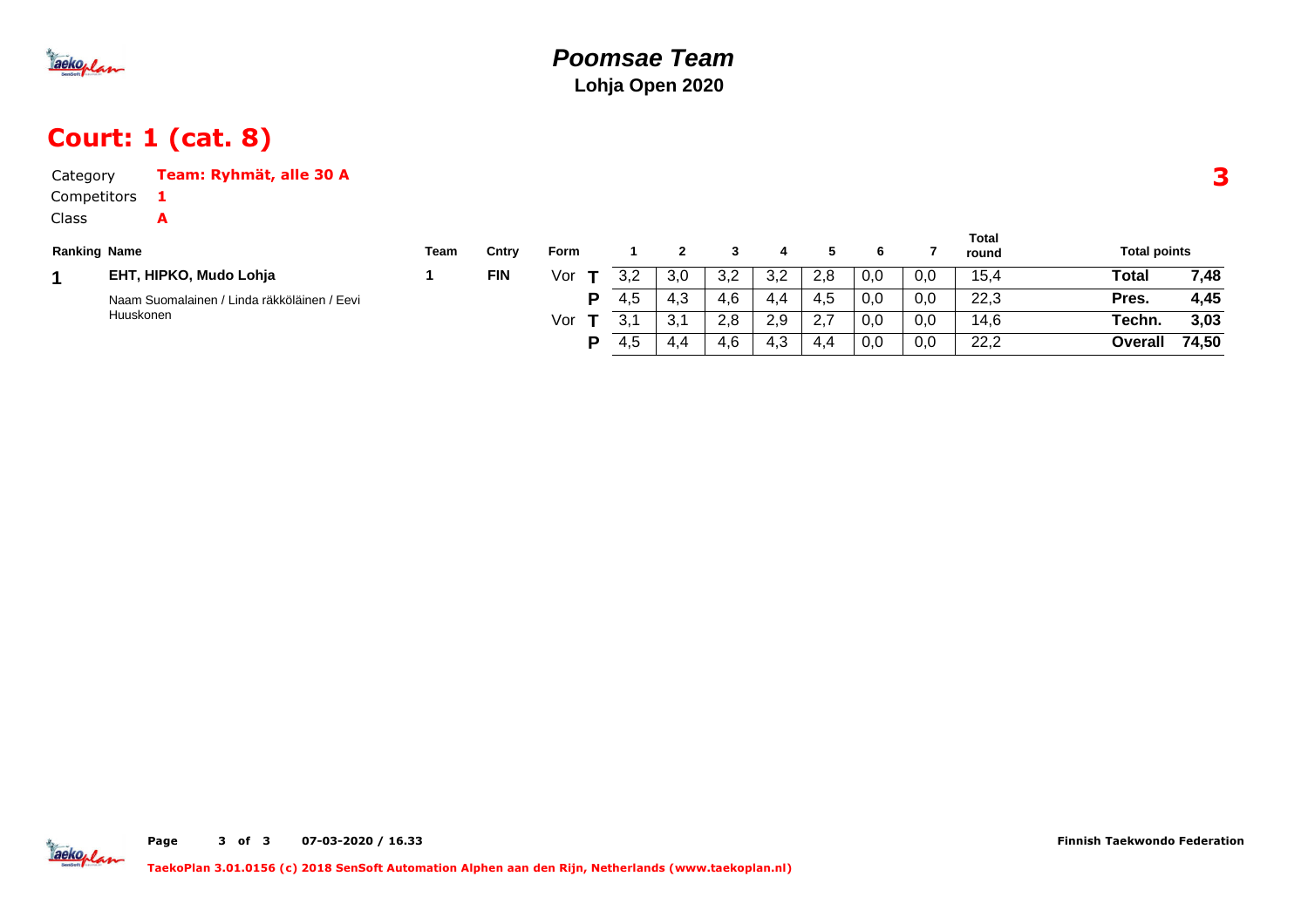

# Court: 2 (cat. 7)

| Category<br>Competitors | Team: Ryhmät, harrast A<br>4                      |   |            |          |     |                |     |     |     |     |     |                       |                     |       |
|-------------------------|---------------------------------------------------|---|------------|----------|-----|----------------|-----|-----|-----|-----|-----|-----------------------|---------------------|-------|
| Class                   | A                                                 |   |            |          |     |                |     |     |     |     |     |                       |                     |       |
|                         | <b>Ranking Name</b>                               |   | Cntry      | Form     |     | $\overline{2}$ | 3   | 4   | 5   | 6   | 7   | <b>Total</b><br>round | <b>Total points</b> |       |
| 1                       | Vihdin Taekwondoseura Ry                          |   | <b>FIN</b> | Vor<br>T | 2,5 | 2,9            | 1,7 | 2,5 | 1,7 | 0,0 | 0,0 | 11,3                  | Total               | 6,18  |
|                         | Tuomas Tidenberg / Henna Honkala / Heidi Natunen  |   |            | P        | 3,8 | 3,7            | 3,9 | 3,4 | 3,8 | 0,0 | 0,0 | 18,6                  | Pres.               | 3,83  |
|                         |                                                   |   |            | Vor      | 2,8 | 2,8            | 2,1 | 2,5 | 2,1 | 0,0 | 0,0 | 12,3                  | Techn.              | 2,35  |
|                         |                                                   |   |            | P        | 3,9 | 3,9            | 4,1 | 3,9 | 3,9 | 0,0 | 0,0 | 19,7                  | Overall             | 61,90 |
| $\overline{2}$          | <b>Espoo Hwarang Team Ry</b>                      | 1 | <b>FIN</b> | Vor<br>Т | 2,2 | 2,5            | 2,0 | 2,6 | 2,0 | 0,0 | 0,0 | 11,3                  | <b>Total</b>        | 5,93  |
|                         | Jenny nyman / Anitra rönkkö / Tinka Kyrönseppä    |   |            | P        | 3,6 | 3,9            | 4,0 | 3,9 | 3,7 | 0,0 | 0,0 | 19,1                  | Pres.               | 3,83  |
|                         |                                                   |   |            | Vor      | 2,2 | 2,4            | 1,1 | 1,8 | 1,9 | 0,0 | 0,0 | 09,4                  | Techn.              | 2,10  |
|                         |                                                   |   |            | P        | 3,6 | 3,8            | 4,0 | 3,9 | 3,8 | 0,0 | 0,0 | 19,1                  | <b>Overall</b>      | 58,90 |
| 3                       | Nurmijärvi, Yong                                  | 1 | <b>FIN</b> | Vor<br>T | 2,0 | 2,3            | 1,4 | 1,7 | 1,7 | 0,0 | 0,0 | 09,1                  | <b>Total</b>        | 5,63  |
|                         | Aino Laukkanen / Heli Hamppula / Perla Peltoniemi |   |            | P        | 3,5 | 3,7            | 3,9 | 3,7 | 3,9 | 0,0 | 0,0 | 18,7                  | Pres.               | 3,77  |
|                         |                                                   |   |            | Vor      | 2,2 | 2,7            | 1,0 | 1,7 | 1,9 | 0,0 | 0,0 | 09,5                  | Techn.              | 1,87  |
|                         |                                                   |   |            | P        | 3,6 | 3,9            | 3,7 | 3,8 | 3,8 | 0,0 | 0,0 | 18,8                  | <b>Overall</b>      | 56,10 |
| 4                       | Korson Kaiku / Taekwondo                          | 1 | <b>FIN</b> | Vor<br>т | 2,5 | 2,5            | 1,8 | 2,3 | 1,8 | 0,0 | 0,0 | 10,9                  | <b>Total</b>        | 5,63  |
|                         | Tuomas Turunen / Teea Huttunen / Taru Muukkonen   |   |            | P        | 3,7 | 3,7            | 3,9 | 3,9 | 3,7 | 0,0 | 0,0 | 18,9                  | Pres.               | 3,75  |
|                         |                                                   |   |            | Vor      | 1,6 | 2,0            | 1,4 | 1,7 | 1,3 | 0,0 | 0,0 | 08,0                  | Techn.              | 1,89  |
|                         |                                                   |   |            | Ρ        | 3,4 | 3,8            | 4,0 | 3,8 | 3,6 | 0,0 | 0,0 | 18,6                  | <b>Overall</b>      | 56,40 |

3